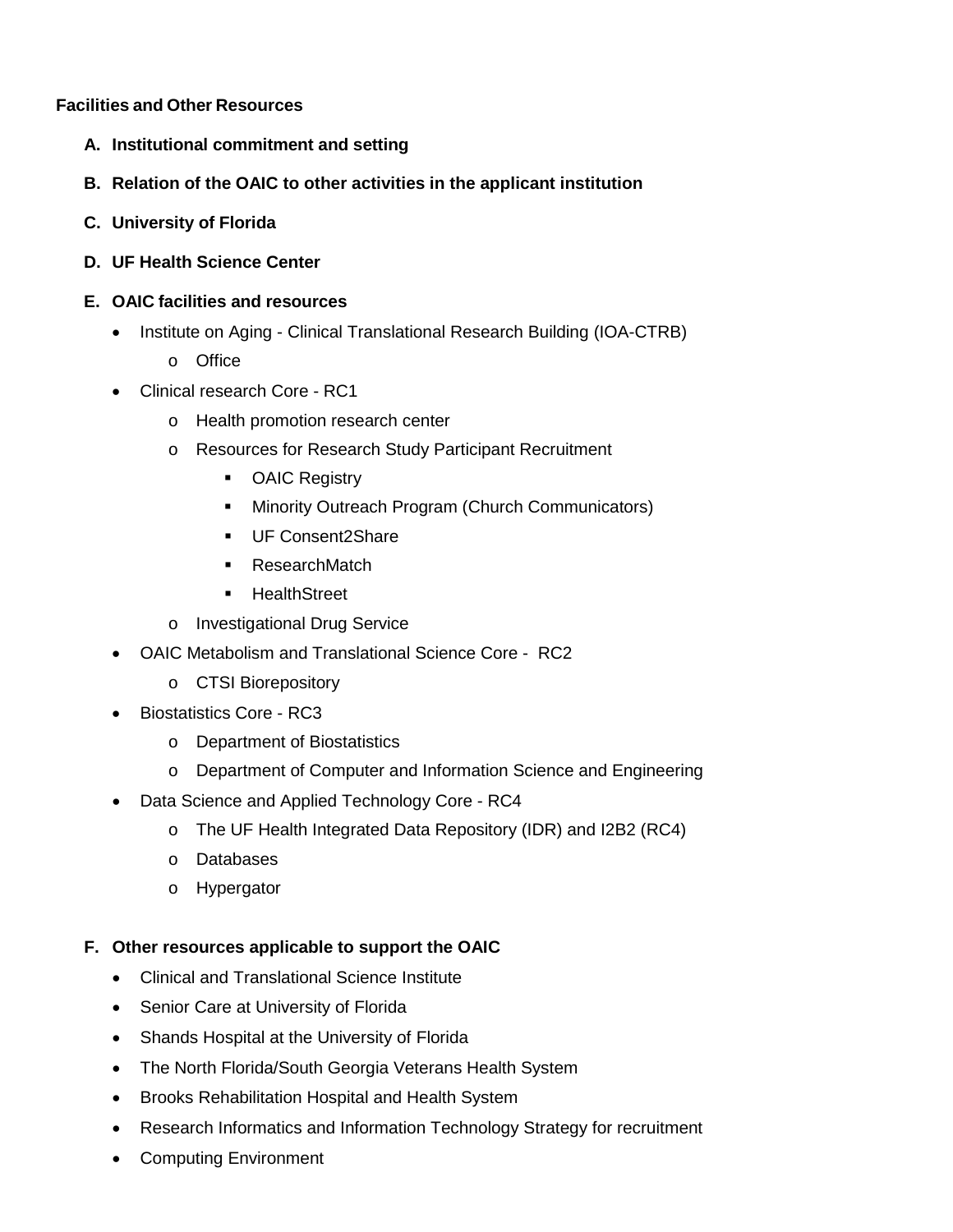- UF Library
- Laboratory of Applied Neuromechanics
- Biobehavioral Core
- Biomedical Informatics Program
- CTSI
- CTSI Clinical Research Center
- CTSI Communications and Dissemination Program
- CTSI Service Center
- Human Imaging Core
- Mentor Academy
- OneFlorida Clinical Research Consortium
- Pain Research Center of Excellence
- Research Coordinator Consortium
- ResearchMatch
- Southeast Center for Integrated Metabolomics
- Study Registry
- Training and Research Academy for Clinical and Translational Science
- UF Health Personalized Medicine Program
- VIVO
- Advanced Magnetic Resonance Imaging and Spectroscopy (AMRIS)
- Animal Care Services
- Center for Health Equity and Quality Research
- Center for Movement Disorders and Neurorestoration
- Center for Translational Research in Neurodegenerative Disease
- Click Commerce
- Department of Epidemiology
- Department of Health Outcomes & Policy
- Diabetes Institute
- Electron Microscopy Core
- Emerging Pathogens Institute
- Florida Innovation Hub
- Harrell Medical Education Building
- High-Performance Computing Center (HPC)
- Informatics Institute
- Institute of Food and Agricultural Sciences
- Institutional Review Boards
- Interdisciplinary Center for Biotechnology Research.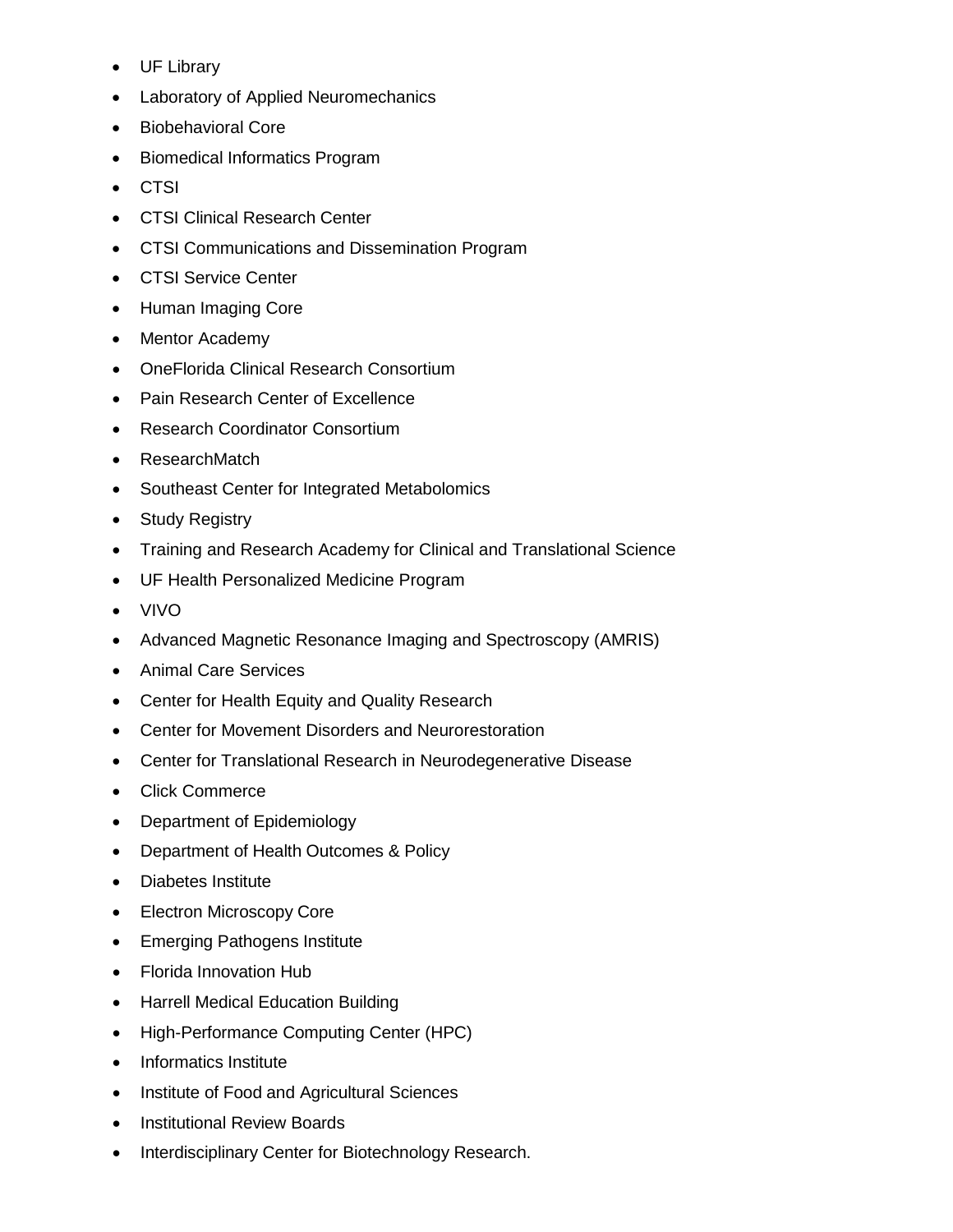- Interdisciplinary Program in Biomedical Sciences
- Jacksonville Health Equity Research Organization
- Major Analytical Instrumentation Center & Particle Analysis Instrumentation Center
- McKnight Brain Institute
- MD-PhD Training Program
- Office of Medical Education
- Office of Research
- Office of Technology Licensing
- Powell Gene Therapy Center
- Research Administration and Compliance Program
- Science for Life
- Southeast Center for Research to Reduce Disparities in Oral Health
- Survey Research Center
- UF Center for Pharmacogenomics
- UF Genetics Institute
- UF Health Cancer Center
- UF Health Jacksonville
- Animal Care Services

## **G. UF Colleges**

- College of Agricultural and Life Sciences
- College of the Arts
- College of Dentistry
- College of Engineering
- College of Health & Human Performance
- College of Journalism and Communications
- College of Liberal Arts & Sciences
- College of Medicine
- College of Nursing
- College of Pharmacy
- College of Public Health & Health Professions
- College of Veterinary Medicine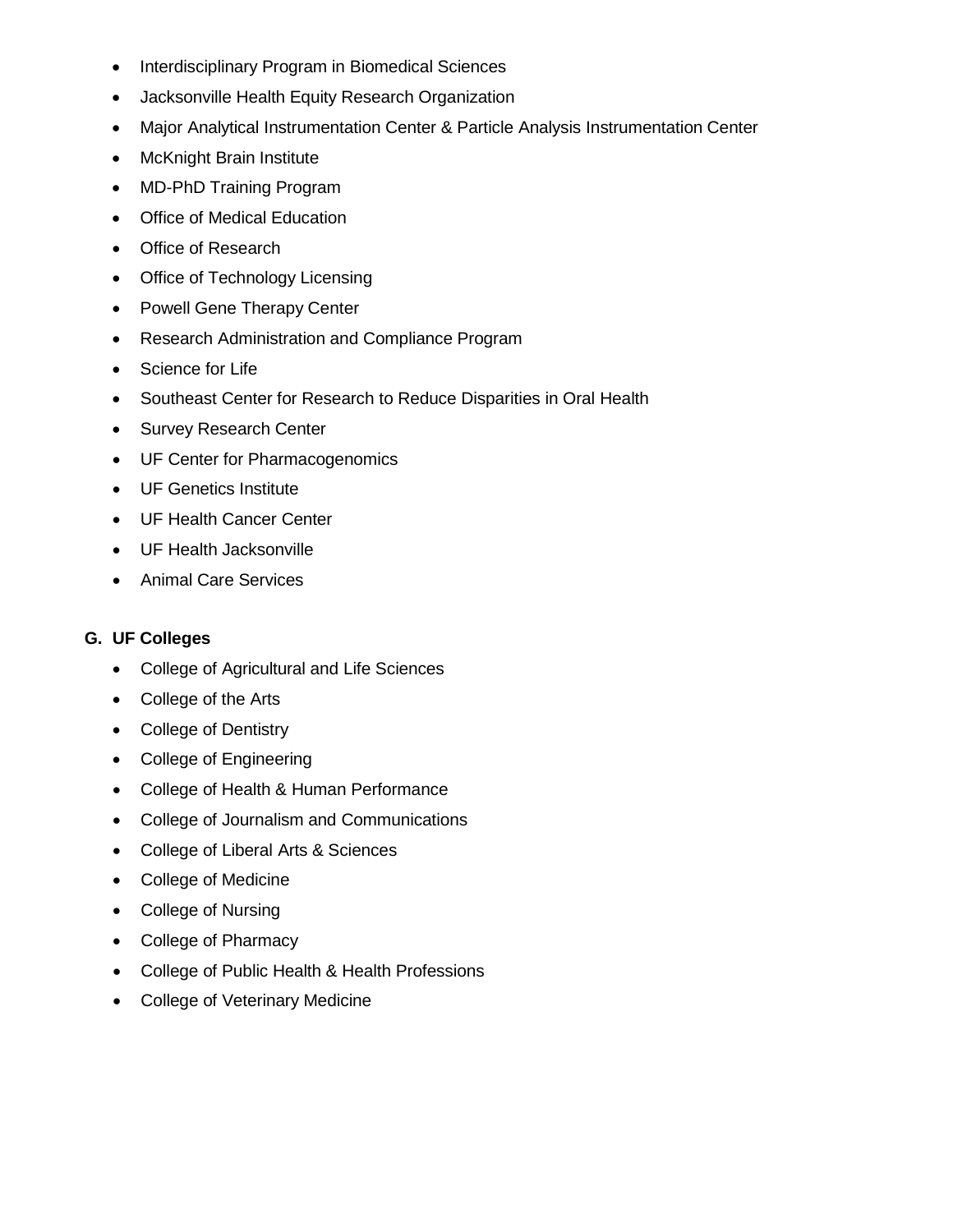## **A. Institutional commitment and setting** (Section required by the RFA)

We have very strong institutional support for the OAIC research and training program and excellent resources on which we draw to enhance our productivity. The College of Medicine will support for the entire OAIC funding period **35 faculty members and post-doctoral trainees, in addition to 45 staff members** who work collaboratively to achieve the goals of the OAIC, as outlined in the **letters of support** of Dr. Guzick, Senior Vice President for Health Affairs and President of the UF Health, Dr. Good, Dean of the College of Medicine, Dr. Norton, Vice President for Research, and Dr. Fuchs UF President. Based on continued successful operation and outcomes of the OAIC, the UF leadership is also committed to developing plans to continue institutional support of the OAIC beyond the five years of this renewal application. Such a continued institutional support has been honored after the past UF OIAC cycle. The return on the initial UF investment in the IOA and OAIC has been exceptional in terms of grant funding, career development and publications (please see progress report in the Overall Research Plan section B.1.6.).

In addition, UF allocates **25% of the indirect dollars** to research development and support (10% to the PI of the grant, 7.5% to the department and 7.5% to the institute). These funds are of critical importance to sustain the infrastructure of the OAIC.

The University of Florida, its Office of Research, and the Office of the Provost support this proposal by supplementing trainee's tuition so that **100% of tuition** required for coursework for degree programs or specific acquired competencies will be available (see letter of support from Dr. Pearson in REC). That will include also the graduate certificate or a master's in Aging and Geriatric Practice offered by the UF Institute on Aging.

The OAIC has allocated approximately **30,000 sq. ft. of office space, 10,000 sq. ft. of clinical research space and 4,500 sq. ft. of renovated wet lab space** within the UF Institute on Aging and the Department of Aging and Geriatric Research, which provides infrastructure support for the OAIC. In addition, UF has renovated **6,400 sq. ft. in the Shands hospital complex to host the Aging Health Promotion Research Center**, including a walking track, a demonstration kitchen, offices and a meeting room, which are dedicated for exercise and behavioral interventions conducted by studies supported by the OAIC. The research space available to the **OAIC totals 50,900 sq. ft.**

In conclusion, the UF provides outstanding institutional support to the OAIC, which is of pivotal importance for gaining the research and training success experienced by the UF OAIC, and for successfully achieving the scope of work proposed in the OAIC competitive renewal application.

#### **B. Relation of the OAIC to other activities in the applicant institution** (Section required by the RFA)

The OAIC has synergistic collaborations with colleges, cross-institutional research centers and institutes, which provide infrastructure and competencies (please see letters of support), including the Institute on Aging (IOA) directed by Dr. Pahor, which hosts the OAIC, the newly NIH funded Alzheimer's Disease Center, the Bioinformatics Core, the Brain Institute, the Cancer Center, the Clinical Translational Science Institute (CTSI), the Diabetes Institute, the Emerging Pathogens Institute, the Genetics Institute, the Informatics Institute, the Center for Movement Disorders; the Pain Research and Intervention Center of Excellence (PRCE); the VA Brain Research and Education Center (VA BRRC), and the Veteran Affairs Geriatric Research, Education and Clinical Center (VA GRECC). Institutional infrastructure and educational resources and programs available for the OAIC are summarized in Figure 1. The wealth and breadth of diverse Colleges, Centers and Institutes at the University of Florida and the VA represent a uniquely fertile environment for conducting multidisciplinary and interdisciplinary translational research. The OAIC is highly successfully capitalizing on these resources, including the multidisciplinary and interdisciplinary **scientific expertise** of the participating investigators in the OAIC Cores and projects, development of **translational research**, access to a **diverse pool of Junior Scholar candidates and mentors** for the Research Education Core (REC), access to a **diverse pool of research study participants** for RC1, and access to **equipment and resources** described below.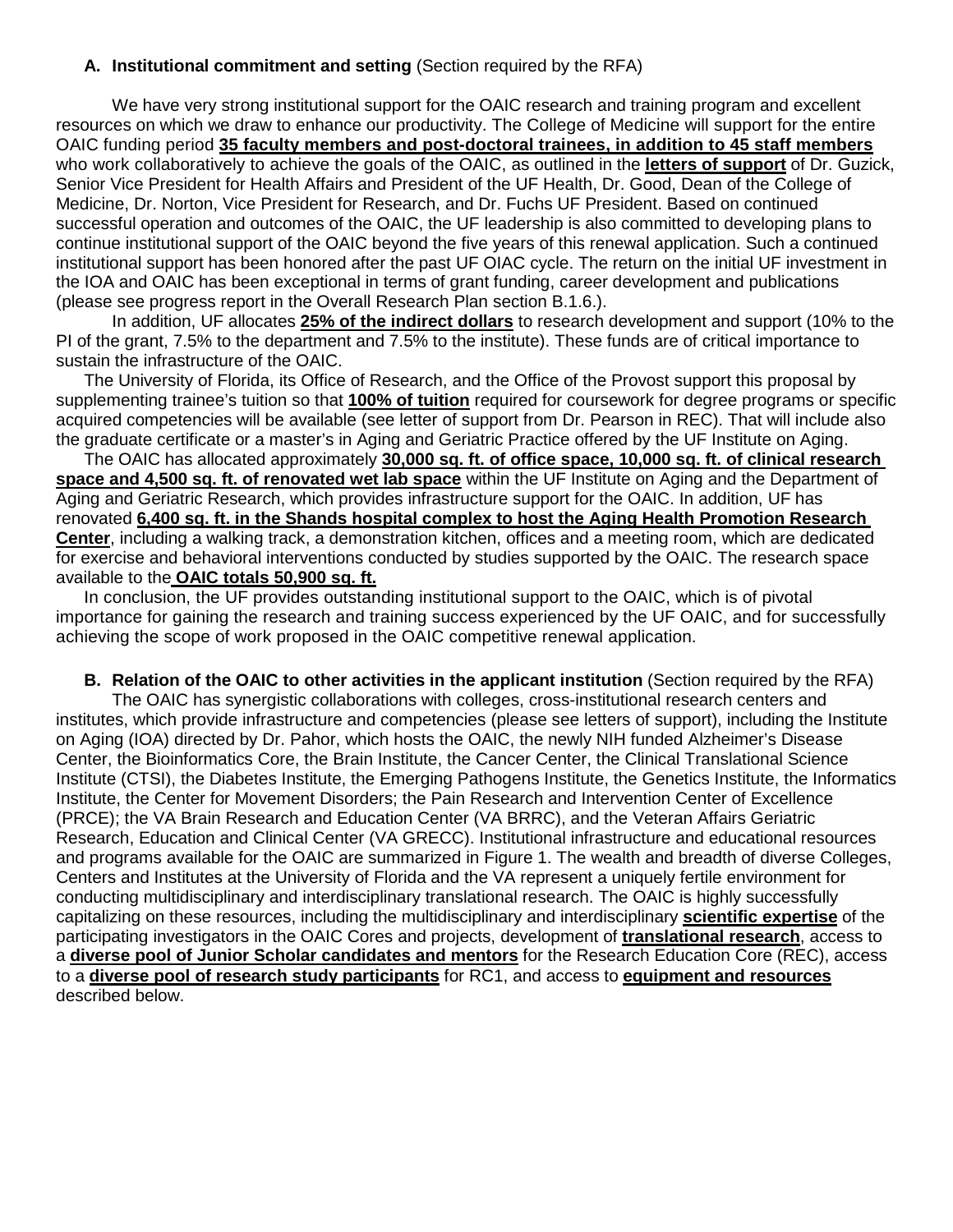The **letters of strong support** from the UF leadership, UF College Deans, Institute Directors, Center Directors, and VA leadership, testify the **relevant impact of the OAIC** on campus-wide clinical and translational multidisciplinary and interdisciplinary research and research education on aging.

Particularly important are the **synergies and the integration** of several functions of the UF OAIC with the Clinical Translational Science Institute **(CTSI)**. The OAIC is one of the CTSI relevant research units, providing outstanding resources and environment to conduct clinical translational research focused on aging (please see resources below). There is a close synergy of the CTSI KL2 program with RCDC goals, which translates into co-funding for research scholars (please see REC). The Clinical and Translational Research Informatics Program (CTRIP) serves both the CTSI and the OAIC for data management and research study participants recruitment (please see RC3 and RC4). The CTSI provides key

# **Figure 1. Interactions of the OAIC with Colleges, Institutes, Centers & Other Organizations**



support with Institutional Review Board (IRB) and Investigational New Drug (IND) applications for OAIC projects. The OAIC takes advantage of the CTSI Clinical Research Center for clinical trials. Finally the OAIC takes advantage of the CTSI repository for biological samples for OAIC supported studies (please see RC2 and below). **These are examples of how the environments of the CTSI and OAIC are leveraged to achieve common goals by optimizing utilization of resources.**

In addition the excellent productivity in terms of external funding and research training, the UF OAIC has a major **impact on the UF clinical translational research enterprise** as follows:

- The OAIC played a key role in the successful competitive renewal of the **CTSI award** in 2015. The UF OAIC interdisciplinary and translational research infrastructure, and the successful track record in funding and research education have been instrumental for the funding of the CTSI application. The UF OAIC are part of the CTSI clinical research structure and Dr. Pahor directed the CTSI KL2.
- The OAIC played a key role in the **construction grant award** NIH NCRR (C06RR029852, PI Dr. Pahor) to construct a 40,000 sq. ft. IOA Clinical Translational Research Building (IOA-CTRB) to host the UF IOA and OAIC (completed in 2013). The IOA-CTRB construction grant award played a key role in UF Health Sciences strategic planning for research which resulted in the **additional 80,000 sq. ft. expansion** of the CTRB to create a hub for clinical translational clinical research which hosts the CTSI, and the Departments of Epidemiology and Biostatistics (completed in 2013).

# **C. University of Florida**

The University of Florida (UF) is an ideal setting for the OAIC. UF is a land-grant university with over 50,000 students and more than 4,000 faculty spanning 20 colleges and schools, which are all housed within a 2,000 acre campus. It is the largest university in the Southeastern United States, with an annual economic impact exceeding \$8.76 billion. The single campus fosters the development and continued success of several multidisciplinary programs. UF's commitment to research has been recognized by its selection in the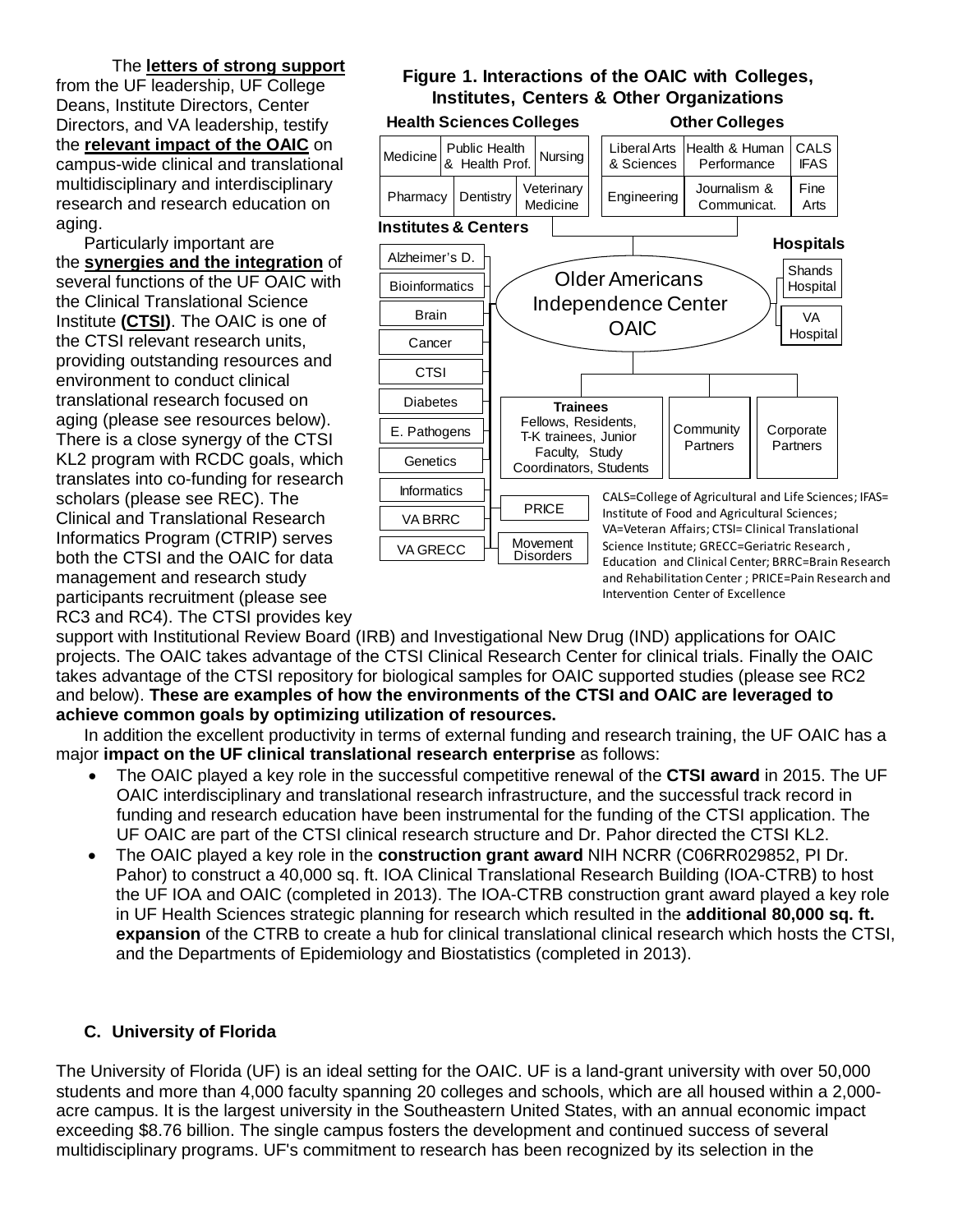Association of American Universities and by its designation among the top 20 research Universities by the Carnegie Commission on Higher Education. Strategic investment and recruitment in the last decade have poised this university to merge as a national leader in several areas. UF ranks third in the nation among public universities in awarding the most earned doctorates. It ranks 10th in the number of patents awarded and 13th among public universities in research expenditures. In 2014, UF received more than \$701 million in research awards. Indeed, Florida's Governor and the Florida Legislature designated UF as a "preeminent" university in the spring of 2013 - the first time in state history the university has been set apart in this manner. The lawmakers also allocated \$15 million annually to UF for five years to support the university in its goal of joining the nation's top-ten public universities. UF will match these funds dollar-for-dollar through private fundraising, dedicating \$30 million annually largely to hiring new faculty. Thus, UF is in a robust growth phase, and this proposal's focus on mobility and prevention of disability in older Americans is one of the university's high priorities.

# **D. UF Health Science Center**

The UF Health Science Center (HSC) celebrated its 50th year in 2006. The HSC is the largest and most comprehensive academic health center in the Southeastern US. This center spans six Colleges including Colleges of Dentistry, Medicine, Nursing, Pharmacy, Public Health and Health Professions, and Veterinary Medicine, teaches the full continuum of higher education from undergraduates to professional students to advanced postdoctoral students, enrolling more than 6,900 students and 1,100 interns and residents each year. The HSC provides over 3.7 million square feet of space for research, teaching and clinical activities. Furthermore, all of the HSC colleges are adjacent to each other facilitating the multidisciplinary collaborations and interactions within this rich academic environment. The UF HSC is a world leader in interdisciplinary research, generating over 50 percent of UF's total research awards.

# **E. OAIC FACILITIES AND RESOURCES**

# **Institute on Aging - Clinical Translational Research Building (IOA-CTRB)**

The IOA was awarded a building grant through the Recovery Act program of 2009. Ground breaking for the IOA-CTRB was in the fall of 2011 was completed in March of 2013. The OAIC research and training program is conducted in this 40,000 sq. ft. facility (picture of the building seen below), which serves as a campus-wide hub for clinical and translational research on aging at UF. The IOA-CTRB has a prime location in the heart of the

Health Sciences Complex between the Cancer-Genetics building, the Emerging Pathogens building, and the other Health Sciences colleges and institutes located within or in immediate proximity of the Shands Hospital, all of which are within short walking distance on pedestrian paths.



**Office.** The IOA, OAIC and Department of Aging and Geriatric Research which comprise a total of approximately 30,000 sq. ft. of office space in the IOA-CTRB. The space is partitioned in individual offices, cubicles, work rooms, common interaction areas and meeting rooms. Each office is fitted with a state-of-the art personal computer and printer. The Department of Aging utilizes the latest Intel-based workstations. Color photocopiers and scanners, and fax machines are dedicated to the IOA-OAIC investigators and administrative support.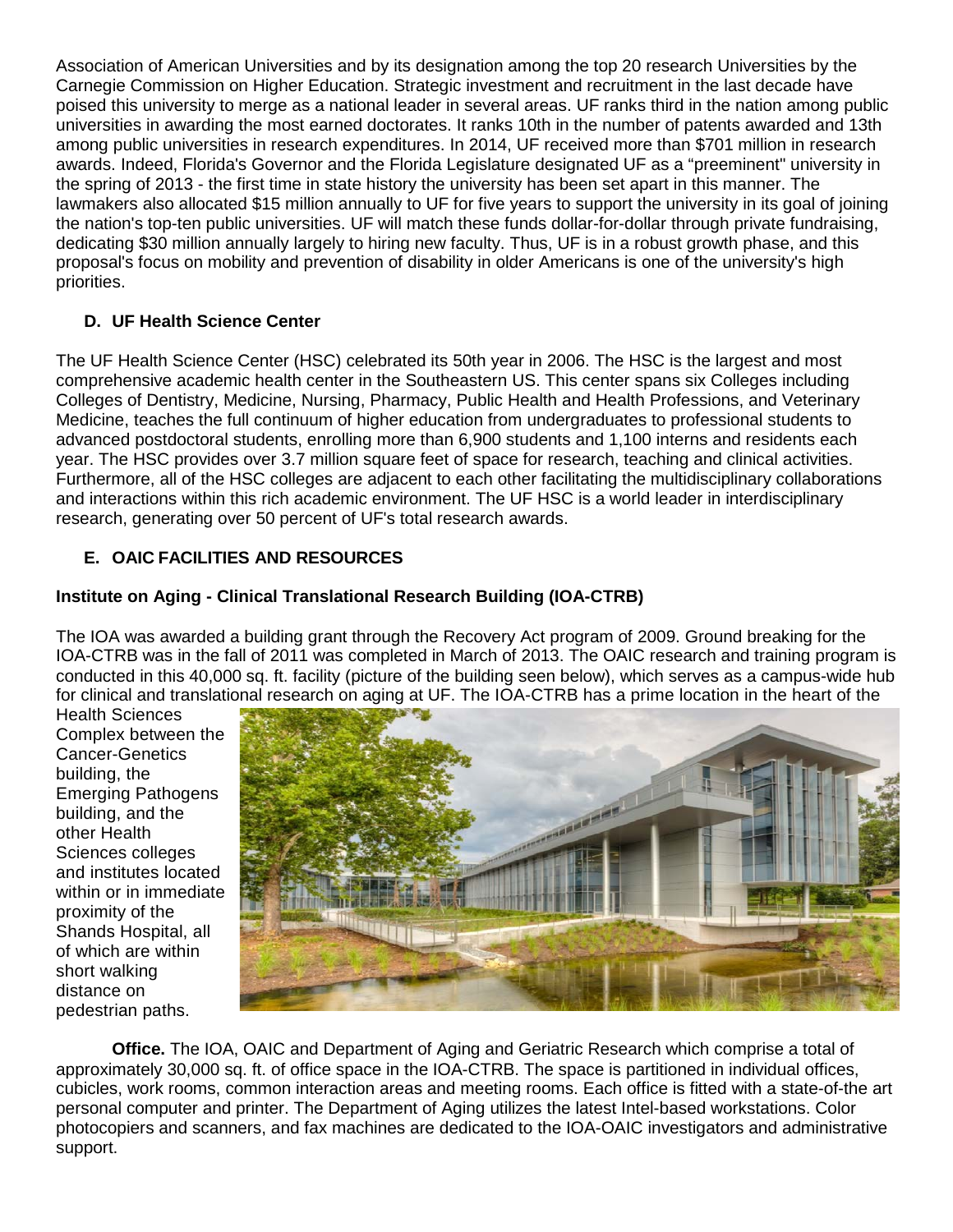The offices of faculty members are in close proximity to the space where clinical research assessments are performed. The space is also situated immediately adjacent to the office/work areas of study coordinators, student assistants. The office is equipped with desk and chair, two guest chairs, printer with scanning and copying capability, dry erase board, bookshelf and hutch, two 2-drawer file cabinets, and one 2-drawer doublewide file cabinet. The office is also furnished with desktop computer hardwired to the university's server and high-speed T1-internet access, phone, as well as a PC laptop and iPad with access to the University's wireless network. These computers have software critical for inter-investigator communication and data analysis including programs such as Microsoft Office, Adobe Acrobat Professional, Adobe Photoshop, STATA, SAS, StatTransfer, GraphPad Prism, Skype, and FaceTime (iPad). The research assistant and research coordinators have dedicated office space in the building that is adjacent to the data collection laboratories and is readily accessible to the PI. The clinic laboratory layout (proximity to the data collection and staff) and facilities assure that the PI has the necessary space to formulate experiments, focus groups, team meetings, analyze results, and prepare manuscripts for publication.

#### **Clinical Research Core - RC1**

Approximately 10,000 sq. ft. in the IOA-CTRB are dedicated to clinical research space. That space includes 1,000 sq. ft. of physical performance laboratory and 15 dedicated interview, assessment and examination rooms and a 25 meter corridor specially dedicated to perform walking testing. The facility has a street address, dedicated parking lot in front of the building and a direct entrance to facilitate access of research participants, a reception and waiting area, exam and interview rooms, meeting rooms, procedures rooms, a biological specimens processing laboratory, data entry stations, study coordinators offices, a study drugs storage room, and several secured storage areas for study documents and areas for freezers for biological specimens.

#### **Health promotion research center**

The Institute on Aging UF OAIC hosts the Health Promotion Research Center**,** a 6,400 sq. ft. facility which is dedicated to lifestyle intervention studies (physical activity and counseling programs), contains a walking track area with adjacent space for counseling sessions (please see floor plan below). The participants have free parking located in the hospital visitor parking lot that is approximately 100 yards from the intervention facility. The participants are greeted in an aesthetic atmosphere containing appropriate pictures and magazines prior to the intervention session. There are two separate waiting rooms and two changing/shower rooms for research study participants. Restroom facilities are located in three locations within a 50 ft radius. Interventionists, staff and faculty have offices located on site with access to computers and phones. Staff will have offices located on site including a dedicated track office with access to computers, phones, two AED's, and first aid equipment for monitoring adherence and safety of participants.

The track is a cushioned surface with two walking lanes. The walking distance is 200ft/lap just under 1/27th of a mile. The track area is also equipped with various strength, balance training equipment and space for conducting a wide variety of physical activities. A balance bar is bolted to the walls at a height of 1 meter and stretches across (8 meters) of floor to ceiling mirrors to aid in balance for studies on compromised older adults. The facility also has a large conference area (25 x 15 feet) equipped with kitchen and audio/video equipment for holding focus groups and team meetings. The educational room is highly versatile. Rolling tables can be arranged in numerous ways to promote group interaction or 1:1 collaboration with participants and staff. The equipment can be easily transition into storage for when classrooms need additional space for stretching and mobile activities such as yoga or dance class. A portable projector (Dell Liquid Crystal Display) and laptop (Dell Precision) is provided for healthy aging presentations and guest speakers. A demonstration kitchen is used for classes on nutrition, healthy eating and meal preparation. Three 4' x 8' dry erase boards are available to promote classroom discussion (please see floor plan below).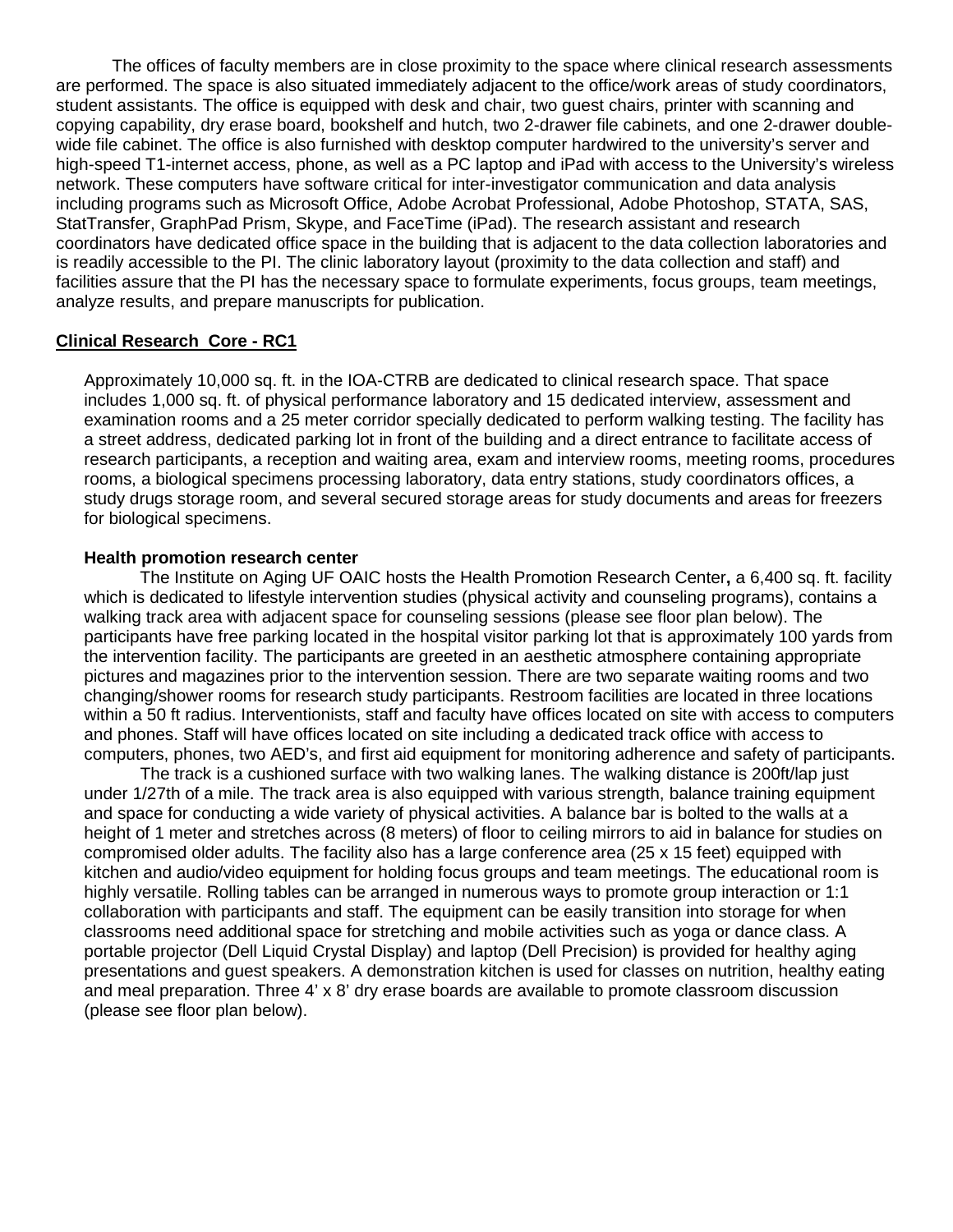

**Floor plan of the Health Promotion Center in SHANDS medical complex completely dedicated for the lifestyle interventions.** 

#### **Resources for Research Study Participant Recruitment**

The RC1 Core of the UF OAIC is tasked with ensuring (a) a steady flow of prospective participants to supported studies, (b) that participants are diverse and heterogeneous with respect to disability status and race/ethnicity, and (c) that affiliated investigators (especially junior scholars) have access to necessary information regarding feasibility, participant availability, and strategies for communicating with prospective participants. A key goal of the RC1 Core is to support the generalizability and external validity of study findings. To ensure adequate representation of low functioning older persons in its studies investigators have developed substantial experience with the recruitment of older adults, especially minorities, both in the Gainesville/Alachua County region, and in the more general North Central Florida catchment area of the center.

The RC1 Core directly provides services to support recruitment, including development and implementation of recruitment strategies, monitoring and reporting recruitment progress, and development of recruitment materials. The RC1 Core also helps OAIC-affiliated studies and investigators, especially Junior Scholars, to develop strategies for monitoring and improving participants' adherence and retention in clinical research studies. This core also facilitates enrollment of women, ethnic minorities, and elders with disabilities, all of whom have often been under-represented in both observational and intervention studies. The RC1 Core in partnership with Investigators to evaluate the real-time progress of each study, and ensure integration of recruitment, screening, and data acquisition/randomization. The RC1 Core continuously evaluates the success of strategies to facilitate participation, retention and adherence in OAIC-associated research, and seeks to identify the most effective and efficient RC1 strategies. In both the services provided and studies conducted by the RC1 Core, a particular emphasis is on the participation of ethnic minorities and persons into research on aging. The following resources are utilized by the RC1 Core to facilitate participant recruitment.

**OAIC Registry.** Since July 2007, the OAIC has maintained a participant registry. This is an IRB approved database containing contact information and minimal demographics (age, race, sex, ethnicity) for persons who consent to be contacted with recruitment opportunities. The registry contains no information regarding health or functional status (since these are labile phenomena, and need to be rescreened by each individual study at time of recruitment). Registrants are recruited at the time they consent to participate in individual studies; they are also recruited if they fail to qualify for an OAIC-supported study. Registrants have also been identified through a direct-mail campaign (10,000 pieces sent to elders in the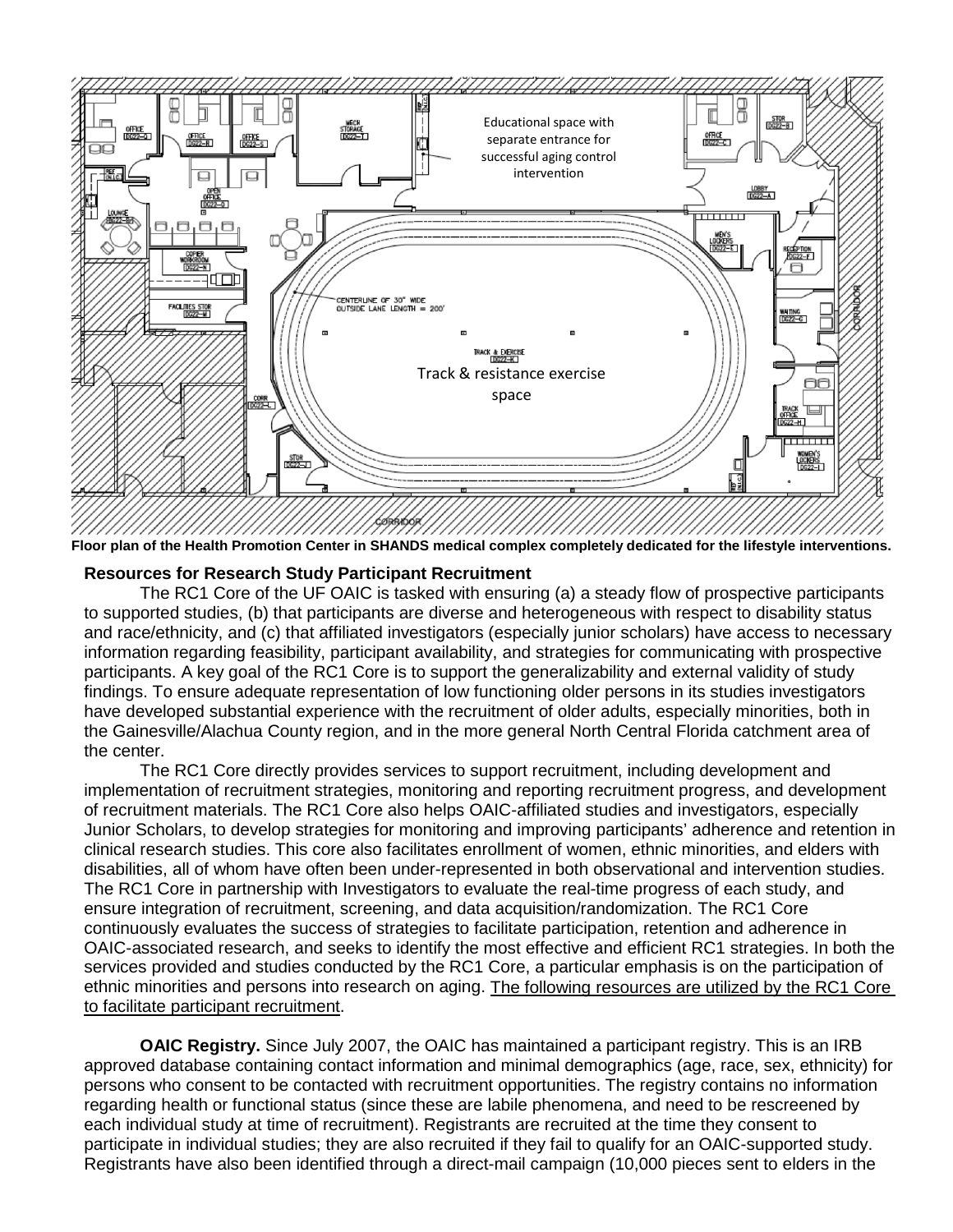catchment area), community presentations as well as persons screened for various studies. Unsolicited inquiries from elders seeking to participate in research are also directed to the registry. Each registrant receives a consent form (which is reviewed with a member of the RC1 staff prior to signing), and then a contact record (name, address, phone, email) and a demographic questionnaire. The contact information is entered and stored separated from the demographic information. The registry contains 2700 older persons. Regular communication with registrants is an essential element of retention. When specific studies are recruiting, registrants are contacted in one of three ways: (1) the quarterly newsletter, THRIVE, highlights specific studies and also includes summary "blurbs" for individual studies; (2) direct mail of flyers to eligible registrants; and (3) follow-up phone calls to eligible registrants.

**Minority Outreach Program (Church and Community Communicators).** We have established several efforts to achieve minority recruitment goals for trials conducted within RC1. The strategy here is to build a presence in the community through outreach efforts. This presence is expected to build trust in the community and enhance minority recruitment. We will leverage several existing contacts including (a) the University of Florida Health Disparities Initiative, managed by Dr. Carolyn M. Tucker; in combination with this office, the Institute on Aging recently held nine "Relationship Building" luncheons at African American churches and community centers throughout Gainesville, and can leverage these relationships to hold additional recruitment meetings; (b) the UF/Shands Eastside Community Outreach office, which maintains a corps of "Church Communicators" who can bring recruitment messages to most of the major churches in the Gainesville/Alachua County area; (c) the "Health Street" initiative, directed by Dr. Linda Cottler (a Co-I on this core), which is the UF community engagement effort of the Clinical and Translational Science Institute, is a model that utilizes community health workers to assess needs and concerns of the population in order to link them to medical and social services as well as opportunities to participate in health research. The reach of HealthStreet has been North Central Florida, with a database of over 6500 persons. HealthStreet is described further below; (d) the Gainesville Guardian, a weekly newspaper for the African American community, which has previously been receptive to feature stories on OAIC studies. We can also pursue targeted advertising on local Gospel and Smooth Jazz radio stations, which are relatively popular with the local older African American audience. We have also identified, in our direct mailing lists, using data from the 2010 Census, census blocks that have particularly high representation of African American residents. These blocks can be scheduled to receive repeated mailings, often using customized (IRBapproved) marketing materials. Local events (e.g., church/community talks) can also be targeted for the areas surrounding these census blocks.

**UF Consent2Share.** Data previously collected during clinical inpatient and outpatient care has tremendous retrospective and prospective value for planning studies, studying usage patterns, understanding comparative effectiveness, matching phenotypic and genotypic results, matching phenotypic and therapeutic approaches and much more. We have the ability to store and track medical, encounter, genome, pharmaceutic and other information and associate this information to outcomes is being created through the UF Health Integrated Data Repository (IDR). Patients under UF care can consent to be contacted about opportunities to participate in research. The UF Consent2Share initiative was launched to develop, pilot and expand such a consent process at UF Health. This effort is led by Peter Iafrate, Chairman of the UF Institutional Review Board.

The UF Consent2Share project has developed a large group of potential research participants who have consented to be re-contacted for future research studies. Having this consent data available in combination with the other data in the IDR will make it much faster and more feasible to identify potentially willing research participants who meet the study criteria. Creating a consent process with tracking will create new opportunities for our ability to study and improve human health.

Here's how the process works: At check-in, trained admissions staff briefly discuss UF Consent2Share with patients, who then receive the research consent form to review. Saying yes to one or both options is completely voluntary and is not required to receive care. Patients are offered a copy of the consent form to keep, and their responses are recorded and managed as part of their Epic electronic medical records. For patients who have questions about or wish to change their consent, a helpline and CTSI research subject advocate are available as resources. The protection of patient privacy and personal health information is of paramount importance. For patients who choose to participate, their related medical information will be stored on a password-protected and encrypted computer server and will only be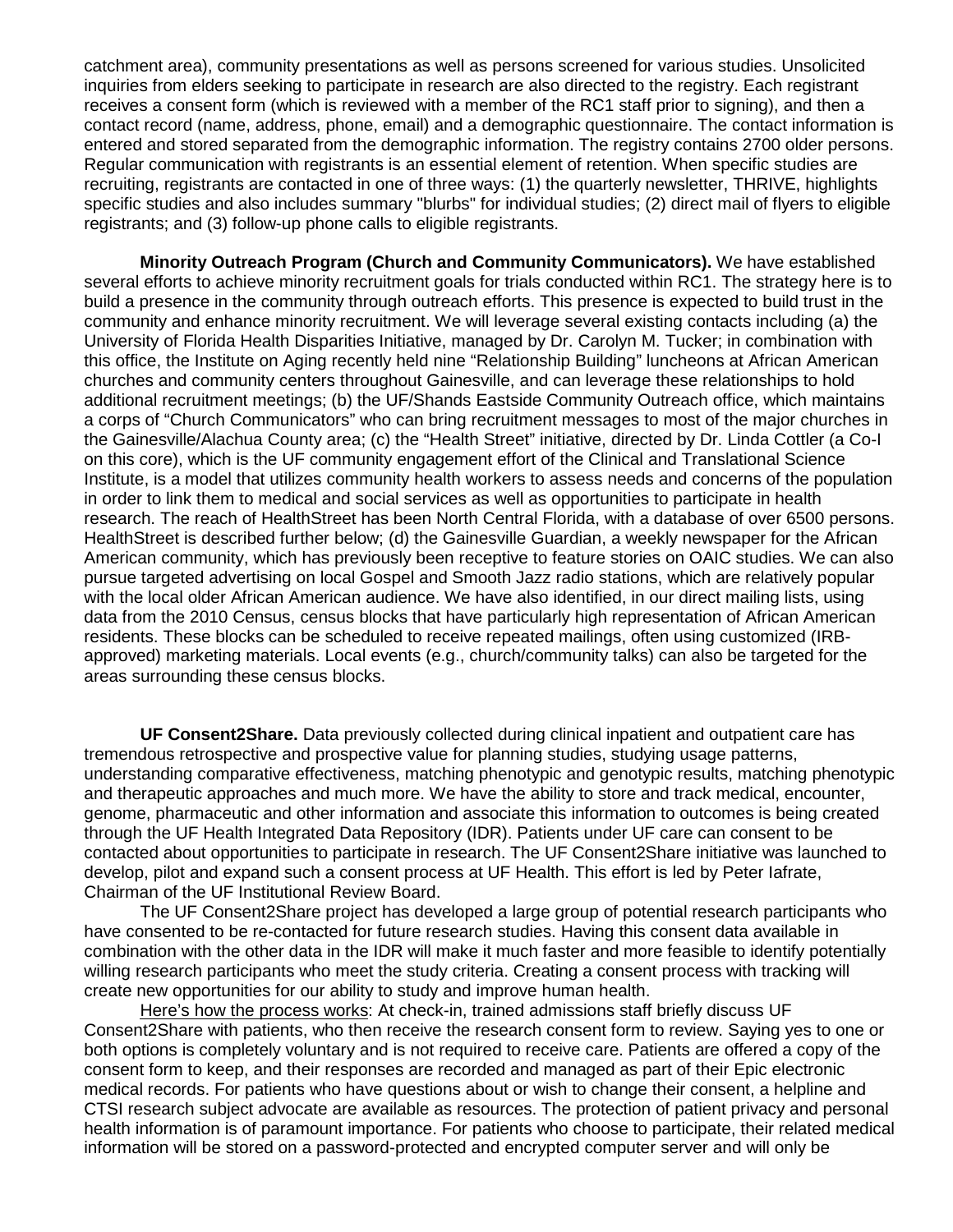available to researchers conducting IRB-approved studies. Access to data will be expertly managed by the IDR and CTSI Biorepository staffs.

**UF StudyConnect.** In collaboration with the four UF IRBs, UF Health and UF research teams, the UF CTSI maintains and promotes UF StudyConnect as a central resource for listing UF clinical research studies that are seeking volunteers. In addition to being displayed on UF StudyConnect, the study listings appear on UFHealth.org Research Studies & Clinical Trials.

#### How Studies Get Listed on the Site

As part of its ongoing Study Registry project, the UF CTSI has a team of trained individuals collecting data about human research studies approved by the four UF IRBs since 2008. This team identifies studies that may be enrolling participants for inclusion on StudyConnect. In addition, UF research teams can easily request that listings for IRB-approved studies be added, modified or removed from the site at any time. The CTSI Study Registry Team gathers the data required for the listings and provides investigators an opportunity to review their study information before publishing it on the site. All that's required of research teams is to notify the CTSI when they have an actively enrolling study and/ or when enrollment for a study has ended. The CTSI Study Registry Team will update the site accordingly.

**ResearchMatch**. UF CTSI subscribes to ResearchMatch— a national volunteer research registry that brings together researchers and willing volunteers who want to get involved in research studies. This national registry, developed by institutions affiliated with the Clinical and Translational Science Awards (CTSA) program, provides a secure, web-based approach to address a key barrier to advancing research: finding research participants.

Volunteers register for ResearchMatch at researchmatch.org – it only takes 5 to 10 minutes to register. Volunteers of any age, race, ethnicity and health status are invited to join. By registering in ResearchMatch individuals are not registering to participate in any study. They are showing interest to be contacted about studies that may be a good 'match' for them. The goal of ResearchMatch is to better connect volunteers with potential study opportunities.

**Health Street**. Health Street is a community-based effort that works every day to reduce disparities in healthcare and research by linking the medically underserved to medical and social services and opportunities to participate in research. Community Health Workers (CHWs) meet residents at health fairs, special events, bus stops, parks, laundromats, grocery stores, Libraries, and other locations in North Central Florida. Community members can also visit HealthStreet to access free services, including health screenings, use of computers, classes, and many more. The aim is to improve relationships between community members, health care providers, community organizations, and researchers in the University of Florida community.

HealthStreet has enrolled 6500 members through the efforts of our Community Health Workers; the model allows us to directly contact individuals in the community and link them to studies based on their primary health concern, medical history, and eligibility criteria. If HealthStreet staff members meet community members who fit the eligibility criteria for ongoing studies, they are referred to the study coordinator for screening. HealthStreet organizers also routinely check our population database for persons who may fit general criteria for ongoing studies and refer them accordingly.

Recruitment through HealthStreet is free, and provides opportunities for University of Florida researchers to learn from and improve the health of diverse and underrepresented populations in North Central Florida.

#### **Investigational Drug Service**

The Investigational Drug Service (IDS) is provided by the Department of Pharmacy at Shands Hospital and available to all investigators at Shands. It has been established to provide a safe, effective and efficient means of delivering investigational drugs to patients. In addition, compliance with federal, state, and JCAHO requirements regarding investigational drug control is ensured. The IDS is staffed by PharmD and residency trained pharmacists. IDS services investigators of clinical trials in both the inpatient and outpatient settings. Currently there are approximately 200 clinical trials being supported.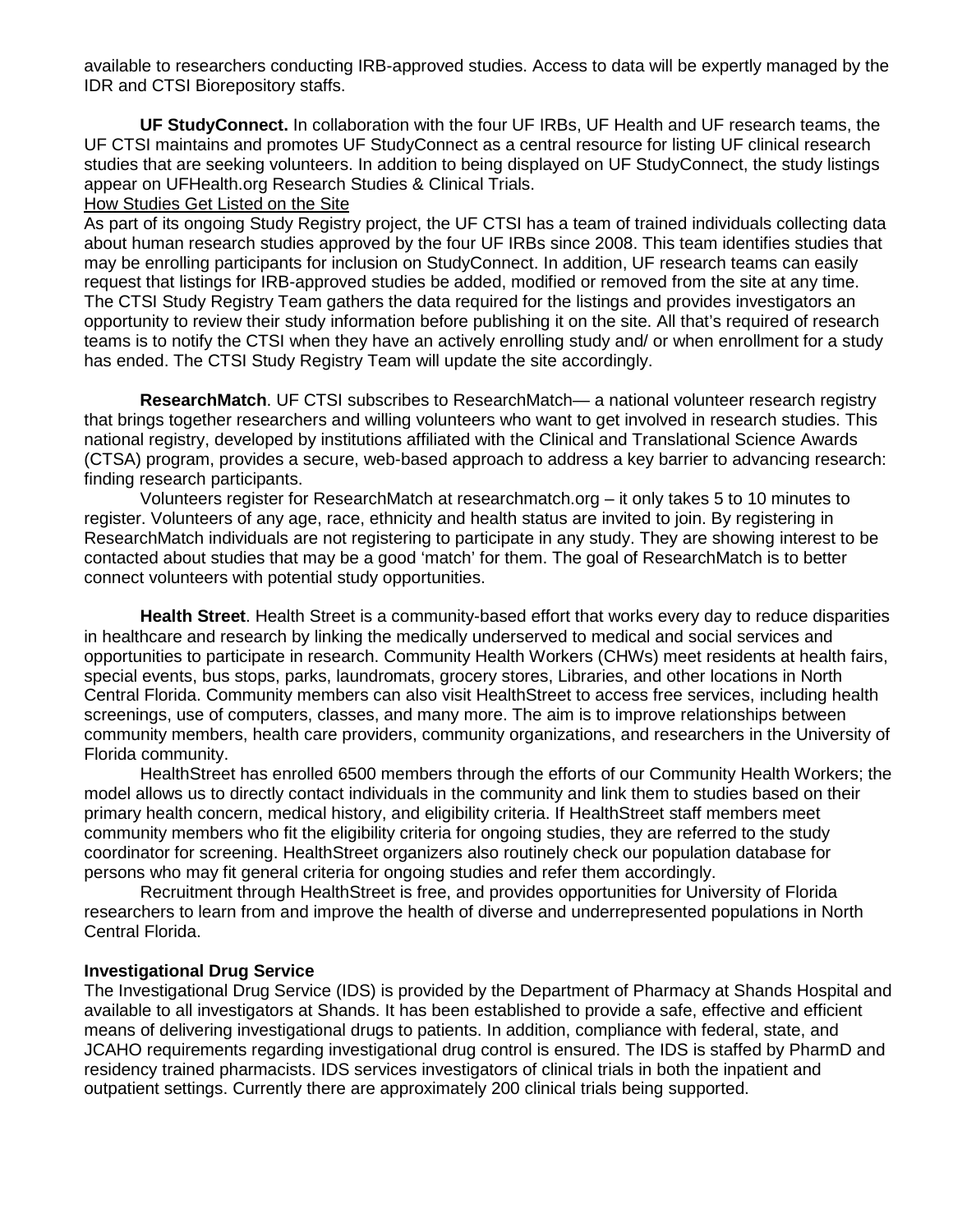## **OAIC Metabolism and Translational Science Core - RC2**

The OAIC Metabolism and Translational Science Core (RC2) Laboratory occupies approximately 4,500 sq. ft. of laboratory space. These facilities are under the direction of Dr. Leeuwenburgh. Equipment pertinent to this grant includes: Millipore MILLIPLEX® Analyzer 3.1 xPONENT System (multiplex assays); microplate readers (a Spectramax GEMINI XS dual-scanning fluorescence and luminometer plate reader; a UV-VIS microplate reader from Molecular Devices; NanoDrop® ND-1000 UV-Vis Spectrophotometer, and a highperformance top and bottom reader Synergy HT multidetection microplate reader from Bio-Tek for fluorescence, absorbance and luminescence measurements); BioTek Instruments ELx405™ HT Microplate Washer - for 96-well plates (accomodates biomagnetic seperation and vacuum filtration protocols along with conventional ELISAs); a microplate incubator; a TD-20/20 luminometer for ATP analysis; a Shimadzu RF-1501 spectrofluorophotometer; 1 HPLC system with UV-VIS and fluorescence detectors; 1 HPLC system with electrochemical detector; a Beckman UV-VIS spectrophotometer; an Applied Biosystems, Inc 7300 Real-Time PCR System; tissue homogenizing equipment; sonicator system; polytron system; electrophoresis equipment and film developer (Kodak); a four-megapixel superior performance fluorescence, chemiluminescence and visible imaging system (FluorChem SP; Alpha Innotech), including a cooled CCD camera and software for gel, film and membrane imaging and culture and microplate based assays; Bio-Rad Gel Doc XR high-resolution gel/blot imaging system; three respirometer systems: the Intech's SYS203 oxygen sensor and two high resolution Oxygraph-2k (Oroboros) for tissue, cell and mitochondrial oxygen consumption measurments; a Beckman ultra-centrifuge; 3 Eppendorf high-speed refrigerated table top centrifuges and 3 microcentrifuges; 2 ultra-low freezers (-80oC); 3 standard freezers (-20oC); 4 refrigerators (0-5oC); 2 liquid nitrogen (-180oC) storage units; (2) Class 2A Biological Safety Cabinet; CO2 Incubator (37oC); several incubators/shakers; several digital balances; an ice machine; a lyophilizer; a benchtop incubator; 3 water baths; water bath shaker; a drying oven; 3 analytical balances; cryostat osmometer; 4 rockers/rotators; 3 pH meters; a water purification system; a nitric oxide detection system; an isofluorane system with anesthesia cart as well as a guillotine for rapid decapitation. (35) Mouse cages with running wheels monitored by Clocklab Software (Coulbourn Instruments), a double-wall sound isolation booth (GretchKen Industries); Intelligent Hearing System with Smart-EP v10 software; Tucker Davis Technologies Evoked Potentials and EEG system; Minispec (Bruker Optics Inc.) Time Domain - Nuclear Magnetic Resonance (TD-NMR); Activity Monitors (Med Associates); Five-lane Rodent Treadmill (Panlab/Harvard Apparatus); Automated Grip Strength Meter (Columbus Instruments, Columbus Ohio); Noldus Ethovision automated tracking system; Zeiss 510 NLO multiphoton laser scanning confocal microscope equipped with a META spectral detector and a Coherent Chameleon XR tunable femtosecond pulsed Ti-Sapphire laser

## **CTSI Biorepository**

The CTSI Biorepository collects biospecimens that can be used for research purposes by any investigator with IRB-approved protocols. The UF CRC Processing Laboratory assists with DNA extraction, and the UF Molecular Pathology Core provides histology and immunopathology services on remnant retrospective and prospective tissue samples. The Biorepository occupies 2000 sq ft of laboratory space equipped with (8) manual -80C ultra low temp freezers, each with CO2 back-up and emergency back-up power as well as sensaphone alarm systems and a Rees Scientific system to remotely monitor freezers and the environment on a 24/7 basis. It is also equipped with two Hamilton SAM systems, small volume robotic freezers with 28,000 sample capacity each, which have similar back-up and remote monitoring. The current capacity of the Biorepository is 500,000 samples, with a current inventory of ~20% capacity. All barcoded specimens are tracked using the OnCore Database. This facilitates inventory control as well as aids in the efficient and timely distribution of stored specimens to investigators for analyses.

The CTSI Biorepository follows strict Standard Operating Procedures that are based on the current best practice guidelines set forth by the International Society for Biological and Environmental Repositories (ISBER) and the Office of Biorepositories and Biospecimen Research (OBBR), and the College of American Pathologists (CAP). The CTSI Biorepository is one of the first 12 biorepositories in the country to receive CAP accreditation. The CTSI CRC processing laboratory is equipped with standard instrumentation for DNA extraction on remnant retrospective and prospective tissue samples.

## **Biostatistics Core - RC3**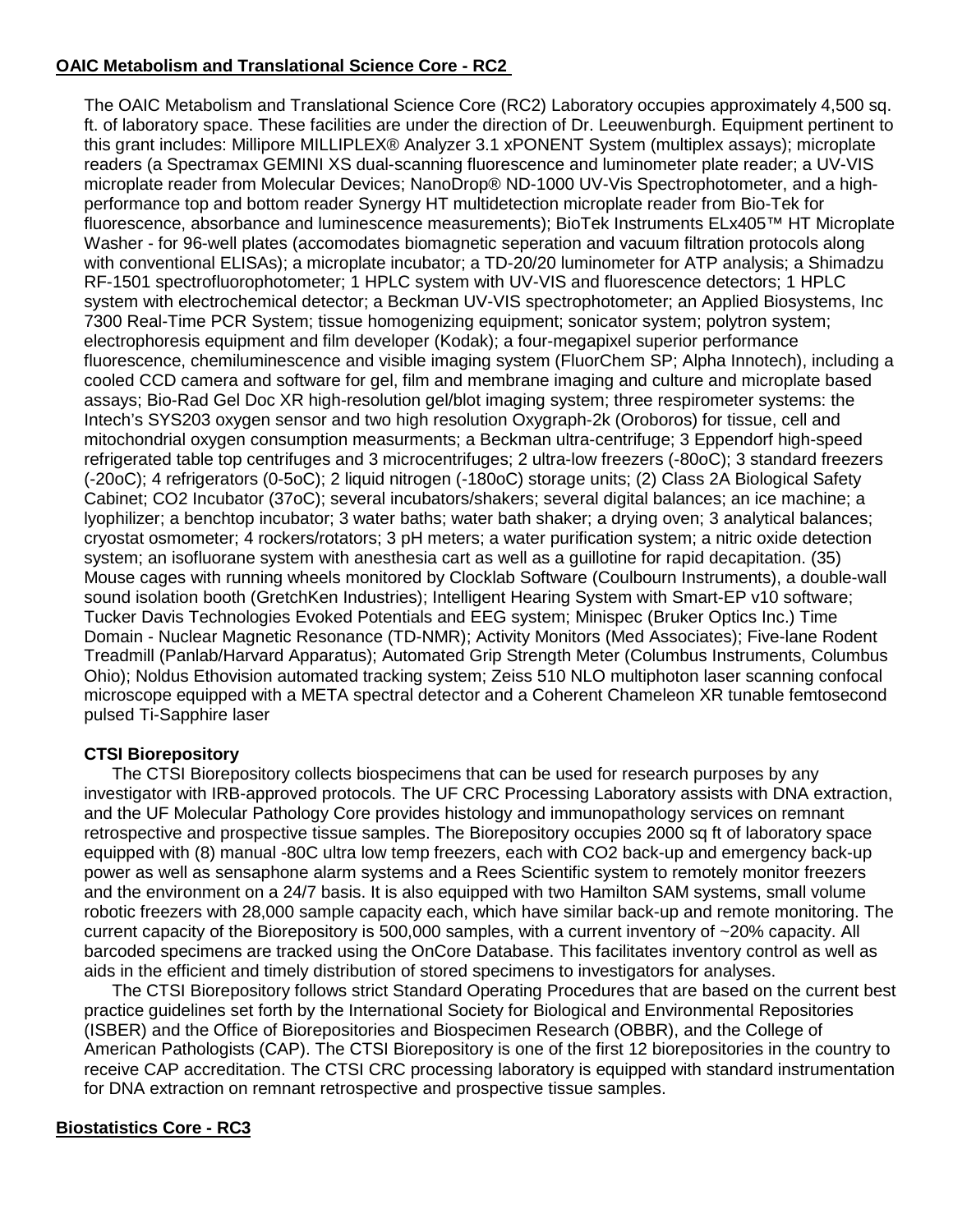**Department of Biostatistics.** The Department of Biostatistics is dual-governed by the colleges of Public Health and Health Professions and Medicine and is now primarily located in the new state-ofthe-art Clinical and Translational Research Building (CTRB), occupying 6,700 square feet of the fifth floor. The Department has a secondary campus location in Dauer Hall and o -campus space leased at 6011 NW 1st Place. Six full-time staff members provide the academic and departmental functions. The department has two "smart" conference rooms including a large digital at-screen, a computer that is web-linked and a conference phone as well as collaboration areas for informal research collaboration meetings. CTRB is the headquarters for Clinical and Translational Science at UF and in the State of Florida. The building houses patient-oriented research venues for the Institute on Aging and the Clinical and Translational Science Institute. Approximately 120,000 gross square feet is available in three wings and units include Clinical and Translational Science Institute, Institute on Aging, UF Clinical Research Center, Department of Aging and Geriatric Research, Department of Biostatistics, D Department of Epidemiology, and Department of Health Outcomes and Policy.

Dr. Wu (Core Leader) and Dr. Datta will use their regular offices at the CTRB building for the OAIC. The offices have access to public printers, copying machines, etc. The other investigator (Dr. Chen) also has regular office at the university. In addition, there is dedicated office space in the Department of Biostatistics for research staff.

#### **Data Science and Applied Technology Core - RC4**

**The UF Health Integrated Data Repository (IDR) and I2B2**. The IDR was created to serve as a common source of information to be used by clinicians, executives, researchers and educators. The IDR enables new research discoveries as well as patient care quality and safety improvements through a continuous cycle of information flows between our clinical enterprise and research community. In its simplest form, a data repository is a collection of disparate data organized in a manner that lends itself to understanding relationships between data elements to answer questions.

The UF Health IDR currently consists of a Clinical Data Warehouse (CDW) that aggregates data from the various clinical and administrative information systems, including the Epic EMR. The CDW contains demographics, inpatient and outpatient clinical encounter data, diagnoses, procedures, lab results, medications, select nursing assessments, co-morbidity measures and select perioperative anesthesia information system data. The CDW data contains "Fully Identified Data" and is fundamental to institutional business processes and secured per UF&Shands policies. The UF Health IDR Team is a

multi-disciplinary group comprised of members from Shands Decision and Support Services (DSS), AHC IT, AHC faculty, IRB and the Clinical and Translational Science Institute (CTSI). Access to IDR data is provided through the NIH-funded i2b2 tool, which provides researchers access to a HIPAA-compliant and IRBapproved "Limited Data Set." Faculty researchers can query the i2b2 Limited Data Set to identify cohort counts as they prepare grant proposals, plan clinical trials, and write IRB protocols.

**RC4 Data repository.** A data repository of de-identified data has been created for investigators to address agerelated questions. A brief description of data available in the repository is listed in the table on the right.

**Department of Biomedical Engineering resources directly available to RC4.** Dr. Rashidi will contribute resources available in her laboratory - *intelligent HEAlth Lab* (i-HEAL). The i-HEAL lab is located at the New

| Table RC4 Data repository. Databases available for |  |
|----------------------------------------------------|--|
| secondary data analyses                            |  |
|                                                    |  |

| Study name                  | N       |           | Age Design     |
|-----------------------------|---------|-----------|----------------|
| <b>ADAPT</b>                | 316     |           | 65+ RCT        |
| <b>ENRGISE*</b>             | 300     |           | 70+ RCT        |
| <b>GEM</b>                  | 3069    |           | 75+ RCT        |
| <b>LEAPS</b>                | 408     |           | 62 RCT         |
| <b>LIFE</b>                 | 1,635   | 70-89 RCT |                |
| LIFE-Pilot                  | 424     | 70-89 RCT |                |
| LOOK-AHEAD                  | 5,145   | 45-75 RCT |                |
| <b>SHEP</b>                 | 4,736   | $60+$     | <b>RCT</b>     |
| <b>TRAIN</b>                | 290     |           | 50+ RCT        |
| <b>TTrial</b>               | 790     |           | 65+ RCT        |
| ChoresXL*                   | 250     |           | $20+$ OCS      |
| <b>EPESE</b>                | 14,000  |           | 65+ OLC        |
| <b>Health ABC</b>           | 3,075   | 70-80 OLC |                |
| <b>InChianti</b>            | 1,020   |           | 65+ OLC        |
| mtDNA genomic sequence      | 3,499   |           | 70-89 OLC+RCT  |
| <b>NHANES</b>               | 1,286   |           | 65+ OCS        |
| <b>UDS-NACC Alzheimer's</b> | 32,364  |           | $50+$ OLC      |
| UF Health medical records*  | 21,615  |           | 65+ OCS        |
| UF OAIC pilot studies       | 519     |           | 60+ RCT, OLC   |
| UF INFORM**                 | 9,000   |           | $50+$ OLC      |
| <b>WHAS</b>                 | 1,002   |           | 65+ OLC        |
| WHI                         | 161,808 |           | 50-79 RCT, OLC |
| <b>WHIMS</b>                | 4532    |           | 50-79 RCT, OLC |
| <b>Total</b>                | 271.083 |           |                |

\*=new study; RCT=Randomized Clinical Trial; OLC= Observational Longitudinal Cohort; OCS= Observational Cross-Sectional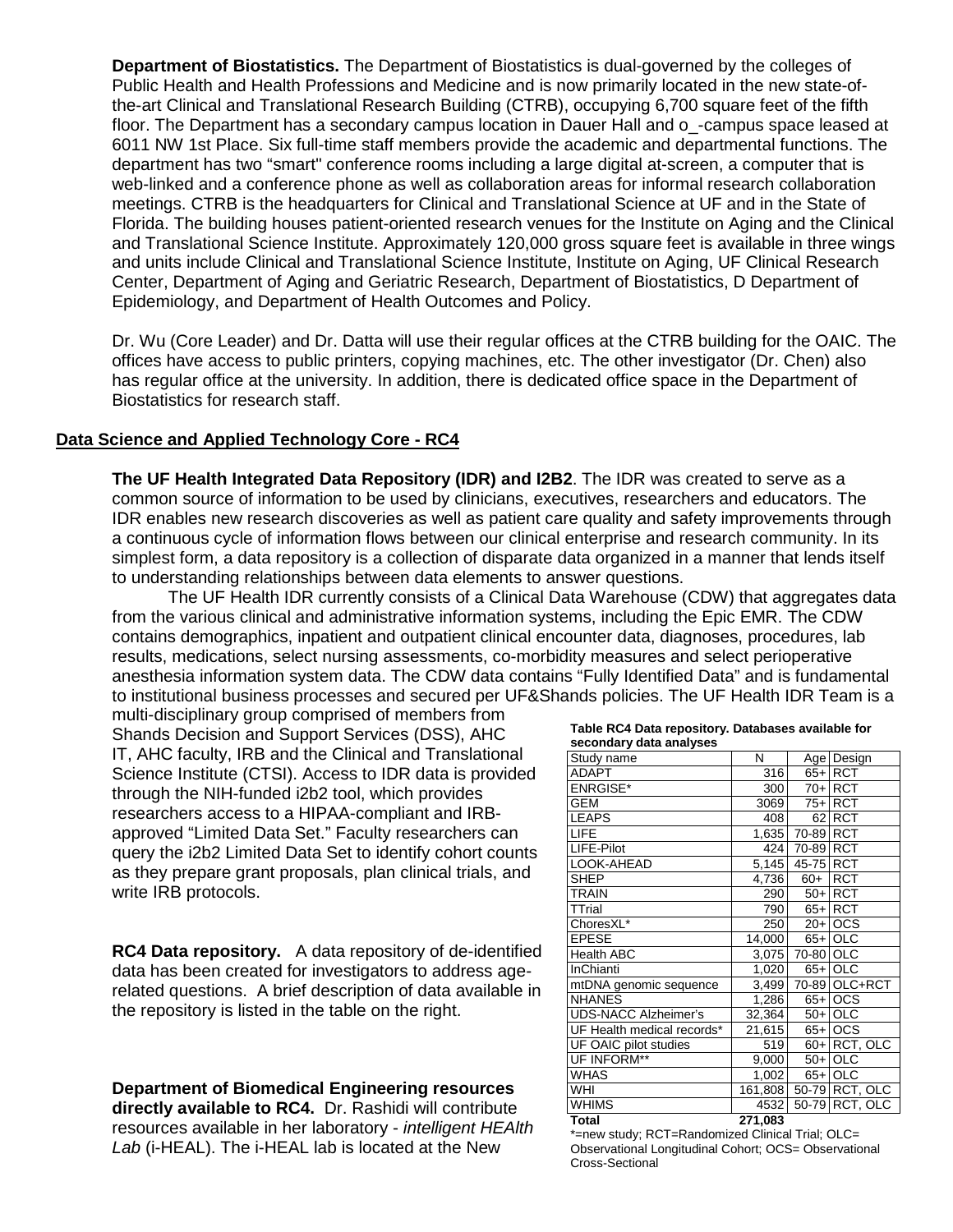Engineering Building (NEB). It includes desk space for up to 10 students. It contains a Dell Precision T5610 server with 64GB of memory and Dual Intel® Xeon processor and five networked workstations, each being equipped with four microprocessors. The software licensed to Dr. Rashidi's lab for advance data analysis and programming include MTLAB, Visual Studio, Enthought Canopy (Python), WinEdt for LaTeX editing, and Microsoft suite for text and graphics processing.

**UF Research Computing.** Additionally, the researchers in this core will also have access to the resources at the HPC center at University of Florida. These resources will be used for our scaling experiments. The HPC Center runs several clusters with about 23,000 cores in multi-core servers. Further details on UF Research Computing can be found in the section below on High-Performance Computing Center (HPC).

**Computing resources in the Department Computer and Information Science and Engineering (CISE)**. RC4 has access and utilizes the resources in CISE under the supervision of Dr. Ranka. The CISE data science cluster has twelve subsystems (8 AMD and 4 Intel based systems) connected with Infiniband (40Gbit/s) and Gigabit internet. Each AMD subsystem has 64 2.3 GHz cores, 512 GB and 24 4 Terabyte hard drives. Each Intel based subsystem will have 16 2.1 GHz cores, 128 GB main memory and 10 2TB hard drives. The total capacity of the cluster will be 576 cores, 4.6TB main memory and 848 TB disk space with 30GB/s cross network bandwidth. The data science cluster also has a number of GPGPUs/Video Cards: 2 NVidia Tesla K20, 5GB RAM each 2 NVidia Tesla K40, 12GB RAM each; 1 ATI Saphire, 16GB RAM; 3 Intel Phi 3120a, 6GB RAM each; 1 Intel Phi 5120; 2 NVidia GTX 790, 3GB RAM each. These are connected to a subset of Intel subsystems. This system will be used for conducting the big data research described in this proposal.

CISE also provides a computer cluster consisting of a head node with dual Opterons, 16GB of memory and 3.5TB of storage with 20 worker nodes with dual Opterons and 32GB of memory running Linux (Ubuntu Server 10.04). These will be used for prototype software developement. All graduate students have access to a workstation that can be used to access this cluster. All faculty offices are equipped with a Windows or Linux workstation with standard software installations. Wireless access is available throughout the CSE Building and all of campus.

**Florida cyberinfrastructure.** Eleven universities in the state of Florida joined forces in the Sunshine State Education & Research Computing Alliance (SSERCA) to build a robust cyberinfrastructure to share expertise and resources. The current members are Florida Atlantic University (FAU), Florida International University (FIU), Florida State University (FSU), University of Central Florida (UCF), University of Florida (UF), University of Miami (UM), and University of South Florida (USF). The affiliate institutions are Florida Agricultural and Mechanical University (FAMU), University of North Florida (UNF), and University of West Florida (UWF). The Florida Lambda Rail (FLR) provides the underlying fiber optic network and network connectivity between these institutions and many others. The FLR backbone will complete the upgrade to 100 Gbps by June 2015. The University of Florida is connected to this backbone at the full speed of 100 Gbps and has been connected at that rate to Internet2 backbone since Jan 2013.

**OneFlorida Clinical Data Research Network.** RC4 will actively utilize the resources provided by the OneFLorida Data Trust. Following an investment of \$100 million, in 2011 UF Health opened a new electronic medical record system and a clinical data warehouse that was the foundation for the development of an integrated data repository. Over the past 4 years, the IDR system expanded to the OneFlorida Network— a statewide Clinical Data Research Network (CDRN) that will join the PCORnet to optimize opportunities for conducting comparative effectiveness research (CER). In 2012, One Florida cared for 7,506,370 unique patients, or 39% of all Floridians, through a network of 22 hospitals, 416 practices, and 3,250 physician providers. The centerpiece of the One Florida CDRN is the OneFlorida Data Trust, a secure, de-identified data repository in which UF Health, Orlando Health, Florida Medicaid/CHIP, and the Florida Department of Health currently participate. To date, the OneFlorida Data Trust houses data on 5M patients, including demographic information, diagnoses, procedures, lab results, personalized medicine genotyping data, health care visit details, nurse assessments, bio-specimen availability, and vital statistics records.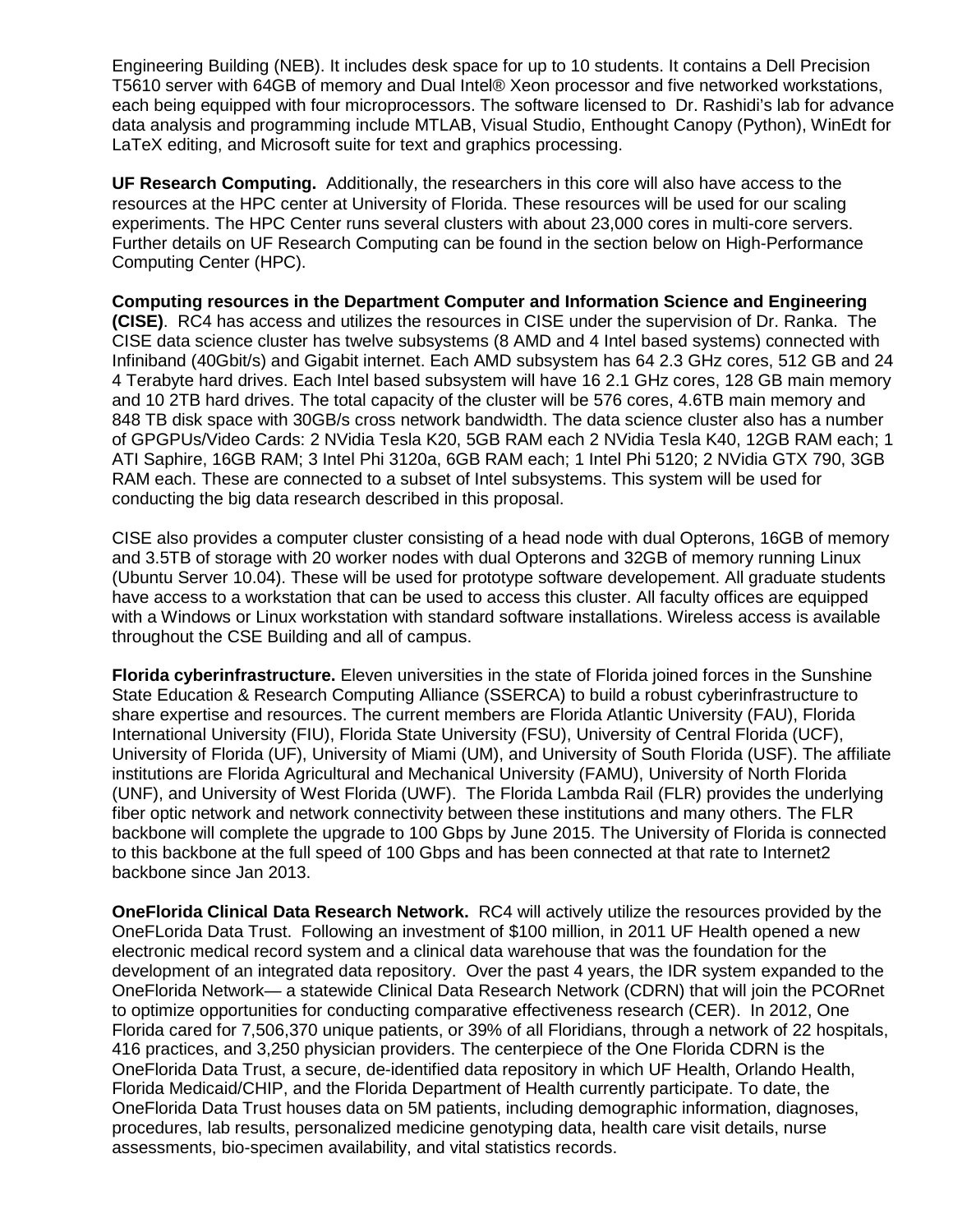# **F. Other resources applicable to support the OAIC**

# **Clinical and Translational Science Institute**

Connected to the IOA-CTRB a 80,000 square foot complex houses the Clinical and Translational Science Institute (CTSI), the UF Clinical Research Center, clinical trial regulatory oversight offices, diabetes, muscular dystrophy and other clinical research programs, biostatistics, bioinformatics and epidemiology research, and a geriatric medicine multispecialty clinic. This provides a unique opportunity to have basic science, clinical, epidemiology and health services researchers working under the same roof with the common goal of improving the health and independence of older adults.

UF has a rich environment of distinguished colleges, state-of-the-art research facilities and statewide health education and health delivery systems. These resources position UF at the forefront of institutions to train the next generation of clinical and translational investigators and to help overcome two major obstacles in our nation's clinical research enterprise: the translation of basic science discoveries to early investigations in humans and the translation of clinical research into better medical practice and healthcare delivery. The CTSI's goals are: (1) to create an environment through which individuals from diverse disciplines can interact, resources, services and technologies can be identified and accessed, and local and regional barriers to collaborative research can be overcome; (2) to train a workforce of clinical and basic science investigators, clinical trialists, laboratory technicians, study coordinators and other related personnel who are required to establish and support multi- and interdisciplinary clinical and translational research teams; (3) to enhance the quality and availability of cutting-edge technologies and novel research programs to accelerate the discovery, development and application of new diagnostic and therapeutic modalities; and (4) to create new opportunities for clinical scientists and the citizens of Florida to collaborate in advancing education and research into the causes, prevention, diagnosis, treatment and cure of human disease.

## **Senior Care at University of Florida**

The University of Florida Physicians Senior Care Clinic, which is located within the IOA-CTRB, provides specialized outpatient health care services for older patients. The medical team, which is led by Laurence Solberg, M.D., includes physicians who are board certified in Internal Medicine with advance fellowship training in Geriatrics. Currently there are 7 geriatricians, 3 nurse practitioners, and a clinic manager. The geriatric practice is closely integrated with the RC1 Core. Physicians from the group practice serve as study physicians or safety officers and perform muscle biopsies, while other medical team members inform patients of ongoing clinical trials.

# **Shands Hospital at the University of Florida**

The primary clinical facilities for the University of Florida are located in Gainesville, Jacksonville, Starke, and Lake City, Florida. There are nine hospitals at these sites with 2,200 licensed beds. Shands Hospital at the University of Florida in Gainesville is the primary on-site teaching hospital for the HSC. The Jacksonville campus has a 528-bed University Medical Center. UF and Shands also have an inpatient physical rehabilitation facility, an inpatient behavioral health facility, and 12 home health care agencies. Together, the facilities and physician network under the University of Florida Health System have created the Southeast's largest and most comprehensive academic medical center. The average occupancy for Shands Hospital at the HSC complex is 90%.

# **The North Florida/South Georgia Veterans Health System**

The Veterans Health System consists of two medical centers (Gainesville and Lake City), three large multispecialty outpatient clinics, and five small community-based primary care outpatient clinics. The Malcom Randall Veterans Administration Medical Center (VAMC) is a tertiary care facility and teaching hospital, which is physically and functionally connected to UF. The Gainesville VAMC combines a full range of patient care services with state-of-the-art technology that is enhanced and supported through education and research. North Florida/South Georgia Veterans Health System workload exceeds 106,000 unique patients and 990,000 outpatient visits. Over 180 University of Florida medical school residents, interns, and students are trained at the Gainesville and Lake City VA Medical Center each year. Programs are also in place with the University of Florida for dentistry, nursing, physical therapy, health services administration, and pharmacy.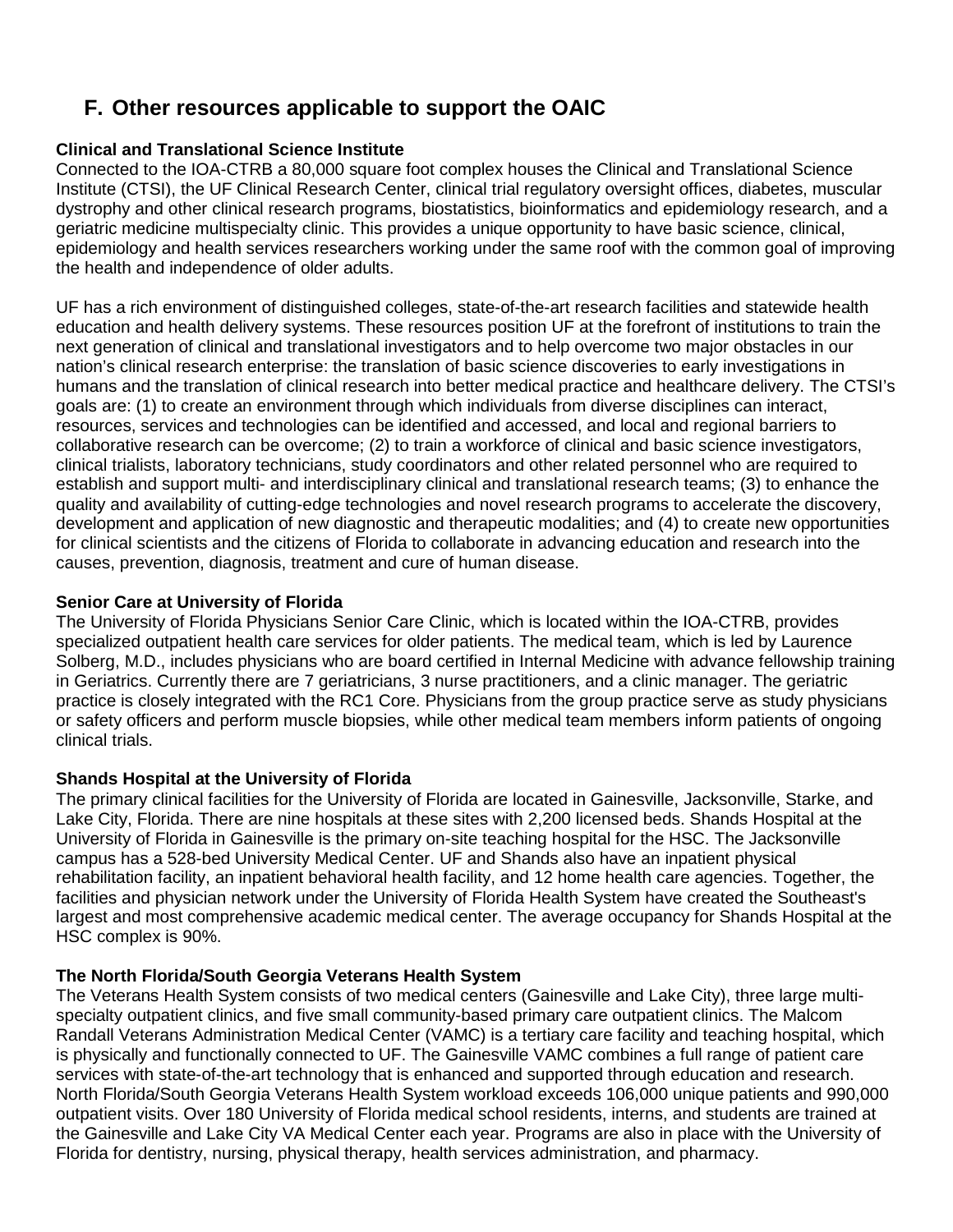The VAMC also has a Geriatric Research Education and Clinical Center (GRECC). The GRECC is a center of excellence designed for the advancement and integration of research, education, and clinical achievements in geriatrics and gerontology. Clinical investigators from medicine, dentistry, pharmacy, and health-related professions collaborate on multidisciplinary research projects in this center. In 2008 GRECC members received \$3.5 million in total extramural funding. Areas of research included, geropharmacology, dementia, coronary risk factors, exercise in the frail elderly, and rehabilitation care.

## **Brooks Rehabilitation Hospital and Health System**

Jacksonville, Florida is a 127-bed not for profit hospital dedicated to treating patients with brain injury, strokes, spinal cord injury, and comprehensive orthopedic problems. It also has a network of over 18 outpatient facilities and under construction now is a 60,000 sq foot medical wellness facility that is designed to serve training and physical activity needs of those with disability and the frail elderly. The Brooks Health system in Jacksonville, Florida has an ongoing research partnership with the University of Florida through the Brooks Center for Rehabilitation Studies. The Jacksonville campus of the Brooks Health system is home to a 4,000 sq. ft. human performance lab that is equipped with the latest equipment to evaluate mechanisms of walking recovery (force plates, VICON Motion Analysis, Treadmills). This clinical research facility is supported by endowments and directed gifts to UF. We are already collaborating with the Brooks team in recruitment for the LIFE trial, a major dual-sited study supported by the OAIC RC1.

## **Research Informatics and Information Technology Strategy for recruitment**

The relevant value of information and technology provided by the UF Health to research is demonstrated starting with strategic decisions. There was a recent investment of over \$10 million by the UF Health Academic Center to implement the EPIC electronic medical record in its inpatient and outpatient operations. Twelve of 40 clinics are live on EPIC and inpatient went live in April of 2011. EPIC research features the ability for the UF human-based research community to set up studies in the EPIC database, and alert physicians during their visit with a patient, of a study for which their patient may be eligible.

#### **Computing Environment**:

The UF Health &Shands Information Technology (IT) Department serves the information and technology needs for the patient care, academic *and research* missions of the UF Health, which includes Shands HealthCare and the UF Health Science Center. The centralization of IT functions at the UF Health, and its support of the tri-part missions fosters the secure flow of information from the clinical enterprises to the research environment. Two UF&Shands IT organizations play significant roles in data management as described below.

#### UF&Shands AHC IT – Systems Administration and Database Administration

The UF&Shands AHC IT department provides Systems Administration (SA) and Database Administration (DBA) services. These teams support and manage approximately 1,200 servers of which 439 are physical and 734 are virtual. These servers run on the following platforms: Windows Server, VMware ESX, IBM AIX, Redhat Linux, Debian Linux, and Sun Solaris We support and manage over 1,300 databases that house the clinical, financial, and administrative data critical to the UF&Shands AHC entities; Shands Healthcare, Faculty Group Practice, and the UF Health Science Center colleges and institutes. The database management systems supported are: InterSystems Cache, Oracle, MySQL, IBM DB2 LUW, IBM DB2 for the Mainframe, and Microsoft SQL Server.

Trend Office Scan protects Windows servers from viruses and spyware. Trend provides real time scanning, scheduled scanning, and reporting. Each Windows server downloads its virus definitions, spyware definitions, and engine updates automatically from a centralized Trend server managed by the UF&Shands AHC IT Systems Administration team. Pattern file updates and cleaners are automatically installed following release from the anti-virus vendor.

Lumension Endpoint Management and Security Suite software provides automated deployment of Windows Security updates and auditing of server patch compliance. Patches are automatically downloaded to a centralized Lumension server managed by the AHC IT department. Patches are tested before deployment and, if no issues are found, installed to all managed servers in a phased rollout. Server reboots occur during scheduled downtime. Patches are deployed on a monthly basis or when an out of band patch is released by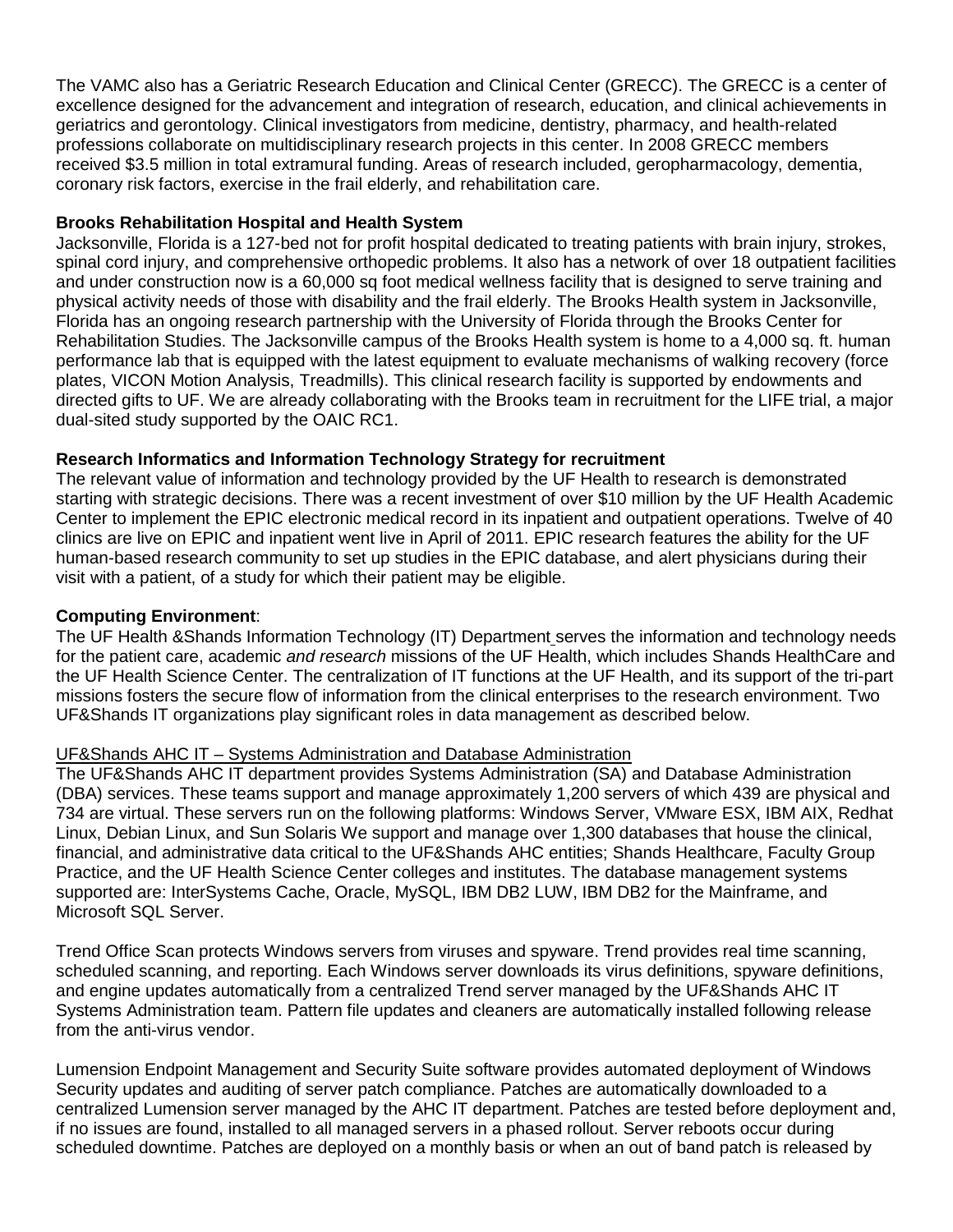Microsoft. Workstations are patched and audited for patch compliance via LANDesk Patch Manager.

Nimsoft Monitoring Solution Software (NMS) provides centralized monitoring, alerting, and historical reporting of IT hardware, software, database, and application availability, health, and performance. NMS integrates with specialized monitoring tools such as HP System Insight Manager, Oracle Enterprise Manager Grid Control, and Idera Diagnostic Manager for SQL Server to provide a comprehensive solution. The health of critical applications and core systems is displayed in a centralized tree of dashboards that is monitored 24x7 by the Data Center Operations department. Automated alerting and escalation is provided by NMS integration with the UF&Shands AHC's On-call and Paging system.

Tivoli Storage Manager (TSM) provides backup and recovery of server Operating systems, application files, and data. TSM utilizes the incremental forever model, backup to disk, "active data", open file support, and collocation groups to provide the quickest and most reliable backup and restore times possible. The TSM infrastructure is spread between two physical locations on campus. Backup data is replicated between these two campus sites providing protection of data via a remote data vaulting process. In addition, the "active files" disk feature of TSM is used to provide the fastest full server restore time possible by keeping the most recent copies of server files on the backup disk array at all times.

#### UF&Shands AHC IT – Enterprise Storage and Disaster Recovery

The UF&Shands AHC IT Storage and Disaster Recovery team manages 500 terabytes of 10-gigabit enterprise clustered network attached storage that is replicated between IT data centers and scalable to 16 petabytes. In addition, the team manages a dual core storage area network infrastructure that is extended between 4 distinct IT data centers. Storage is delivered by multiple storage arrays and vendors and is a mix of Tier 0, Tier 1 and Tier 2 storage with the ability to dynamically move data between tiers based on performance needs. Current SAN storage capacity is approximately 2 petabytes. The backup/recovery environment is located in a separate data center from the actual servers providing separation of data at the time of backups. All data is backed up to a 500-terabyte disk pool, providing a quicker recovery in the event of disaster. In addition a copy of the data is replicated to tape for protection against a potential disk pool failure.

#### **UF Library**

The University of Florida Library System, made up of 9 libraries, constitutes the largest information resource in the State of Florida. It contains more than 4,000,000 volumes, 1,000,000 government documents, 4,200,000 microforms, and 550,000 maps and images. In addition, the Libraries provide over 425,000 links to online resources, including e-books, databases, government documents, and full texts of journals. The Digital Library Center is developing the UF Digital Collections and contributes to the Publication of Archival, Library & Museum Materials (PALMM) initiative of the State University System. All of the Libraries serve the University's faculty and students; however, each has a special mission as primary support of specific colleges and degree programs. Six Libraries in the system are known as the George A. Smathers Libraries of the University of Florida. The other two (Health Sciences and Legal Information) are attached to their respective administrative units.

The University of Florida Health Science Center Libraries serve as a primary information center for the staff, faculty and students within the HSC. The HSC Libraries are part of the National Network of Libraries of Medicine and have an extensive public computing area that provides access to MEDLINE, CINAHL, Web of Science (Science/Social Science Citation Indexes), Health Reference Center, AIDSLINE, TOXLINE, Dissertation Abstracts International, Journal Citation Reports, the Cochrane suite of Evidence-Based Medicine resources, and multiple additional databases available through Cambridge Scientific Abstracts, EbscoHost and WilsonOmniFiles. Remote Library access is provided through a campuswide fiber optic backbone, proxy and dial-up services, and a downloadable Virtual Private Network software package. Classes on database searching, catalog instruction, and use of bibliographic software packages such as EndNote and RefWorks are taught each semester for UF faculty, staff, and students (Note: PHHP has a site license for EndNotes and supports this software to networked computers in its system). UF Library classes help to improve Library and information searching skills. Some classes are taught through course-integrated instruction while others are offered for the whole UF community. Several private-study rooms can be reserved for group discussion or private work, as well as the primary student study area — available 24/7 — called the "blue room." The HSC Libraries' collection supports instruction and research for the six HSC colleges. The Collection Management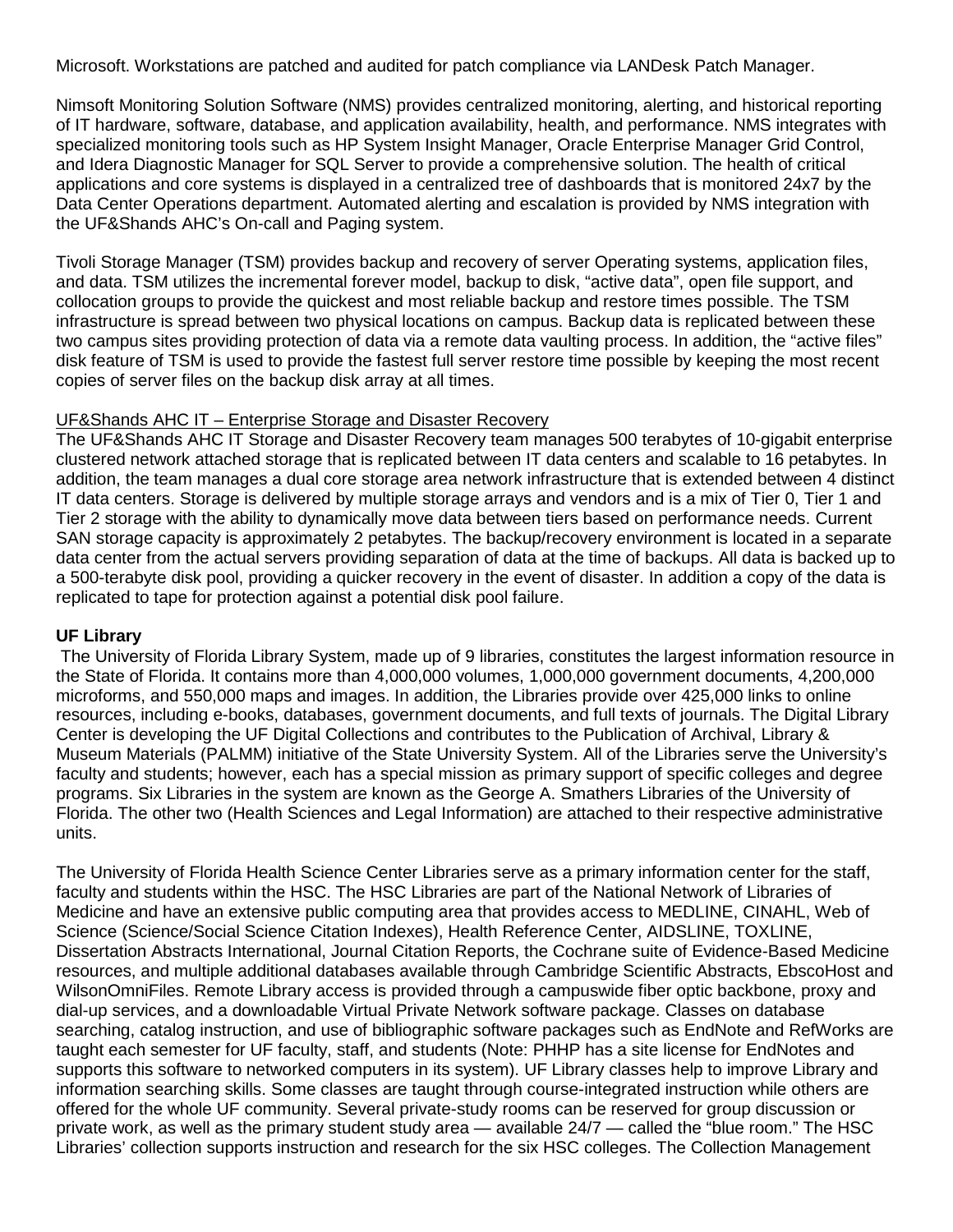department orders all formats of materials and evaluates the quality and use of the materials received. The HSC Libraries provide public access to electronic resources in the Informatics Lab, located on the second floor. There are approximately 89,660 books, 251,090 journal volumes, and 9,000 audiovisual resources. The HSC Libraries also provide liaison services to individual departments and programs. The liaisons scan the literature and alert faculty members to recently published resources in their disciplines. They also participate in student orientations and provide classes on specific topics within courses in the College. The HSC Library staff includes a public health specialist, Nancy Schaeffer who provides services and training for faculty and students.

## **Laboratory of Applied Neuromechanics in the Department of Applied Physiology and Kinesiology**

**(APK):** The mission of the Department of APK is to study the anatomical, physiological and psychological consequences to human movement and their relationship to health and disease. As such, there is a seamless collaboration between the researchers at the OAIC and APK. Currently, there are several collaborative efforts with investigators from the clinical research core that are affiliated with the Department of APK. Our collaborations stem from work on gait characteristics where resources in the Applied Neuromechanics Laboratory are being utilized. The Applied Neuromechanics Laboratory is comprised of 6 rooms that provide space for personnel, equipment, data collection, and data analysis. The lab houses a large, open area (4m x 7m x 10m and 3x 6x6) used primarily to house data collection equipment for human movement studies including gait analysis and to perform data collections. It also contains three computers, a preparation area as well as a small work area available to faculty and students. Additional space (18'x20') is available for Research Assistants and Post-Doctoral Researchers. It contains seven computers and two laser jet printer (HP LaserJet 4 Plus) all of which are networked.

## **Biobehavioral Core**

The CTSI Biobehavioral Core facilitates translational research by providing research personnel trained to administer a core set of behavioral assessments; coordinating access to biobehavioral research resources across collaborating colleges; providing/facilitating training for the administration of core assessments; serving as a training site for pre- and postdoctoral trainees in the behavioral sciences; and providing consultation regarding potential assessment tools for both animal and human work. Identifying potential avenues for biobehavioral integration is a key role of the core. The core director and staff work with investigators to identify areas of potential integration. The core maintains a central library of behavioral and paper/pencil assessments often used in health-related research, including standard assessments of depressive and anxiety symptoms, reading skill (as an estimate of premorbid functioning), basic perceptualmotor, learning/memory and problem-solving tasks, and demographic information including family trees/pedigrees.

## **Biomedical Informatics Program**

The CTSI Biomedical Informatics Program at UF works to enhance and extend informatics infrastructure for transforming and translating discovery; create and manage the Center for Advanced Data Capabilities; establish biomedical informatics as an academic discipline at UF; and further national collaboration to accelerate the multidirectional flow of informatics ideas, best practices, technologies, and standards. The Biomedical Informatics Program is supported by both the CTSI and the Department of Health Outcomes and Policy, which hosts and supports the program's biomedical informatics graduate certificate. Program faculty and staff have access to campus computing resources such as GatorVault, a private cloud for research data storage, and HiPerGator, Florida's most powerful high performance computer. Clinical and Translational Science Informatics and Technology (CTS IT), a CTSI informatics support unit with 21 employees and 3,645 square feet of office space, is part of the Biomedical Informatics Program. CTS IT staff offer design and development of custom software applications for research including RED-I, UF's software application to move data from UF's Integrated Data Repository, and other institutions' EHR data, to REDCap. CTS IT also offers informatics consults, research system hosting in accordance with UF's strategic plan for biomedical informatics, data workflow development and management of research software.

# **CTSI**

The University of Florida Clinical and Translational Science Institute (CTSI) was founded in 2008 to speed the translation of scientific discoveries into improved health by strengthening the university's ability to conduct clinical and translational research. To prepare and nurture future health researchers, the CTSI offers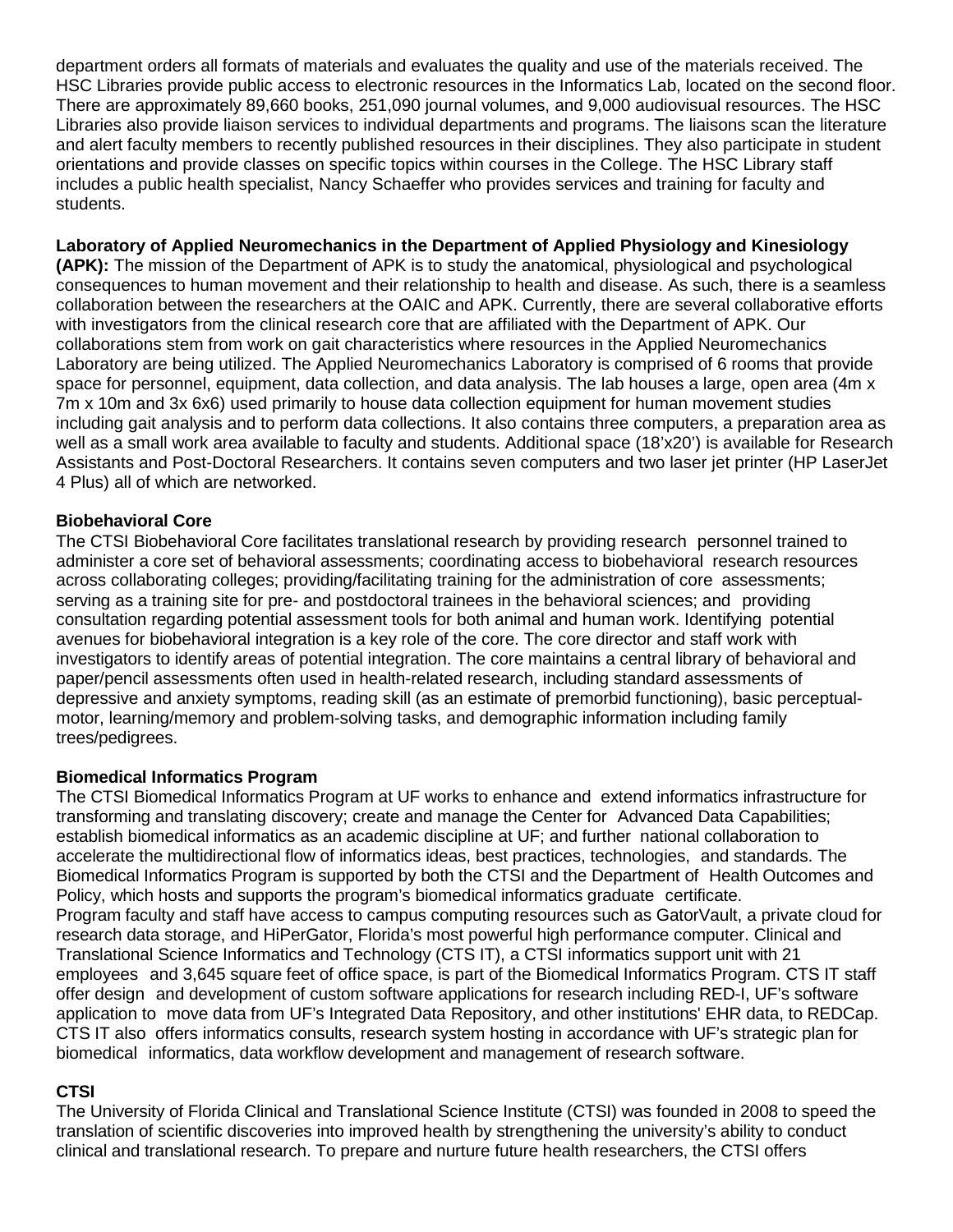multidisciplinary training programs. The CTSI undertakes transformational initiatives and provides services and resources to facilitate health research in any disease area and to advance knowledge across the translational spectrum – from laboratories to health-care settings to the public health and policy arenas, and back again. As a catalyst and hub connecting resources, people and ideas, the CTSI expands collaboration and advances science across UF's 16 colleges, the state of Florida and the national Clinical and Translational Science Award consortium. The UF CTSI is supported by multiple NIH grants, most notably a Clinical and Translational Science Award (CTSA) from the National Center for Advancing Translational Sciences, and by significant matching funds from the UF Office of Research and the UF College of Medicine. Additional support comes from in-kind efforts of most of the UF colleges. The UF CTSI is hosted in the Clinical Translational Research Building (see description above in the UF OAIC facilities.

## **CTSI Clinical Research Center**

The CTSI's Clinical Research Center (CRC) occupies 10K square feet on the first floor of the north wing of the Clinical and Translational Research Building (CTRB). The dedicated research space includes 10 exam rooms, four private exam rooms, an eight-bed infusion room, two procedure rooms, and a large exercise physiology room. The unit also includes administrative offices and is equipped for complex exams such as bronchoscopy, liver biopsies, and gene therapy. Other available equipment includes pulmonary function equipment, dental chair, Bod Pod, Body Box, Basal Metabolic cart, Ultrasound machine, EKG machine, and blood pressure monitors. Located within the CRC is an investigational pharmacy, a conference room, work areas for nursing and study staff, and a sample processing lab which houses refrigerators, centrifuges and - 80° freezers.

The CRC provides a highly trained research staff including registered nurses, a medical technologist, a research dietitian, and administrative staff. All staff is trained in Good Clinical Practice. Services include administration of investigational medications, specimen collection including pharmacokinetic sampling, monitoring of vital signs, administration of glucose tolerance tests, euglycemic clamp procedures, diet recalls, specimen processing, and exercise testing.

## **CTSI Communications and Dissemination Program**

The CTSI Communications and Dissemination Program (CDP) facilitates research collaborations among UF's clinical and translational researchers and health communication researchers in the UF College of Journalism and Communications (CJC) and other UF departments involved in health communication research. The goal of the CDP program is to contribute to translational communication research and practice through theoretically informed and evidence-based health message design, dissemination, and evaluation. Specifically, the CDP supports the formation and development of interdisciplinary teams focused on improving communication with patients, caregivers, and community members.

Established in 2008, the CDP facilitates interdisciplinary, translational communication research by connecting scholars affiliated with the CTSI and CJC with similar interests. Since its inception, the program has grown to not only connect researchers with similar interests, but to also provide funds to support preliminary studies and offer seminars, workshops, and colloquia for faculty and students. Developing this critical infrastructure has resulted in successful collaborations on a range of topics, including cardiovascular disease, eating disorders, genetic testing, hospital falls, infectious diseases, smoking and alcohol use, sexual violence, and sickle cell anemia. Research collaborations among CDP faculty and students have resulted in over 30 peerreviewed publications and conference presentations as well as several federally funded grants. The program director, Janice Krieger, PhD, as well as several faculty affiliated with the CDP, have direct expertise in the area of patient participation and retention in clinical research and health inequities. The CDP research program in this area includes research on topics including message framing, physician-patient communication, family-patient communication, and community engagement as related to health inequities regarding research study participation. This background, coupled with extensive experience working in interdisciplinary, federally-funded research teams, will support the development of theoretically informed and evidence-based interventions to promote recruitment and retention of research participation as described in the current proposal.

The CDP has a number of resources in place to support continued success in collaborative efforts. One is significant commitment of effort by the director to actively participate in the proposal. Another is a PhD level research assistant who is available to consult (under the direct supervision of the director) with CTSI researchers about communication issues related to research participant recruitment and retention. Finally, the CDP has access to resources and dedicated space associated with the STEM-H Translational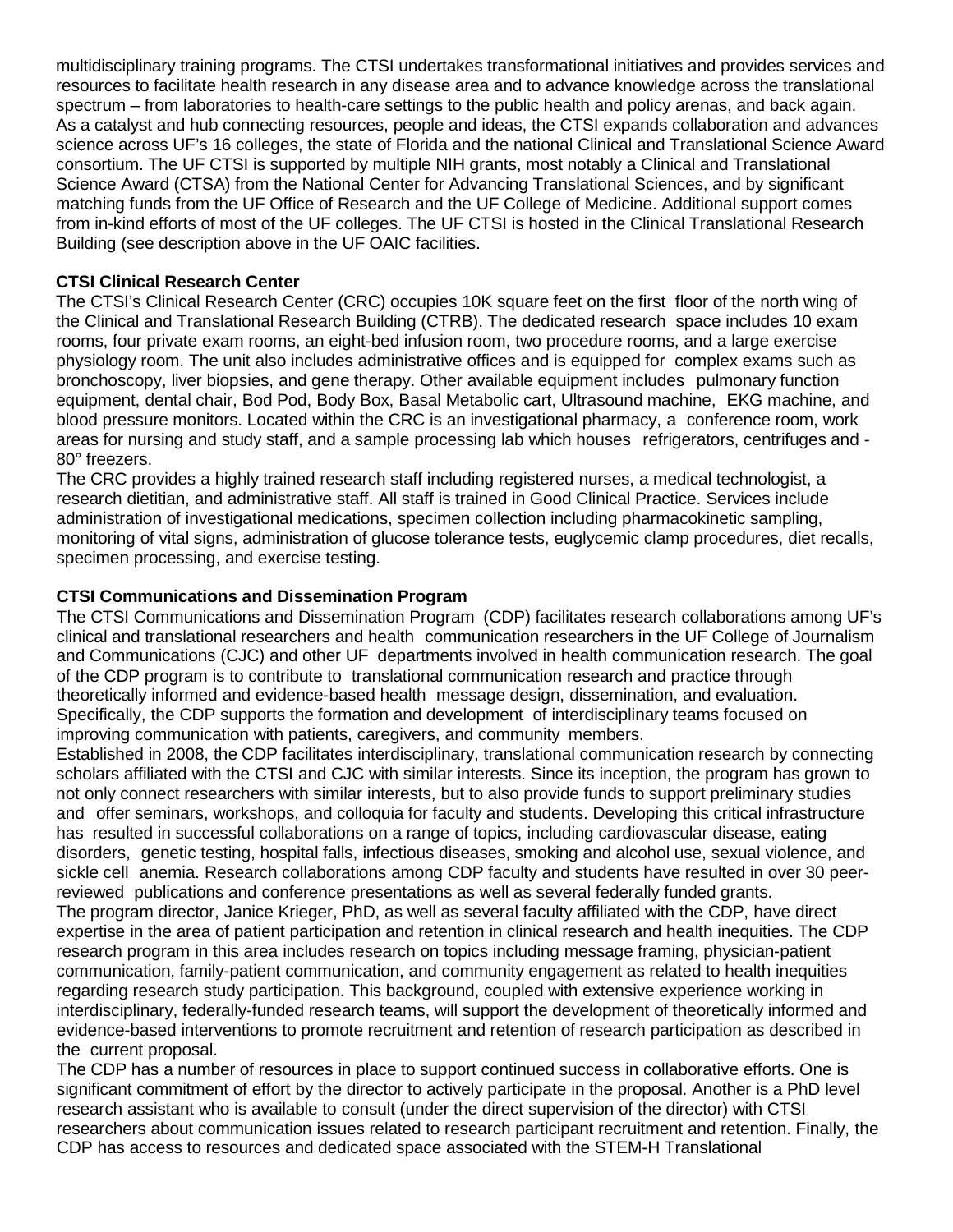Communication Research program located within the CJC. Resources include half-time administrative personnel, office space, and a meeting room with top of the line technology for conducting interviews and focus groups.

## **CTSI Service Center**

The CTSI Service Center facilitates rapid activation of research for investigators performing translational research across the UF campus and provides a range of research services and resources, including biostatistical and regulatory support, data support through the Clinical and Translational Science-IT and Research Electronic Data Capture (REDCap) teams, and facilities to conduct research through the UF Clinical Research Center. Through the Regulatory Knowledge and Support (RKS) program, the Service Center provides access to a Research Subject Advocate, informed consent expertise, IND and IDE assistance, ClinicalTrials.gov assistance, ethics consults, data safety monitoring assistance, and Standard Operating Procedure development. RKS can also provide Good Clinical Practice, Good Laboratory Practice and Good Manufacturing Practice training. The CTSI Service Center's Research Navigators advise research teams on available resources and help them navigate research-related processes. Navigators are well versed in IRB application preparation, protocol development, Good Clinical Practice guidelines, and NIH research rules and standards for the design, conduct, performance, monitoring, data collection, management, analysis, and reporting of clinical trials. Through consultation, Navigators help investigators assemble research teams to conduct studies, provide budget reviews, oversee study management, assist with recruiting and aid in the timely completion of the study. The CTSI Service Center also links investigators to other CTSI resources and core facilities. The CTSI Service Center works closely with investigators, the UF Institutional Review Boards, the UF College of Medicine Research and Compliance office, and numerous service providers across the CTSI and the university.

## **Human Imaging Core**

The CTSI Human Imaging Core provides infrastructure and support for research and educational activities using Magnetic Resonance Imaging (MRI) technology, with particular emphasis on translational MRI research in humans. The Core is open to UF researchers as well as academic and industrial researchers from outside UF and operates with three professional staff members, including one MRI scientist and two radiological technologists. The Core began in June 2012 as a strategic component of the CTSI to advance MRI research in humans. Since its inception, the Core has successfully facilitated growth in MRI research in UF, evidenced by the fact that the number of UF PIs conducting human MRI research has doubled from 26 to 52 as of October 2014. To meet the fast and ever-growing needs of the human MRI research community at UF and beyond, UF is in the process of purchasing a second research-dedicated, whole-body human MRI system that is expected to be installed during summer 2015.

The Core is located on the ground floor of McKnight Brain Institute (MBI). The centerpiece of the Core is a 3.0 Tesla, 32-channel Philips whole-body human MRI scanner dedicated to research, the only research-dedicated human MRI scanner in the state of Florida. The scanner is equipped with a series of coils for imaging human organ systems, including a 32-channel head coil for neuroimaging applications with significant gains in signalto-noise ratio and acquisition speed. The newest addition is a transmit/receive whole brain 31P/1H coil that allows imaging and spectroscopy of metabolism. An ESys® system by Invivo is available for presenting video and audio signals including functional MRI task paradigms to the subjects during scanning. In conjunction with two higher magnetic field magnets (4.7T and 11T) for imaging animals and/or tissue samples in the AMRIS Facility, which is housed on the same floor in the MBI and is the biological arm of the DoE- and NSF-funded National High Magnetic Field Laboratory, the CTSI Human Imaging Core is a state-of-the-art facility for cuttingedge translational MRI research in human health and diseases.

The CTSI Human Imaging Core capabilities include performing structural, functional, and metabolic MRIs, developing methods and protocols for MRI data acquisition, teaching investigators data acquisition and analysis techniques, and assisting researchers in designing experimental protocols and developing advanced MRI imaging and spectroscopy methodologies. Image quality assurance and quality control as well as image acquisition, transfer support, and archiving support are available through the CTSI Human Imaging Core. Implementation Science Program Created in 2013, the CTSI Implementation Science Program strengthens the capacity of UF Health as a learning health system and advances implementation science across the state. Implementation science emphasizes outcomes that consumers, practitioners, and communities value and thus takes a participant- and community-centered approach. The Implementation Science Program is positioned to build on the model of the CTSI-led UF Health Personalized Medicine Program, which develops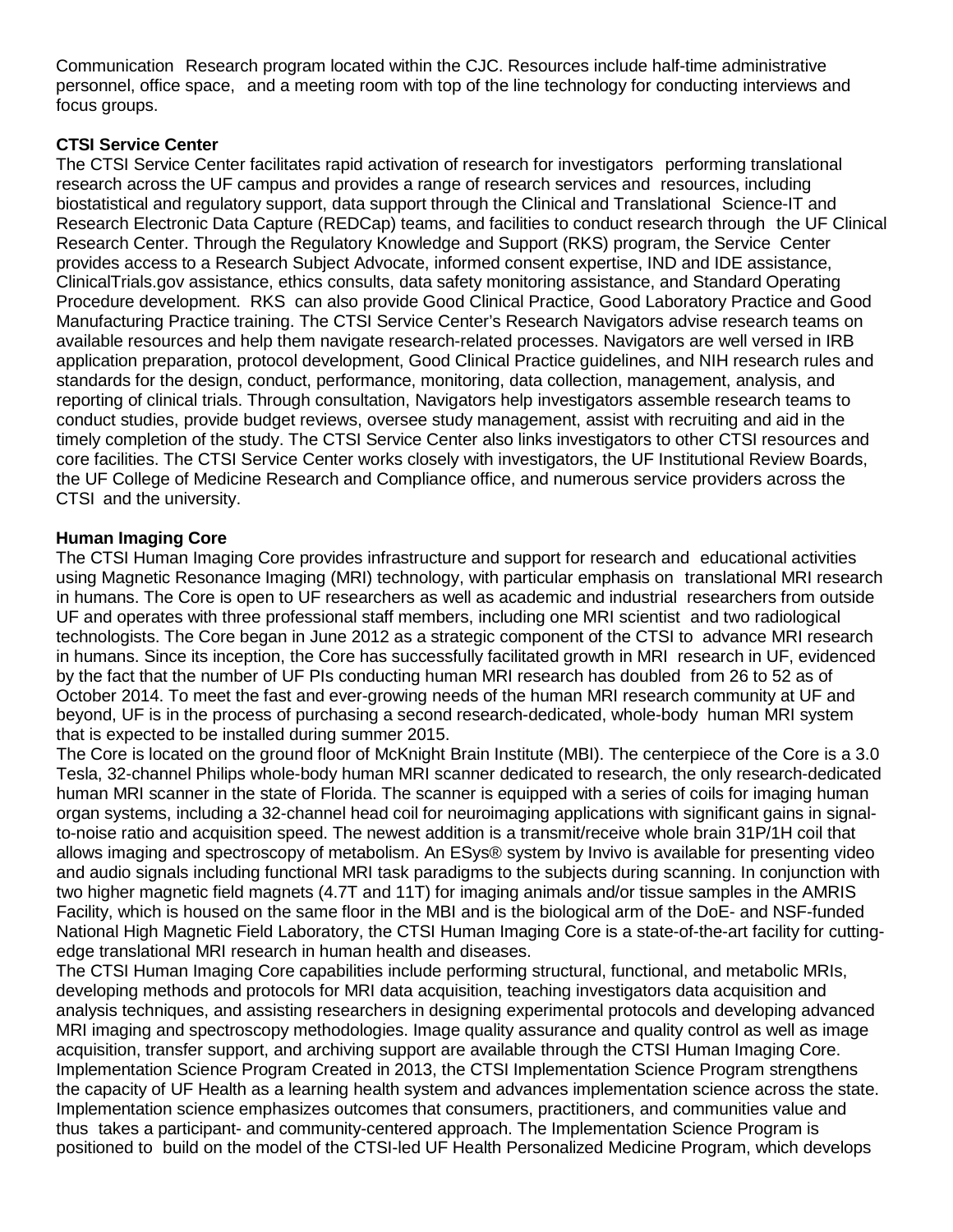and pilots implementation strategies at UF Health and then adapts and tests them for use in other healthcare settings.

The program offers Implementation Science Studios to Investigators who wish to incorporate implementation science into their research. The program collaborates with the CTSI's statewide research partners and networks, including the Health IMPACTS for Florida practice-based research network.

## **Mentor Academy**

The CTSI Mentor Academy, supported by UF Health, the UF College of Medicine, and the CTSI, was launched in June 2013 to promote the development of the next generation of clinical and translational scientists by promoting a culture of support for mentoring and by providing training in optimizing mentoring relationships for mentors and mentees at all levels of career development. Roger Fillingim, PhD, leads the academy with support from Marian Limacher, MD, Director of the CTSI Training and Professional Development Program and Senior Associate Dean for faculty affairs and professional development in the UF College of Medicine.

Currently, the academy offers a Master Mentor program structured around a yearlong seminar series on topics relevant to successful mentor-mentee interactions. Topics from the current schedule include ethics and professionalism, dealing with conflicts, benefits and challenges of diversity, tracking success, and transitioning from mentor to colleague. UF faculty members who attend at least eight sessions are inducted as members of the CTSI Mentor Academy. The first cohort of members consisted of nine faculty, many of whom are active in CTSI initiatives. These Master Mentors continue to participate in sessions and serve as role models for junior faculty who are developing mentoring skills. Planning is now under way to develop training programs for early career mentors as well as for mentees, including junior faculty, postdoctoral fellows, and graduate students.

## **OneFlorida Clinical Research Consortium**

The OneFlorida Clinical Research Consortium is a collaborative statewide network that seeks to improve health research capacity and opportunities in the State of Florida through the facilitation of clinical and translation research in communities and health care settings. Central to the statewide vision for the OneFlorida Clinical Research Consortium is the collaborative development of an enduring research infrastructure serving all Floridians and Florida health researchers.

Infrastructure components supported by the OneFlorida Consortium include Shared Governance Structure; Cooperative Institutional Review Board; Community Research Facilitator Program; Community Engagement Program; Consent2Share Program; Information Technology Resources (collaborative portal – ResearchACTS software for study management, data collection and point-of-care risk assessments); Data Analytics Warehouse; Training and Education Programs (community clinician-, patient- and caregiver-as-scientist programs, pragmatic trials and implementation science minority education program); and Statewide Biorepository Capability.

## **Pain Research Center of Excellence**

Pain Research Center of Excellence, which provides a patient-oriented research venue designed to facilitate and foster clinical and translational pain research at UF. The Pain CRU's primary facility consists of four examination rooms located in the Clinical Research Center in the north wing of the Clinical and Translational Research Building (CTRB). Satellite locations of the Pain CRU are available on the second floor of the Dental Tower at the UF Health Science Center and in the Institute on Aging Geriatric Clinical Research Facility.

Altogether, the Pain CRU comprises nine fully equipped quantitative sensory testing (QST) units and several flexible-use examination rooms. The Pain CRU is staffed by well-trained research staff, including an advanced registered nurse practitioner, a phlebotomy-trained research coordinator, a lab manager, multiple research technicians and numerous trainees, including undergraduate, graduate and professional students, post- doctoral fellows and junior faculty members.

## **Research Coordinator Consortium**

The CTSI supports the Research Coordinators Consortium (RCC), which provides a forum for networking, educating, and resource sharing to assist research staff in navigating their professions while prioritizing and ensuring optimal human subject protections. As a network for all allied research professionals, the RCC presents an opportunity for research professionals to share best practices and discuss common issues and concerns. RCC Research Coordinator Training initiatives integrate and align resources across the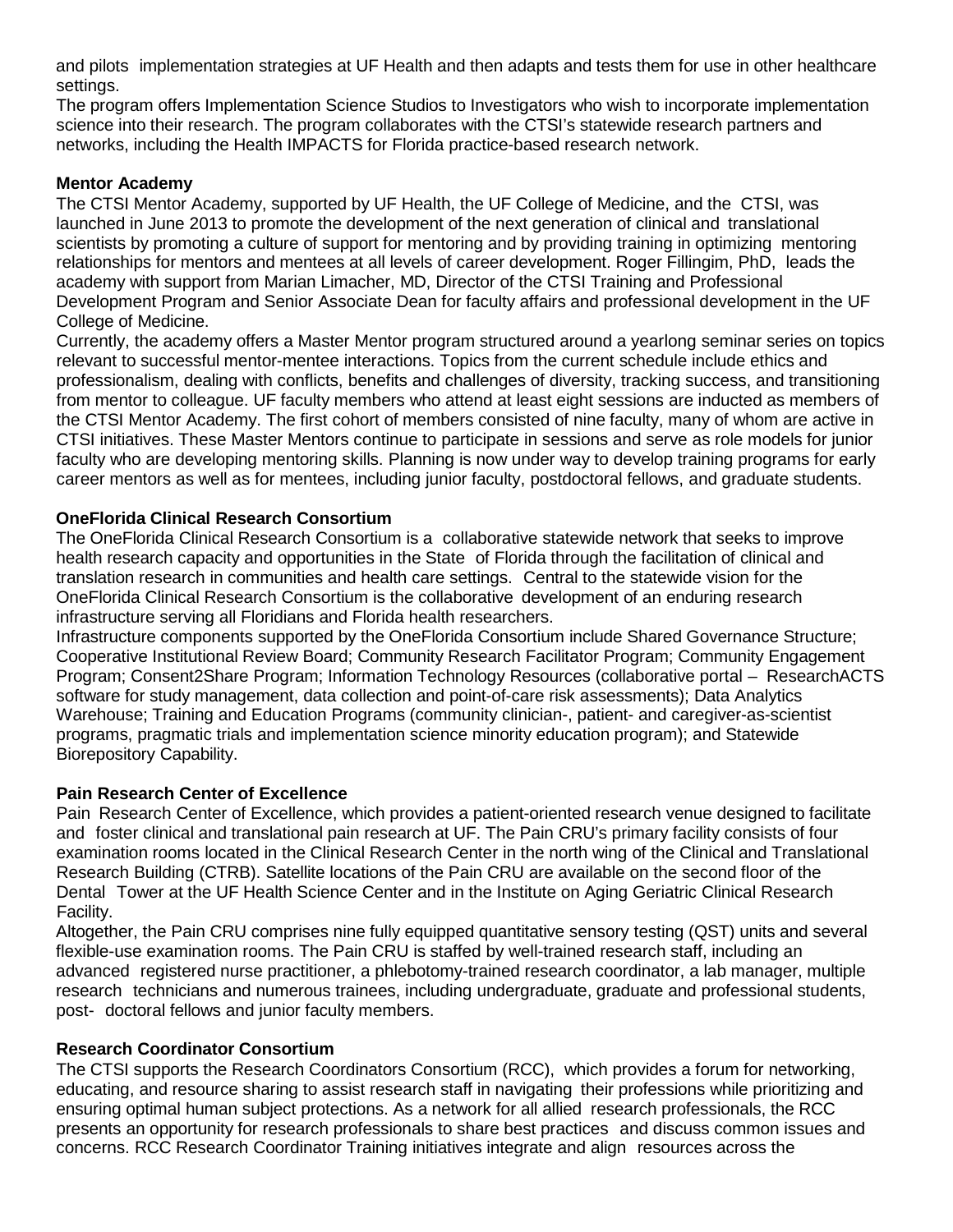enterprise, tapping the Institutional Review Board and Research Administration Compliance programming, as well as content from national research professional organizations.

The RCC works to raise awareness of human subject protections and to assist navigation across the clinical trials life cycle. The RCC hosts webinars from the Association of Clinical Research Professionals (ACRP) conference library, and facilitates a web presence on the CTSI website with a mentorship contact list, articles of interest, certification options and other resources. The RCC offers online resources for informed consent training intended to give research team members certain skills when designing, constructing and obtaining an informed consent, and reviews the process for teaching, training and supervising those who will be responsible for obtaining informed consent.

The RCC hosts Research Coordinator Certification Study Groups. These are facilitated study groups run for clinical research professionals seeking national certification in a professional organization. The RCC produces short-course GCP training for annual GCP training documentation for research staff, PIs and coordinators. The RCC also offers a Training Overview of Human Subjects Research Coordination directed towards novice coordinators and addressing common research-navigation concerns.

## **ResearchMatch**

ResearchMatch is a national volunteer research registry that brings together researchers and willing volunteers who want to get involved in research studies. This national registry, developed by institutions affiliated with the Clinical and Translational Science Awards (CTSA) program, provides a secure, web-based approach to address a key barrier to advancing research: finding research participants. The goal of ResearchMatch is to better connect volunteers with potential study opportunities.

## **Southeast Center for Integrated Metabolomics**

The Southeast Center for Integrated Metabolomics (SECIM) offers services in mass spectrometry (MS) and nuclear magnetic resonance (NMR) -based metabolomics and is developing a fully integrated platform for analytical measurements and statistical analysis. SECIM offers untargeted global metabolomics using NMR and liquid chromatography–mass spectrometry (LC- MS) and targeted assays using LC-MS on amino acids, organic acids, acyl-carnitines, acyl-CoAs, and NAD metabolites through partners at Sanford Burnham Medical Research Institute in Orlando. Biomarkers are identified by state-of-the-art NMR and MS. SECIM is developing new methods for de novo structure prediction with the Brüschweiler lab at The Ohio State University and also joint NMR/MS analysis with the Nicholson lab at Imperial College. SECIM users are able to conduct isotopic ratio outlier analysis (IROA) experiments to measure global metabolomic changes in response to external perturbations or mutations using LC-MS through our partnership with IROA Technologies and Thermo Fisher.

SECIM technical cores include: Mass Spectrometry Services for global and targeted metabolomics (Garrett and Gardell, Co-PIs); Nuclear Magnetic Resonance for global metabolomics and biomarker identification (Edison, PI, Walter, Co-PI); Advanced Mass Spectrometry for biomarker identification, imaging mass spectrometry and IROA (Yost, PI); and Bioinformatics for SECIM pipeline development and analysis (McIntyre, PI). Additionally, the Promotion & Outreach Core unifies the technical cores' activity by expanding the user base and providing education and training in SECIM capabilities.

# **Study Registry**

The CTSI Study Registry project is a comprehensive dataset with consistently defined data elements for all research studies involving human subjects that have been approved by the UF Institutional Review Board (IRB) since 2008. This registry expands access to information about UF's actively enrolling research studies and improves the University's ability to understand, promote, and strengthen UF's portfolio of humansubjects research. Data collected for this registry will be posted on the UF StudyConnect website as a searchable database of actively enrolling studies seeking participants. Additionally, the data collected for the registry will be used by the CTSI and other stakeholders to analyze UF's human-subjects research portfolio in new ways by, for example, looking at studies' translation stages.

# **Training and Research Academy for Clinical and Translational Science**

The Training and Research Academy for Clinical and Translational Science (TRACTS) is a two year, tuitionfunded, mentored training program for faculty and senior fellows at UF who have a passion to pursue clinical/translational research in the health sciences as a major component of their careers. TRACTS is designed to provide clinicians with sufficient research experience, didactic knowledge, and publishable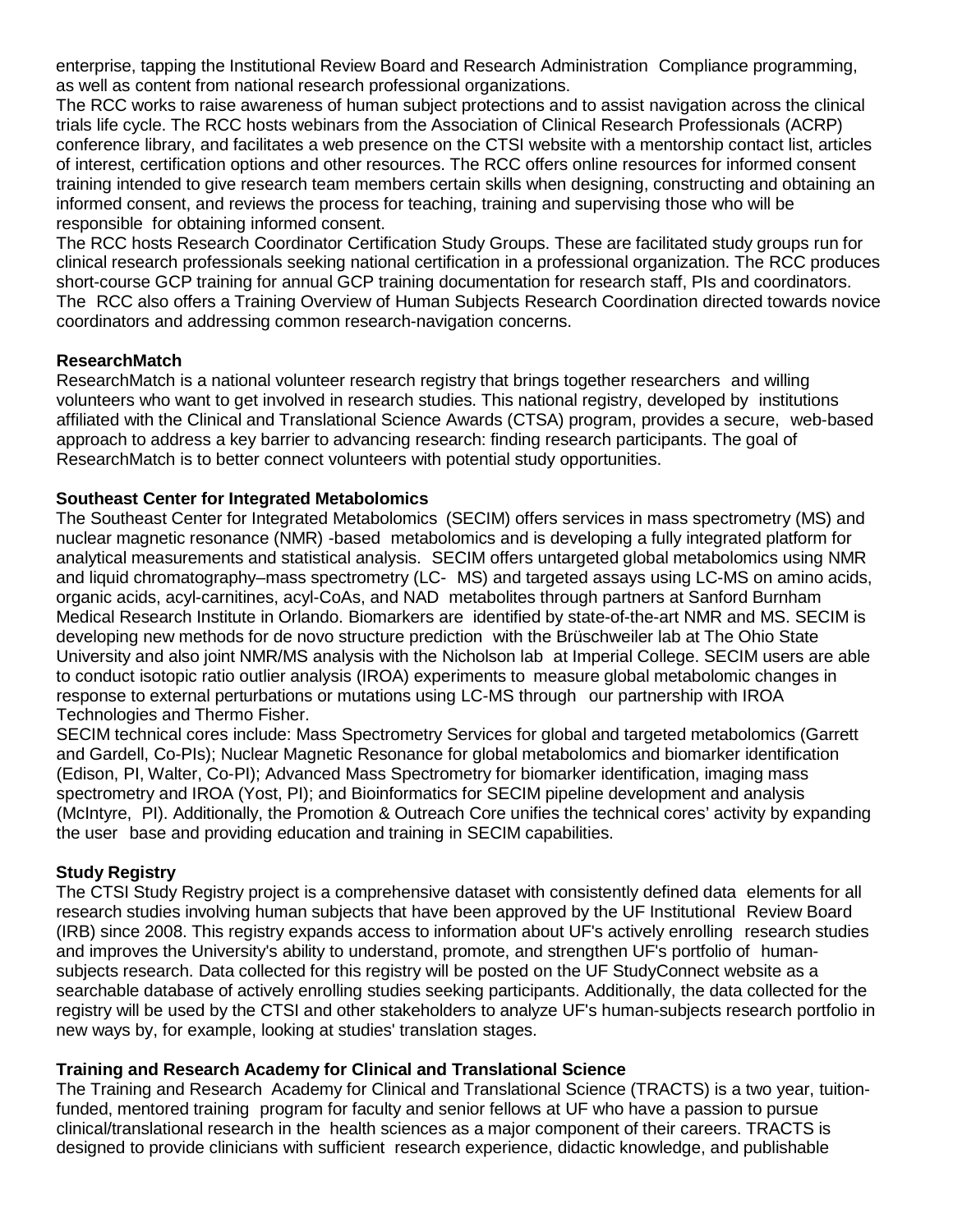research outcomes to be competitive for a K-level (NIH) mentored research award or equivalent. Scholars develop and conduct, with the guidance of their mentor(s), a research project that is patient-oriented, humansubject-related, and translational in nature.

Candidates are clinician junior faculty with a full-time appointment within a UF department, or a fellow or postdoc who will be appointed to a full-time faculty position at the UF upon completion of training. TRACTS Scholars receive tuition for core coursework and up to 30 credit hours total (including core courses) toward a Master of Science with a concentration in Clinical/Translational Science (MS-CTS). Participants in TRACTS also receive oversight of course and research progress by the TRACTS Advisory Committee, pre-review of their grant applications, statistical support through the CTSI's Biostatistics, Epidemiology and Research Design (BERD) program and opportunities for collaboration with other research scholars. TRACTS Scholars are allotted 20 hours per week dedicated time from their departments/divisions to pursue M.S. coursework and conduct the approved research study, and to attend other CTSI multidisciplinary workshops and seminars.

They are expected to submit and publish at least two manuscripts based on the TRACTS research project by the end of year two, in addition to presentation at the annual CTSI Research Day. The Advisory Committee works with the scholar to identify the best research mentor team, to support and advise the scholar, oversee the scholar's research efforts, and monitor progress in didactic coursework, publications and grant applications.

## **UF Health Personalized Medicine Program**

The UF Health Personalized Medicine Program (PMP), partners with health professionals and patients at UF Health and across the state to develop, implement, study, and refine methods that allow genetic information to be used routinely as part of patient care. The program's initial focus is on pharmacogenetics. PMP is led by faculty from the UF College of Pharmacy and brings together a large and multidisciplinary team that provides complementary clinical, informatics, laboratory medicine, and administrative expertise required to implement genomic medicine. The program has launched three drug-gene implementations and performed clinical pharmacogenetic tests for more than 1400 patients. The Personalized Medicine Program is currently focused on expanding evidence- based genomic medicine to other inpatient and outpatient settings throughout Florida, leveraging existing OneFlorida partnerships.

#### **VIVO**

VIVO is a scholarly networking and discovery tool that enables understanding and collaboration among all disciplines. VIVO represents scholarship using the VIVO-ISF ontology and its data is publicly available in Resource Description Framework (RDF), a World Wide Web Consortium (W3C) standard. Thirty-six CTSA institutions provide data using the VIVO data standard. In 2012, the CTSA network recommended all CTSAs to provide data regarding their scholarship using the VIVO data standard. This was the first, and to date the only, network-wide recommendation. At UF, VIVO is automated to collect person contact and employment data from Human Resource Services, grant data from the Division of Sponsored Programs, papers and other publications from BibTeX exports from Thomson Reuters Web of Science, and teaching data from the Office of the University Registrar. Data is updated weekly. Individuals may sign on to VIVO using their GatorLink username and password to edit their profile information. The SPARQL query language is used to extract data for ad hoc reports, standardize website content and provide data for CTSI operations, including evaluation, governance, network science and training programs. VIVO provides a comprehensive view of the university and its scholarship. As of October 1, VIVO at UF contains information on 13,052 organizations, 182,913 people, 56,737 publications, 22,651 grants, 8,051 courses, and 87,268 course sections. Originating at Cornell, VIVO was further developed as the result of an NIH ARRA award (2009-2011) to UF and a consortium of six schools (Cornell, Weill Cornell Medical College, Indiana University, Washington University at St. Louis, Scripps Research Institute, and Ponce Medical School in Puerto Rico). VIVO is an open-source, sponsor-supported software project managed by Duraspace, a not-for-profit corporation dedicated to the representation and presentation of the academic record. VIVO is now used by more than 100 organizations worldwide, including the USDA and the American Psychological Association.

## **Advanced Magnetic Resonance Imaging and Spectroscopy**

Advanced Magnetic Resonance Imaging and Spectroscopy (AMRIS) is a state-of-the-art nuclear magnetic resonance (NMR) facility located on the ground floor of the McKnight Brain Institute at UF. AMRIS was developed in part through a grant from the Department of Defense. The National High Magnetic Field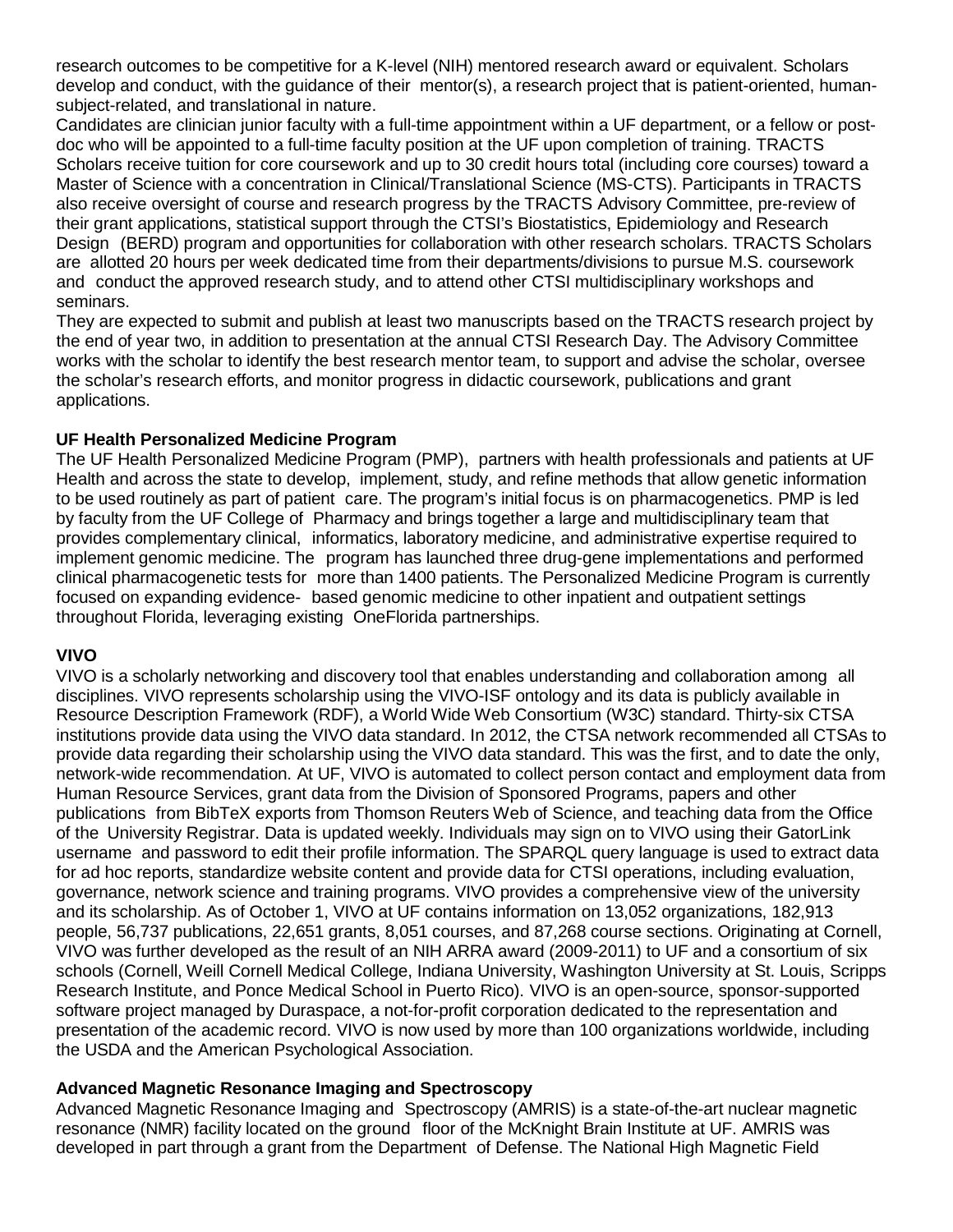Laboratory supports an External Users Program in AMRIS through funds from the National Science Foundation. All AMRIS systems are available to UF researchers and external academic and industrial scientists.

AMRIS currently offers users nine NMR spectrometer systems with different magnetic fields and configurations for a full spectrum of magnetic resonance experiments including high resolution solution NMR, solid-state NMR, microimaging of biomolecular systems and tissues, animal imaging, and human imaging. AMRIS has nine professional staff members to assist users, maintain instrumentation, build new coils and probes, and help with administration.

Several of the AMRIS instruments offer users unique capabilities: the 750 MHz wide-bore provides outstanding high-field microimaging for excised tissues and small animals; the 11.1 T horizontal MRI is the largest field strength magnet in the world with a 400 mm bore; the 600 MHz 1.0 and1.5 mm HTS cryoprobes are the most mass-sensitive NMR probes in the world for 1H and 13C detection, respectively, and are ideal for natural products research; and the 3T human whole body has 32 channels for rapid parallel imaging and is the only whole body instrument in the state of Florida dedicated to research. Most recently (2013) AMRIS added a 5T Dynamic Nuclear Polarization (DNP) polarizer with helium cryostat. These systems support a broad range of users with tasks from natural product identification to solid-state membrane protein structure determination to cardiac studies in animals and humans to tracking stem cells and gene therapy in vivo to functional MRI in humans.

## **Animal Care Services**

Animal Care Services (ACS) serves nearly 600 UF faculty and approximately 1,400 animal care and use protocols in various research and teaching programs. The UF animal care program has been continuously accredited by the Association for the Assessment and Accreditation of Laboratory Animal Care International since 1966 and is registered with the United States Department of Agriculture as a research site. ACS manages 12 animal housing facilities totaling approximately 200K square feet that include environments ranging from ABLSL3 to rodent barriers, which are essential to the development and maintenance of unHarique transgenic rodents and the conduct of experimental protocols.

The housed species range from mice and other rodent species to large animals such as pigs, sheep, horses, cattle, and nonhuman primates. The ACS has a veterinary staff that consists of eight board-certified veterinarians and ten veterinary technicians primarily involved in providing or supervising veterinary care, protocol review, surgical services, pathology services, diagnostic laboratory services, training of investigators, and investigator staff and compliance. ACS has a total staff of approximately 130 employees who provide daily animal husbandry and veterinary care.

# **Cell & Tissue Analysis Core**

The McKnight Brain Institute's Cell & Tissue Analysis Core (CTAC) consists of two facilities that provide the UF research community with a wide array of imaging modalities as well as basic histology equipment for tissue sample preparation. The CTAC Imaging facility maintains instrumentation for both in vitro and in vivo imaging experiments.

Microscopes for in vitro imaging include laser scanning and spinning disk confocal systems, an automated live- cell time-lapse and tile-mapping system, and standard wide field systems in both inverted and upright formats for fluorescent, bright field, and H&E projects. Instrumentation for in vivo experiments includes high resolution ultrasound, preclinical bioluminescent and fluorescent imaging, and an intra-vital laser scanning fluorescent microscope.

The imaging facility also has software available for image deconvolution, quantification, and 3-D rendering. The CTAC Histology Resource Lab provides researchers with access to cryostats, microtomes, microwave processing, paraffin embedding, laser capture micro-dissection, and other tissue-processing equipment. CTAC's skilled technical staff is available to train new users, assist, or operate each piece of equipment. Center of Excellence for Regenerative Health Biotechnology Established in 2003 with a launch of operations in 2006, the UF's Center of Excellence for Regenerative Health Biotechnology (UF CERHB) is a biomedical translational research support center with the mission to stimulate promising research leading to commercialization of technologies that will create new companies and high-wage jobs, and develop the workforce talent to support the bioscience industry growth. UF CERHB functions at the intersection of academia and industry and is proximal to the cluster of biotechnology companies in the Gainesville/Alachua area. The center provides expertise, training programs, and biologics manufacturing services to the biotechnology industry and to biomedical research institutions.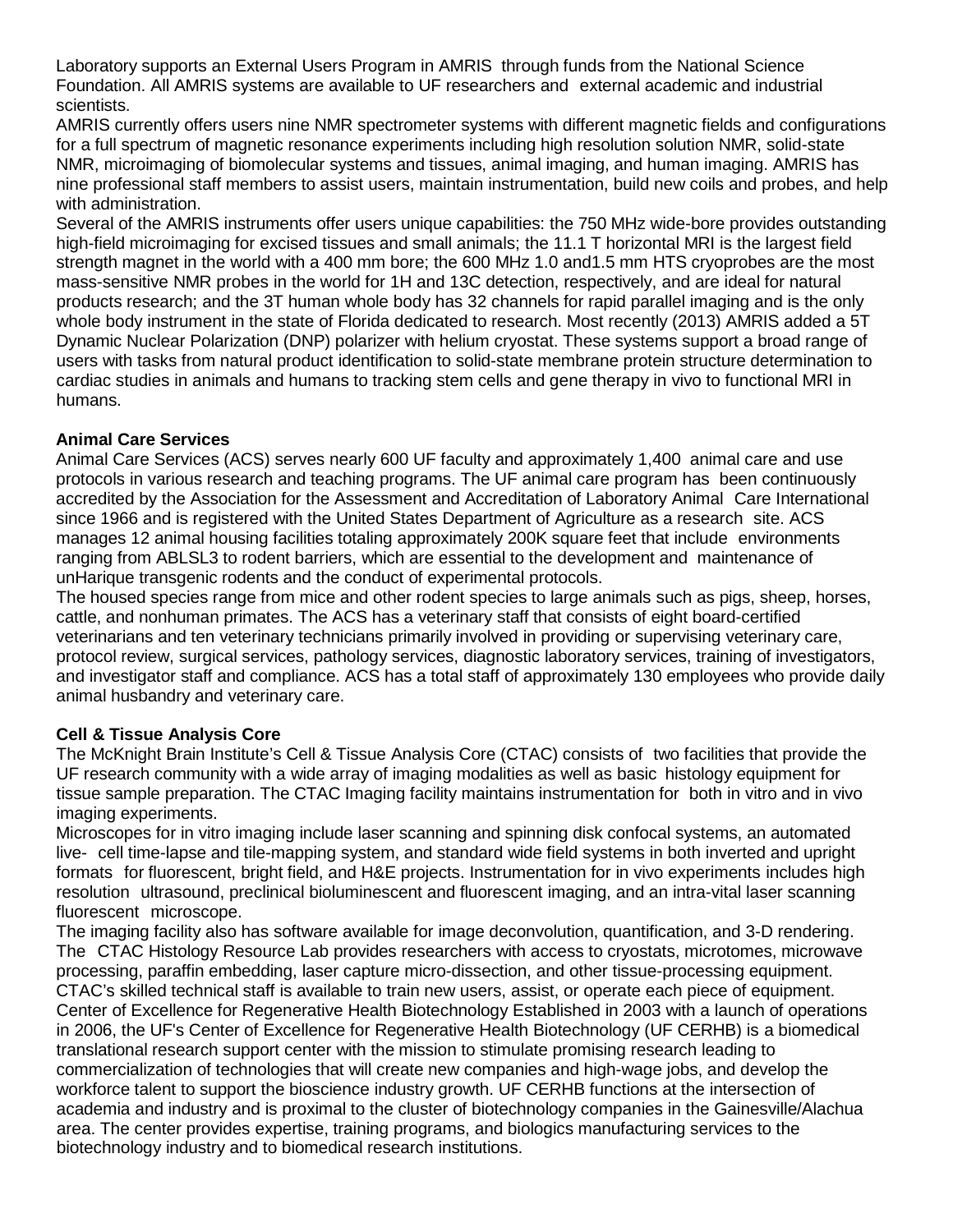One Innovation Drive is a 24K square foot building with dedicated biomedical product manufacturing and testing operation for therapeutic proteins (enzymes, antibodies, hormones), vaccines, gene transfer vectors, and cell banks and cell therapies using mammalian culture systems. This contract manufacturing operation (Florida Biologix) supports phase I and phase II human clinical trials from industry and academic clients requiring FDA and EMEA compliant manufacturing of their investigational drugs. Client sponsors currently include Florida companies, multi-national and foreign companies, and domestic private and public companies.

Two Innovation Drive is a 23K square foot building which houses the UF CERHB Education and Training Center (Biotility) and includes classrooms, conference areas, a cleanroom simulator, and wet labs outfitted with state-of-the-art equipment. Proximity to Florida's northeast bioindustry cluster facilitates student internships, incumbent employee training and retraining, pre-employment training, and participation of industry leaders as teachers. Certificate short courses that integrate industry concepts and skills into traditional biomedical research are offered to undergraduate and graduate students, researchers and faculty, and companies throughout the state. Topics of focus include product and process development, biomanufacturing processes, analytical methods, quality systems, and regulatory compliance. Faculty also teach graduate level courses at the Education and Training Center as part of the UF College of Medicine master's program in translational biotechnology. Due to Biotility's commitment to preparing a pipeline of students for emerging industry needs, the U.S. Department of Education recognized Biotility for the development of Florida's secondary program in industrial biotechnology, teacher training, and Florida's industry-recognized "Biotechnician Assistant" credential.

## **Center for Health Equity and Quality Research**

The Center for Health Equity and Quality Research (CHEQR) is an important research resource for the UF Community Based Participatory Research. CHEQR core faculty include a MD/MPH with a background in pediatrics, preventive medicine, and health services research, a cardiologist/epidemiologist, a PhD level biostatistician, five PhD researchers with training in health education and evaluation research, health services and outcomes research, and mental health services research, two master's level biostatisticians, and six research coordinators. CHEQR faculty and staff are expert in the use of a wide range of research methods including community evaluation research, community-based participatory research, quality of care and outcomes research, clinical trials, and translational research.

CHEQR provides the research infrastructure for UF Health Jacksonville by providing research design and analysis consultation services to faculty, residents and fellows, including help with IRB preparation and submission, development of protocols, grant development, data collection, data analysis, and report generation; assisting UF faculty in the development of research teams through collaborations with investigators from UF Gainesville and other institutions; providing data management and analytic support to quality management initiatives for the enterprise; providing education to faculty, residents, and fellows on biostatistics, research design, and epidemiology through annual lecture series and online courses; and providing mentoring on research and project management support for fellows to help develop the next generation of faculty at UF Health.

CHEQR is housed at the Jacksonville campus and occupies more than 2,300 square feet of office space. CHEQR currently has statistical software, robust internet medical library search capacity and access to electronic journals. Other data resources include Research Electronic Data Capture (REDCap), which is an internet-based data collection tool that can capture data into an IRB-approved secure system for surveys and longitudinal information-gathering.

#### **Center for Movement Disorders and Neurorestoration**

UF founded the Center for Movement Disorders and Neurorestoration in 2002 with the vision of creating a world class clinical research center to provide a single destination for patients, families, doctors, and leading edge scientists. The clinical research center has 13K square feet of dedicated space on the fourth floor of the UF Orthopedics and Sports Medicine Institute. The space for movement disorders and neurorestoration includes 21 dedicated patient exam rooms as well as tailored space for clinical trials, research, telemedicine, and one of the world's largest movement-disorders databases with 8,200 enrolled patients.

The center possesses strengths in movement disorders neurology, neurosurgery, neuropsychology, psychophysiology, imaging (MRI, fMRI and others), technology development, psychiatry, biomechanics, PT, OT, and speech/swallowing. The movement disorders group has collaborative research projects with 40 faculty from more than 10 UF departments. The deep brain stimulation (DBS) program is one of the most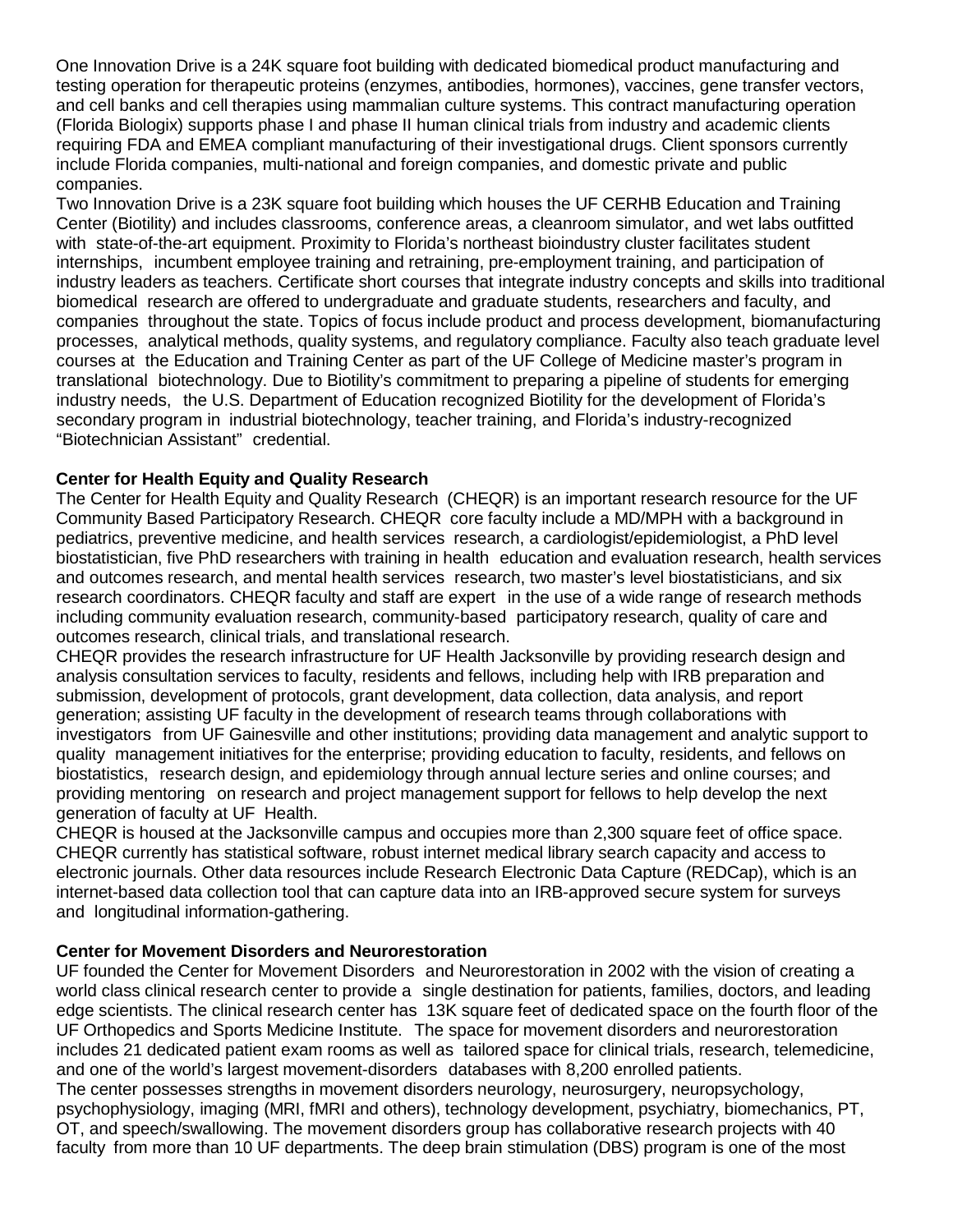productive and published in the country and has a track record of significant NIH funding. The Center for Movement Disorders and Neurorestoration research laboratory occupies 1K square feet of space dedicated to clinical research, specifically deep brain stimulation (DBS) physiology research. Laboratories are equipped with several private rooms for study visits, and the center has access to a soundproof room for the administration of testing to prevent outside physiological interference. The laboratory houses an SQL server dedicated to the movement disorders database. The laboratory has a full-time data manager and a scannable data entry system. The laboratory also houses a Sun microsystems computer networked to the operating room which can be used for CT-MRI fusions, target planning and discussion, and postoperative lead locations. The space is also equipped with areas for full physical therapy, occupational therapy, speech therapy, and convenient in-building access to an MRI and swallow suite.

## **Center for Translational Research in Neurodegenerative Disease**

The Center for Translational Research in Neurodegenerative Disease (CTRND) occupies the entire fourth floor (10K ft2 of laboratory and 2100 ft2 of office space) of the Biomedical Sciences Building (163K ft2 total); a research facility which opened in November 2009. The laboratory is designed as a typical molecular biology or biochemistry laboratory with waist height benches.

The CTRND is well equipped, with more and newer equipment planned for purchase. There are six cell culture suites, including one dedicated to AAV production, each of which contains at least one biological safety cabinet and two incubators. There are several micro-centrifuges of varying capacities and capabilities, two super speed centrifuges, two floor ultracentrifuges, and three tabletop ultracentrifuges housed within the CTRND. The center houses several light microscopes; both upright and inverted, some with fluorescent capability, as well as a video microscope with both bright field and false color fluorescence. Additionally, the CTRND has both Aperio bright field and Aperio fluorescent digital slide scanners along with their associated analysis and storage server on site and operational. The center also has several plate readers, a plate washer, multiple thermal cyclers of PCR, and a Q-PCR machine. The CTRND is currently creating and equipping a histopathology suite with multiple cryostats, both sliding and rotary microtomes, paraffin embedding station, an d an automatic tissue processor. Additional equipment purchases being evaluated for the histopathology suite include both standard and immunohistochemistry autostainers, and possibly a cover slipper and slide printer/labeler.

THE CTRND runs a brain bank which currently houses ~200 neuropathologically characterized brains with ongoing addition of ~20 brains per year. Tissue, both frozen and paraffin embedded, is available to all University investigators with proper regulatory approvals.

The CTRND Animal Facility is a state-of-the-art SPF rodent facility (~10K ft2) on the first floor of the BMS building, operated by University of Florida Animal Care Services (ACS). In addition it has ~1,500 square feet of space within the adjacent Communicore building for behavioral studies. It houses the equipment necessary for common motor and cognitive assessments of mice and rats. The CTRND is well equipped with networked computers and servers to support the digital image analysis.

# **Click Commerce**

UF implemented Huron's Click Commerce IRB module for processing and managing human subject research submissions. UF's implementation of this interactive web-based platform facilitates four major benefits: integration with other research units, in-line education, enhanced compliance, and improved efficiency to its human subject research enterprise. UF's Click system integrates data capture, education, and real-time parallel review for multiple research related offices (e.g. billing compliance, radiation review, etc.) beyond just the IRB. Adaptive submission forms simplify the process for researchers and serve as a research enterprise roadmap by targeting instructions for relevant requirements. Facilitating navigation of the UF research enterprise maximizes researcher efficiency and improves compliance with all applicable requirements. Robust, integrated validations improve submission quality, thereby reducing submission rejections as well as insuring compliance oversight units comply with all applicable regulatory requirements.

## **Department of Epidemiology**

The Department of Epidemiology, formed in 2011, is dual-governed by the colleges of Public Health and Health Professions and Medicine. Four full-time staff members provide the academic and departmental functions alongside 12 full-time and five part-time faculty. Located in the new state-of-the-art Clinical and Translational Research Building, the department occupies 6,700 square feet of the fourth floor. HealthStreet, the community engagement arm of the CTSI, is also part of the Department of Epidemiology.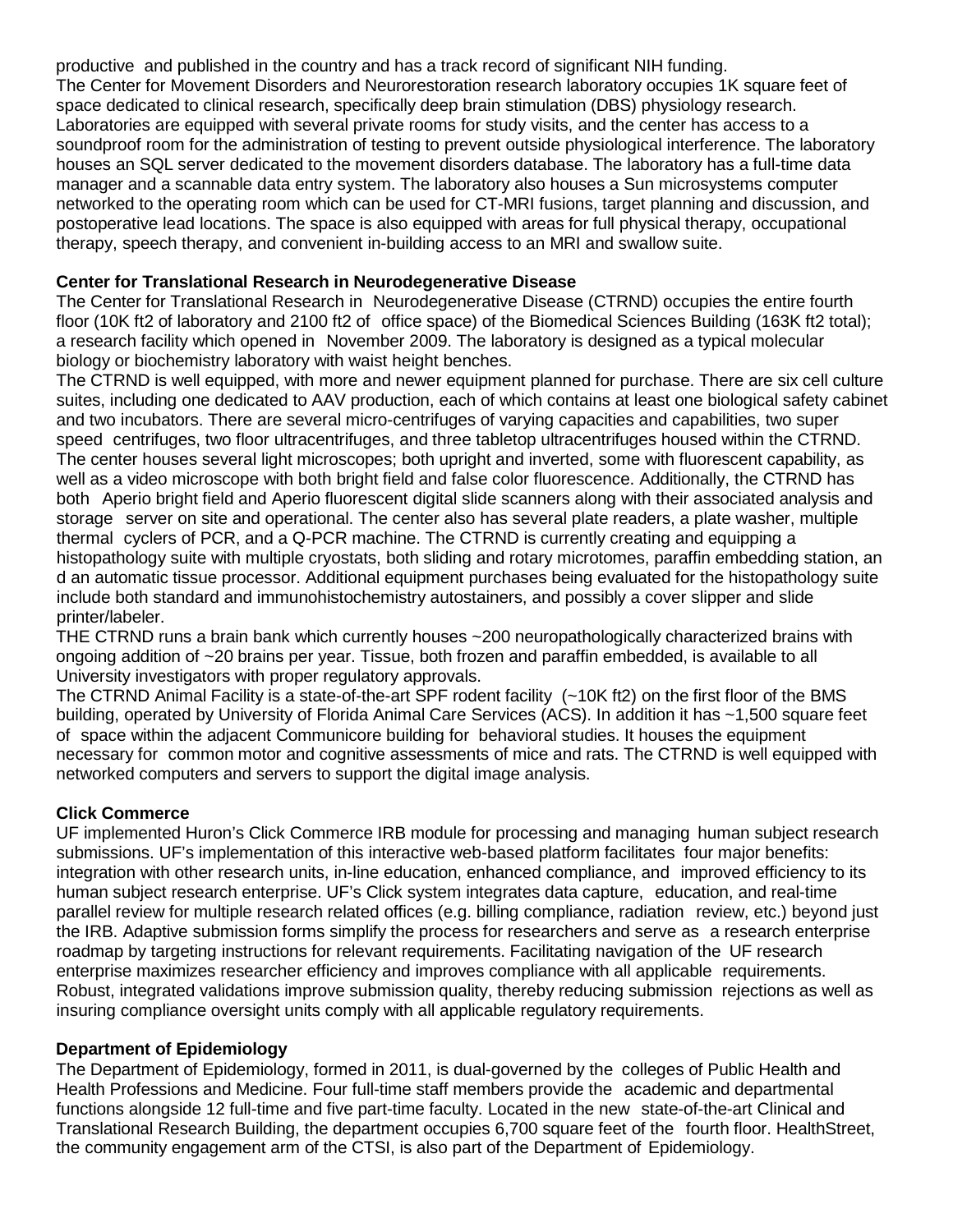The department offers four academic programs, including a Master of Science in Epidemiology and a Certificate in Psychiatric Epidemiology. The epidemiology concentration in the Master of Public Health Program is typically the largest cohort within the program, and the PhD in Epidemiology Program is rapidly growing, now with eight graduates. The department is also home to two training programs: a National Institute on Drug Abuse T32, UF Substance Abuse Training Center in Public Health, currently in its first year; and a Fogarty International Center D43, Indo-US Training in Chronic Non-Communicable Disorders and Diseases Across the Lifespan, with ten past and current trainees from India. The department is also home to the Southern HIV and Alcohol Research Consortium, which provides research infrastructure, training, and mentoring to improve health outcomes and reduce HIV transmission among the diverse range of populations affected by alcohol and HIV infection in the Southeastern United States.

Faculty are active in research, garnering about \$4M in extramural funding yearly. Fields of expertise include community engaged research, public health surveillance, global health, methodology, healthcare safety and quality, violence and victimization, and areas within epidemiology such as psychiatric, behavioral, cancer, cardiovascular, environmental, and infectious disease. Epidemiology faculty engage in numerous collaborations throughout UF and across the country.

## **Department of Health Outcomes & Policy**

The UF Department of Health Outcomes and Policy (HOP) is located in two on-campus buildings. The first is the 1329 Building, which neighbors UF Health Cancer Hospital and is directly across the street from the College of Medicine and UF Health Shands Hospital. The building is a modern research office space. The offices for the department's faculty and professional staff are located in a convenient cluster on the 5th floor, including conference space to foster collaboration. The second is the new Clinical and Translational Research Building (CTRB). The CTRB serves as the headquarters for clinical and translational science at the UF and in the state. The building houses a range of clinical and health services research faculty, many of whom have extensive expertise in the area of children's health, quality of care, and health outcomes. The department's 17 faculty members provide leadership in prevention science, health promotion, policy evaluation research, health disparities, and health outcomes studies. Areas of focus include health care outcomes and preventive interventions for low-income children and adolescents, risk behavior reduction, alcohol and drug abuse prevention, community intervention trials, community-engaged research, health care quality and outcomes for disadvantaged populations, cancer outcomes including health promotion related to the prevention and early detection of cancer and cancer survivorship, and health care economics and delivery system factors related to the quality and outcomes of cancer care. The 17 full time faculty members have joint appointments with the HOP and Institute for Child Health Policy (ICHP). There are also more than 60 professional and support staff. The extramural funding portfolio in HOP and ICHP is diverse and includes current funding from the National Institutes of Health, the Robert Wood Johnson Foundation, Health Resources and Services Administration – Maternal and Child Health Bureau, State of Florida, State of Texas and the National Cancer Institute. The current annual extramural funding is approximately \$18M annually.

## **Diabetes Institute**

The Diabetes Institute includes more than100 investigators from multiple College of Medicine departments as well as investigators from the UF colleges of Engineering, Pharmacy, and Nursing, IFAS, the Institute on Aging, and the Genetics Institute. All are active collaborators and contribute to an atmosphere conducive to and supportive of comprehensive diabetes research. UF has led multiple studies on the pathogenesis and natural history of Type 1 diabetes, which involved the analysis of tens of thousands of individuals. UF has stored serum, plasma, and/or DNA samples (as well as associated clinical laboratory data) from more than 75K individuals (i.e., type 1 diabetes patients, their relatives, persons with other autoimmune disorders, healthy controls) throughout the U.S. as well as developed relationships with lay organizations (i.e., ADA, JDRF, Children with Diabetes) in order to aid investigators in terms of subject recruitment. UF serves as both the lead Administrative Unit and the Organ Procurement and Processing Core for the JDRF-funded Network for Pancreatic Organ donors with Diabetes (nPOD) program. It is the world's largest repository of whole pancreata and lymphoid tissues from subjects with Type 1 diabetes, persons at increased risk for the disease, control subjects across a variety of ages, and those with other pancreatic disorders relevant to address questions about Type 1 diabetes.

The core research facilities for Type 1 and Type 2 diabetes measure in excess of 50K square feet, including modern laboratories. More than 20K square feet of laboratory space within the Biomedical Sciences Building is dedicated to molecular biology, immunology, and pathology core facilities. Equipment operated and owned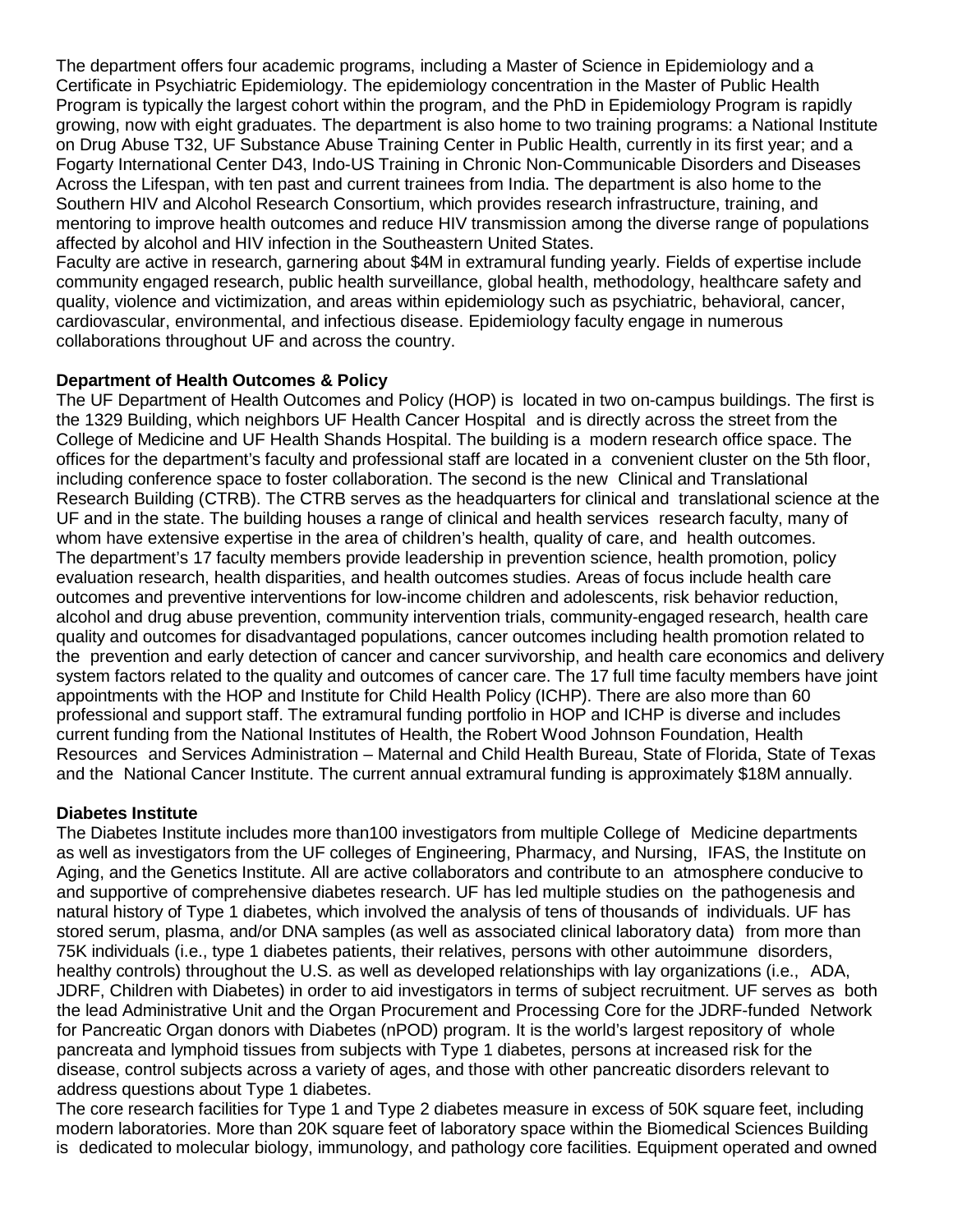by the Diabetes Institute include thermocycler, flow cytometers, scintillation and chemiluminescence counter gamma counter, ELISA readers, cell sorter, Coulter counter, photomicroscope, biosafety cabinets, incubators, centrifuges, automated cell harvester, DNA, RNA and protein purification system, and a qPCR system. In addition, the Diabetes Institute has access to two different confocal microscopes as well as a laser capture microscopy unit.

#### **Electron Microscopy Core**

The Electron Microscopy Core (EM Core) occupies approximately 1,800 square feet in the basement of the UF Academic Research Building. The facility is part of the Department of Medicine, but it also provides access, assistance, and services to researchers in other UF colleges as well as researchers outside of UF. The mission of the EM Core is fourfold: to provide investigators with access to instruments necessary for ultrastructural research; to teach faculty, staff, and students methods in ultrastructural research; to provide technical services; and to consult with faculty, staff, and students on projects and advise them regarding possible approaches to their research questions involving ultrastructural research.

The EM Core houses a transmission electron microscope and support equipment for light and electron microscopy sample preparation and image processing, plastic polymerization, cold processing, and vibratome sectioning, light microscopy sample processing, sample storage, and digital light microscopy. It also houses all necessary support equipment and technical expertise for ultrastructural morphologic, morphometric, and immunolocalization research. In addition to standard laboratory equipment and computers, the support equipment includes a Leica DM2000 microscope, a Nikon LaboPhot-2 microscope, four ultramicrotomes, a EM TP automatic tissue processor, fume hood for TEM tissue processing, microtome for sectioning polyester wax and paraffin embedded samples, two Lancer Vibratome sectioning systems for preembedding immunolocalization studies, a Pelco BiowavePro laboratory grade microwave with temperature regulated by a Pelco SteadyTempPro for microwave-assisted immunohistochemisty, antigen retrieval, and tissue processing; a cold room, and a Leica AFS automated freeze substitution unit for EM tissue processing at cold temperatures.

## **Emerging Pathogens Institute**

The Emerging Pathogens Institute (EPI), created in 2006, provides a research environment to facilitate interdisciplinary studies of emergence and control of human, animal and plant pathogens. Major areas of research include Vector-borne diseases, influenza, tuberculosis, enteric and foodborne illnesses, plant pathogens and antibiotic resistance. In 2010 EPI is housed in an 88K square foot research building dedicated for institute use. The building includes 16 BSL3 laboratory modules as well as extensive BSL2 space and space for biomathematics; it has 50 faculty offices, 150 spaces for graduate students and postdoctoral fellows, multiple conference rooms (including a 70-seat seminar room), and a large administrative suite. The building is immediately adjacent to the UF Genetics Institute and the UF Cancer Center. The Genetics Institute houses the Interdisciplinary Center for Biomedical Research, which includes substantial high-throughput sequencing capacity as well as the University proteomics laboratories and associated bioinformatics faculty and staff. The EPI building is connected directly to the campus High Performance Computing Laboratories, permitting immediate utilization of their high volume/high speed capabilities.

## **Florida Innovation Hub**

The Florida Innovation Hub at UF is a 50K square foot, multiuse incubator that is currently home to over two dozen startups. Its mission is to provide an innovation ecosystem for connecting all the elements critical to creating and supporting technology-based companies. It is one of the only incubators in the nation to house a leading university technology transfer office, numerous service providers, and other partner organizations that nurture high-tech companies. It was built with an \$8.2M grant from the Economic Development Administration and a \$5M match from UF. It opened its doors in October 2011 and has already nurtured the creation of more than 400 jobs. It is located in Innovation Square, a unique 24/7 live, work, and play community located just blocks from campus and blocks from downtown Gainesville.

#### **Harrell Medical Education Building**

The Harrell Medical Education Building is a 94K square foot, four-story facility that is the new home of medical student and physician assistant student education. The building is located in close proximity to the UF Health Hospital and to the Health Science building. It features state-of-the-art experiential learning theaters and facilitates the collaborative education of health sciences students at the UF College of Medicine.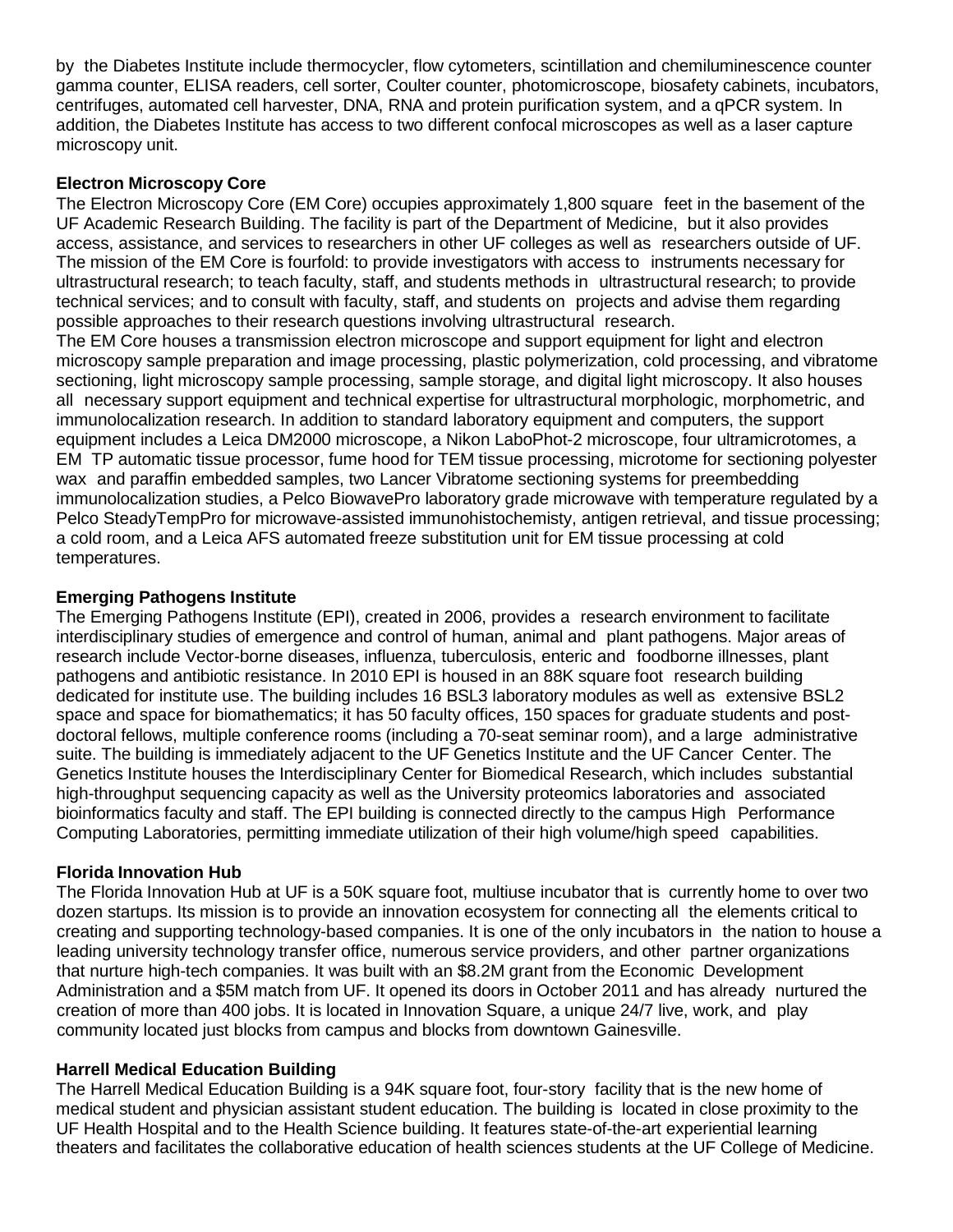## **High-Performance Computing Center** (HPC)

Established in 2011, UF Research Computing has a permanent staff of 10.25 FTE. Research Computing runs several clusters with about 21K cores in multi-core servers. Most of the servers are part of one of two distinct InfiniBand fabrics. The clusters share more than four PetaBytes of distributed storage via the Lustre parallel file system. In addition, the Research Computing houses about one PB of storage for the High Energy Physics collaboration of the CMS experiment. In Spring 2013, a new cluster (HiPerGator) was installed with 16K cores and 2.88 PB of raw storage to hold a fast, highly available, parallel Lustre file system for scratch data. A small cluster with 80 GPUs is also available for experimental and production research, as well as for training and teaching.

The HPC clusters are spread over two buildings. The machine rooms are connected by the 200 gigabit per second Campus Research Network (CRN), now commonly called Science DMZ. The CRN connects the HPC systems to the Florida Lambda Rail, from which the National Lambda Rail and Internet2 are accessible. UF meets all Internet2 Innovation Platform requirements, which implies the use of softwaredefined networking (SDN), the implementation of a Science DMZ, and a connection at 100 Gb/s to the Internet2 backbone. An upgrade of the CRN (Science DMZ) to 200 Gb/s has been operational since winter 2013.

Eleven universities in the state have joined forces in the Sunshine State Education & Research Computing Alliance (SSERCA) to build a robust cyber infrastructure to share expertise and resources. The current members are Florida Atlantic University (FAU); Florida International University (FIU); Florida State University (FSU); University of Central Florida (UCF); UF (UF); University of Miami (UMiami); and University of South Florida (USF). The affiliate institutions are Florida Agricultural and Mechanical University (FAMU); University of North Florida (UNF); and University of West Florida (UWF). The Florida Lambda Rail (FLR) provides the underlying fiber optic network and network connectivity between these institutions and many others.

## **Informatics Institute**

Information technology provides remarkable opportunities to create, collect, compute, and communicate huge quantities of data. Future research in a host of fields will depend on the ability to leverage access to these massive and complex data sets. One key application of these concepts in the future of health care is predicting disease and designing personalized treatments from a person's genetic code.

To meet these challenges and create a campus-wide presence that is identifiable both internally and externally, the university has created the Informatics Institute (UFII) as a part of the UF Rising preeminence initiative. Its purpose is to facilitate leading edge informatics research in all sectors of the campus. The institute reports to the UF Vice President for Research.

The Informatics Institute consists of four interrelated thrust areas. Informatics Techniques and Technologies performs research into the hardware, software, algorithms, and mathematical approaches needed to develop the next generation techniques and technologies for Big Data. Biomedical and Life Science Informatics utilizes informatics to address the fundamental questions in genetics, genomics, biodiversity, environment, and agricultural science as well as its application for improved human health outcomes. Informatics for Engineered Systems and the Physical Sciences studies the application of intense computation and complex informatics to understanding and designing complex engineered systems, and for uncovering the fundamental nature of our physical world and universe. Informatics in Social Science, Humanities and Education addresses leveraging the explosion of data in understanding people, culture, political development, education, and human behavior.

Since its inception in August 2013, the UFII has successfully launched a seed funding program and a seminar series. Six teams of researchers were the recipients of the first round of seed funds. All the funded grants were characterized by interdisciplinary research relevant to the mission of the UFII. The UFII will also sponsor several educational programs starting in Fall 2015. Dr. George Michailidis was recently recruited to be the director of the institute.

## **Institute of Food and Agricultural Sciences**

The UF Institute of Food and Agricultural Sciences (UF/IFAS) is an integrated unit with missions dedicated to teaching, research, and outreach. The research mission is pursued through the Florida Agricultural Experiment Station, where faculty conduct cutting-edge research in agriculture, natural resources, and life sciences through the Florida Agricultural Experiment Station in order to facilitate solutions in Florida, the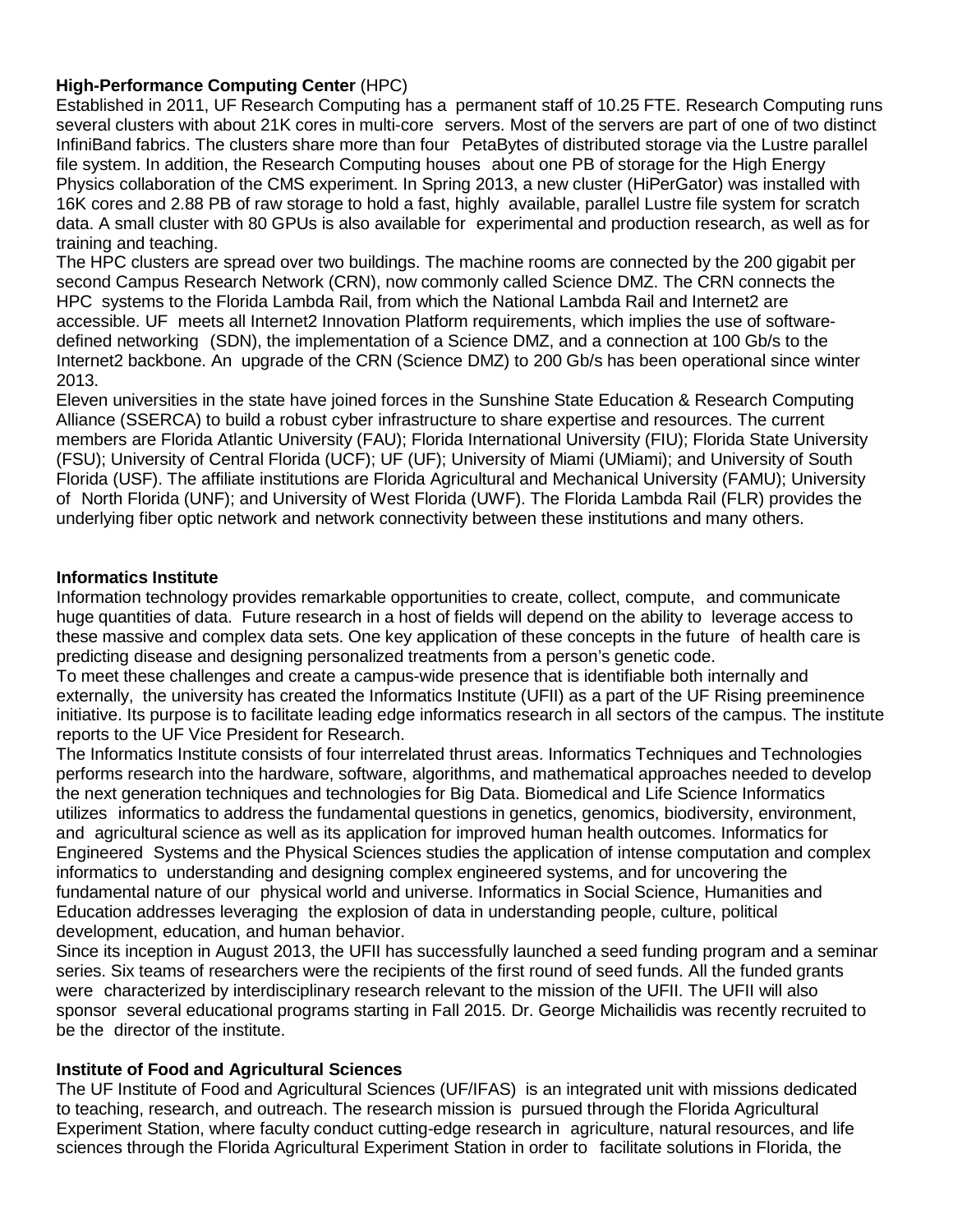#### country, and the world.

UF/IFAS conducts groundbreaking research in program areas vital to people and the environment such as sustainability, energy, climate change, water, food systems and human health, ecosystem health and services, and resource production. With nearly 500 faculty members with research appointments in 15 academic departments, UF/IFAS research is robust across disciplines. UF/IFAS scientists collaborate among departments and fields and with researchers at other UF colleges and institutions in the United States and abroad to address key issues in agriculture and natural resources.

UF/IFAS research is located throughout Florida, including 12 research and education centers, four research and demonstration sites, a research forest, a biological field station, and a tropical fish hatchery. UF/IFAS has 10 members in the American Association for the Advancement of Science and three members in the National Academy of Sciences. UF/IFAS researchers receive more than \$100Min contracts and grants annually. The diversity and complexity of UF/IFAS research projects are astounding, from studying waterways in Florida's backyard to researching how microbes grow on Mars. Among many other topics, UF/IFAS scientistUF/IFAS research projects encompass topics such as how to are contributing knowledge that will help breed tastier tomatoes, combat citrus greening, produce more efficient biofuels, create better pine forest management techniques, discover linkages between digestive tract bacteria and Type 1 diabetes, and grow rice in aerobic conditions using less water.

#### **Institutional Review Boards**

In total, the Institutional Review Boards (IRBs) at UF oversee 3,500 research protocols. There are three oncampus IRBs and one contracted IRB. IRB-01, the largest IRB in the UF system, reviews and oversees biomedical research conducted on the Gainesville, Florida campus, for the North Florida/South Georgia Veteran's Health System (NF/SG VHS), and for all of the hospitals and facilities owned by UF Health. IRB-03 reviews and oversees biomedical research on the Jacksonville, Florida campus. IRB-02 reviews and oversees social and behavioral research on the Gainesville, Florida campus. Several years ago, UF contracted with the Western IRB (WIRB) to offset some of the workload for IRB-01. UF faculty conducting multicenter drug or device protocols sponsored by industry are able to submit their protocols for review by the WIRB. Annually, WIRB reviews an average of 110 protocols a year, allowing the investigators who conduct industry-sponsored protocols to compete nationally due to faster review times.

Seventeen staff members at the three on-campus IRB offices provide investigator education, protocol design consultation as it relates to regulatory considerations, and compliance monitoring. No human subject protections issues have been identified during recent FDA audits, CTSI competitive grant renewal reviews, or AHCA VA licensure accreditation surveys. IRB-01 has had experience serving as the central IRB for the United States' portion of a 150-site, multinational, 23K-subject research protocol.

All IRB-01 new study submissions are made through the electronic myIRB program. The electronic submission program will be implemented in the IRB-02 and -03 offices in the near future. IRB-01 provides a monthly newsletter on current topics and monthly educational presentations. IRB-01 meets twice a month and investigators are encouraged to attend so that changes can be made by the investigator during the meetings to facilitate rapid turnaround time. A robust IRB-01 website is available for investigators, which provides them with all current forms, educational bulletins, required standard language, IRB position papers on common topics, and links to frequently used web sites.

IRB-01 also serves as the Privacy Board for UF Gainesville Campus and the NF/SG VHS in accordance with the Health Insurance Portability and Accountability Act (HIPAA) and implementing its regulations. All waivers and any other HIPAA-related issues are provided as part of the IRB review.

## **Interdisciplinary Center for Biotechnology Research.**

The Interdisciplinary Center for Biotechnology Research (ICBR) is the major biotechnology science and instrumentation service provider at UF. Established in1987 and leveraging strong state and University support, ICBR maintains a reputation for acquiring, housing, and providing access to state-of-the-art instrumentation and advanced services to all researchers at UF.

ICBR is organized into eight life science facilities offering extensive services ranging from visualizing microscopic structures to producing and analyzing small molecules and big data. ICBR also supports the education mission of the University with hands-on workshops, training, and seminars hosted by the core scientists. Most ICBR facilities are concentrated in 25k square feet of the Cancer and Genetics Research Complex with auxiliary laboratories in the Microbiology and Cell Science building and the McKnight Brain Institute. While highly centered on its more than \$20Mstable of instrumentation technologies, ICBR is devoted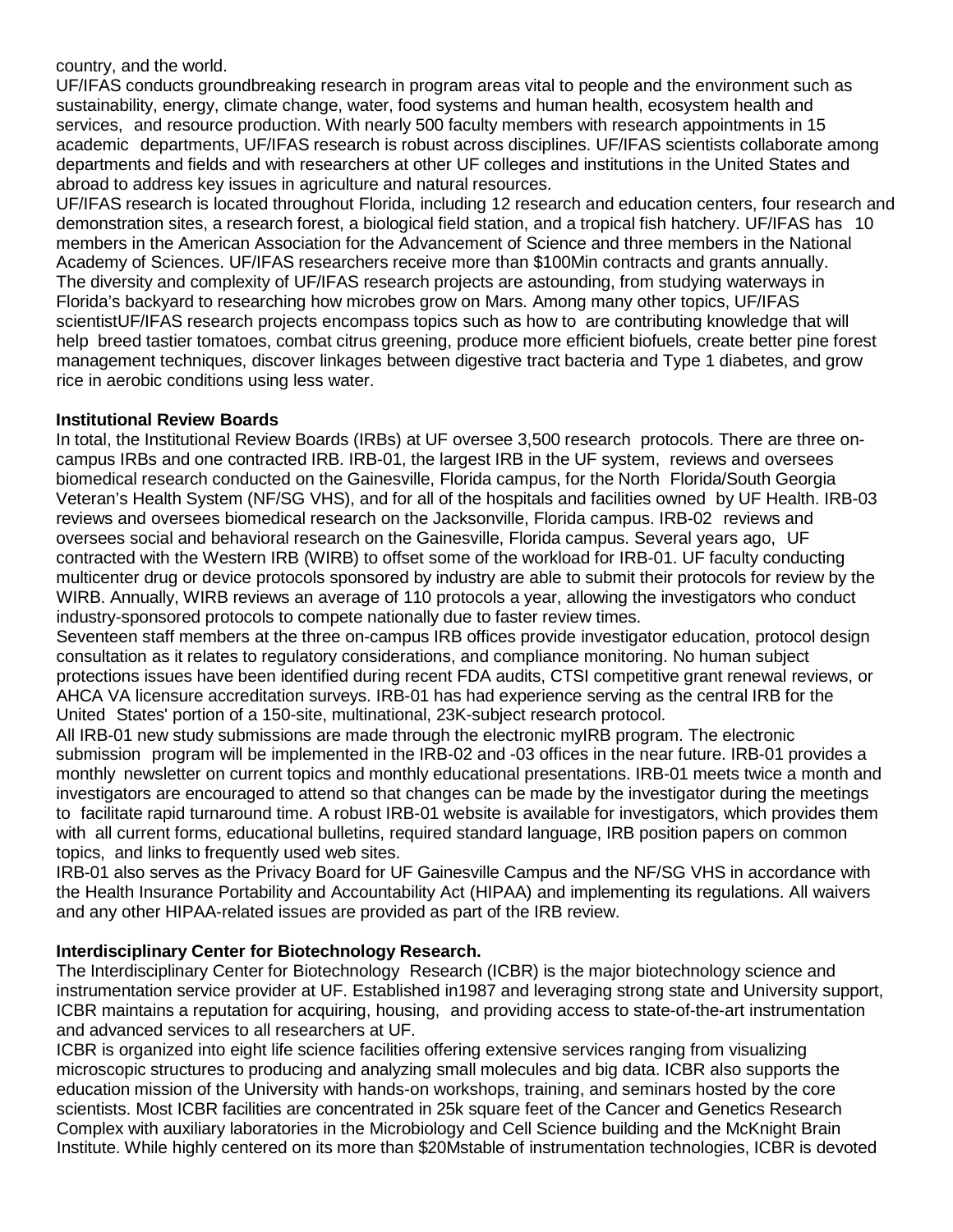to engaged scientific services that are provided by 22 PhD-level scientists and 25 trained staff with more than 500 combined years of experience in biotechnology science. This provides UF researchers with access to both technical expertise and advanced instrumentation as well as informed interpretation of the resulting data with a concept-to-data workflow that enables scientists to actively propose, develop, and engage in advanced technologies, extending the scope of their individual laboratories

ICBR organizational structure includes a center director who receives advice on core operations and direction from UF administration, especially through established faculty advisory groups that meet annually or biennially. ICBR organizational infrastructure provides its facilities with full administrative support for human resources, billing/payables, and compliance with federal cost standards. In addition, ICBR cyber infrastructure supports the scientific cores with computational capabilities for cutting edge analysis, data security, and data delivery to and through the high speed Campus Research Network.

The laboratory infrastructure and established research support programs at ICBR are recognized for providing the theoretical knowledge and practical expertise that make the instruments run at optimal capacity and at the limit of their expected sensitivities. These facilities are universally recognized for providing equal and fair access at low cost as well as for their commitment to excellence. It is the commitment of ICBR to support and maintain current and future instrumentation for its lifetime and to ensure highest performance and availability to all interested researchers according to a well-developed usage plan while charging fees to cover disposable or consumable reagents or components.

## **Interdisciplinary Program in Biomedical Sciences**

The Interdisciplinary Program in Biomedical Sciences is a predoctoral educational experience that trains experimentalists and scholars for a wide range of careers in biomedical science. The curriculum is designed to provide maximum flexibility for the training of biomedical research scientists. The educational goals are to promote biological literacy by providing core and advanced curricula covering key chemical, biological, and genetic principles using molecular, cellular, and physiological approaches; and to promote scholarship in biomedical science through mentored, original research.

## **Jacksonville Health Equity Research Organization**

Jacksonville Health Equity Research Organization's (JaxHERO) is a primary care practice-based research network that conducts community-based research in order to improve the quality of care and promote health equity for persons living in Northeast Florida and Southeast Georgia. JaxHERO is composed of 33 primary care centers from UF Health Jacksonville, 12 primary care centers from the Florida Department of Health – Duval, Mayo Clinic Jacksonville and the St.Vincent's Family Residency program. This network of primary care centers serves more than 150K patients in five counties (Duval, Baker, Clay, Charlton GA, Camden GA), many of whom are disproportionately minority and poor with high rates of diabetes, hypertension, cancer and other conditions. This network is currently fielding or developing four investigator-initiated studies. JaxHERO administration and activities is supported by faculty and staff from the Center for Health Equity and Quality Research at the University of Florida College of Medicine – Jacksonville. JaxHERO provides the foundation for translational and evidence-based research focused on studying and reducing health disparities while building on institutional commitments to the underserved population. The Jacksonville Health Equity Research Organization enables the conduct of translational research in a wide range of settings, thereby bringing the benefits of medical innovation to our entire community.

## **Major Analytical Instrumentation Center & Particle Analysis Instrumentation Center**

The Major Analytical Instrumentation Center (MAIC) and the Particle Analysis Instrumentation Center (PAIC) are two of the Research Service Centers in the College of Engineering at UF. Both are multi-user materials characterization and analysis facilities established to provide service to the UF, the state university system (SUS) and the industrial and commercial community.

Most of MAIC instrumentation is concentrated at building Mechanical and Aerospace Engineering C with facilities also located at the Materials Engineering building. Techniques and instrumentation include scanning electron microscopy, transmission electron microscopy, electron probe microanalysis, energy dispersive spectroscopy, electron backscatter diffraction, X-Ray diffraction, Auger electron spectroscopy, X-Ray photoelectron spectroscopy, atomic force microscopy, focused ion beam, optical profilometry, and environmental scanning electron microscopy including a cryo-stage.

PAIC instrumentation is housed at the Particle Engineering Research Center building, and facilities include particle size analyzers, rheometer, Raman spectroscopy, UV-Vis spectroscopy, Fourier Transformed infrared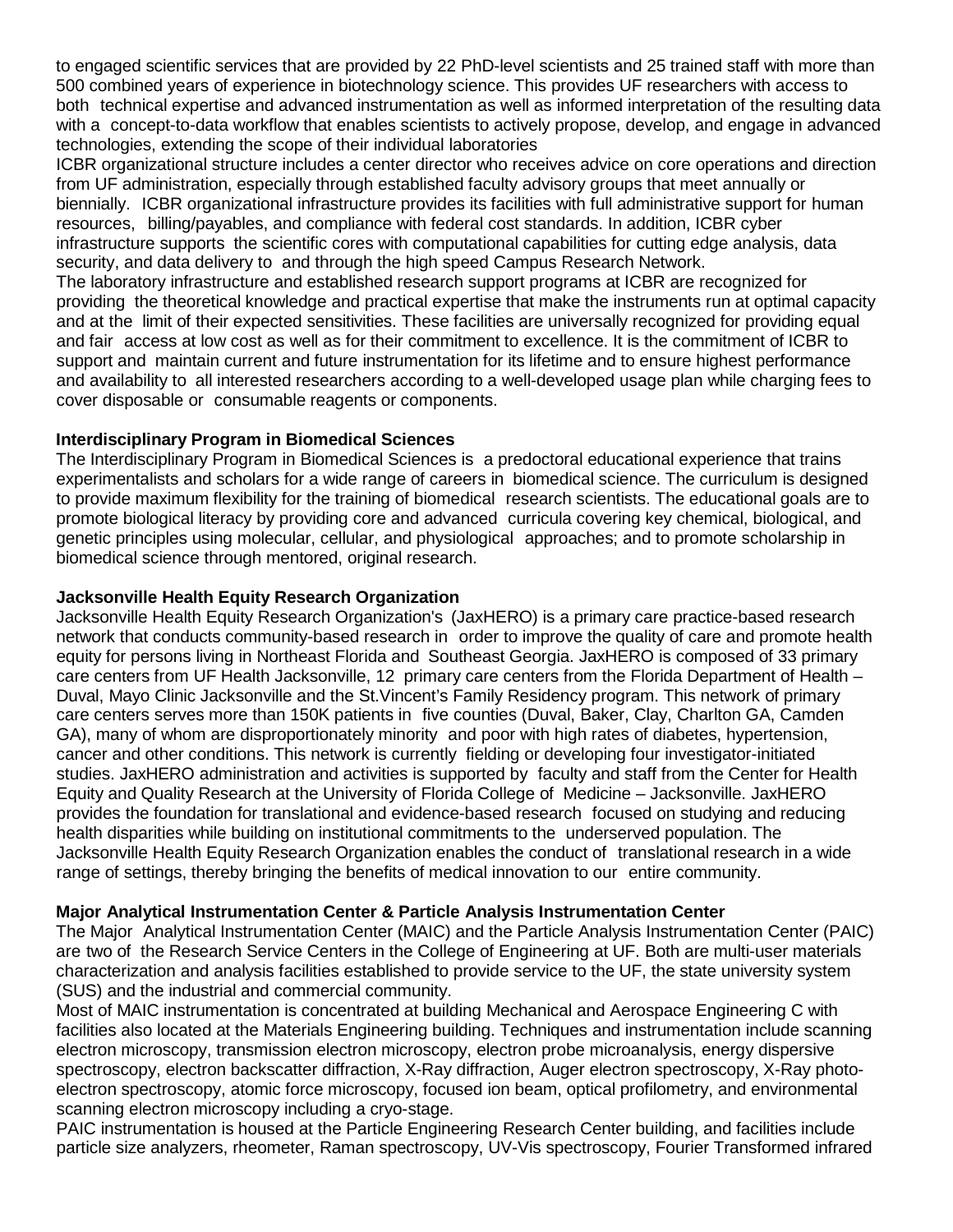spectroscopy, total organic content analysis, porosimetry, picnometer, goniometer, ion couple plasma analysis, and zeta potential measurements.

Teaching and training are important aspects of the mission of the centers. The teaching component of the MAIC activities is accomplished through formal graduate courses offered by MAIC staff through the Department of Materials Science and Engineering. MAIC and PAIC staff also conduct individual and group training for all instruments and techniques. In addition, an online graduate certificate in materials characterization has been offered through the Engineering Delivery of Graduate Education (EDGE) program since Fall 2008.

MAIC and PAIC function on a user-fee structure that provides internal subsidized rates for the use of instrumentation. Thus, use rates are established based on the use of the instrument and expenses related to service contracts, maintenance and consumables of the system and are subsidized to render access to the use of instruments at rates comparable to peer centers and facilities. Rates are reviewed annually to accommodate changes on user base and operating costs.

#### **McKnight Brain Institute**

The McKnight Brain Institute (MBI) at UF is one of the nation's most comprehensive and technologically advanced research and teaching centers, conducting integrated research in neuroscience, neurology, neurosurgery, psychiatry, cognitive science, and related areas. To aid research in these areas, the MBI operates several facilities that provide advanced (up to 17.5 tesla) magnetic resonance imaging and spectroscopy, cell and tissue analysis, flow cytometry, brain tissue banking, gene therapy, and more. The MBI has 300 faculty from 51 academic departments and 10 colleges, entailing research and educational programs in nearly all aspects of basic, clinical, and translational neuroscience. The College of Medicine departments of Neuroscience, Neurology, Neurosurgery, and Psychiatry along with the centers for Smell and Taste, Structural Biology, and Addiction Research and Education are housed together in the MBI to promote numerous interdisciplinary programs and projects, including facilitating more than 320 lectures and seminars each year involving the best scientists from around the globe. Many of these take place in the Lauretta & John DeWeese Auditorium, which offers over 2,300 square feet of space and stadium seating for 162, including wheelchair accommodations. Featuring a 10-foot by 15-foot screen, this room offers high definition video conferencing as well as live web-streaming and archival of lectures.

The MBI develops new therapies for nervous system afflictions. Some of the research initiatives comprising the MBI are the Advanced Magnetic Resonance Imaging and Spectroscopy Facility (AMRIS), the Cell and Tissue Analysis Core (CTAC) and CTAC Histology Resource Center, the Radiosurgery/Biology Research Lab, the Movement Disorders Center, the Age-related Memory Loss (ARML) Program, the Brain and Spinal Cord Injury/Stroke Program, and the Addiction Program. With a design theme of beyond the-state-of-the-art, the conceptual mission of the extramurally funded, \$60M, 210K square foot MBI building is to serve as a catalyst and focal point for widely diverse but synergistic multidisciplinary research programs. Thus, in addition to an obvious emphasis on high technology, the strategic design of the MBI includes a strong emphasis on multiuser facilities within a research and clinical setting that includes highly dedicated and gifted basic science and clinical researchers.

## **MD-PhD Training Program**

The MD-PhD program trains clinician-scientists for a career in academic medicine with the full expectation that these students will become future leaders at academic medical centers worldwide. The MD-PhD program takes a broad view toward the development of the entire spectrum of skill sets necessary to complete the "clinical translational mission" and essential for closing the gap in health disparities. Consequently, MD-PhD students are currently enrolled in four different colleges (Engineering, Health Professions, Medicine, and Pharmacy) for their graduate work.

The MD-PhD Training Program office, totaling 301 square feet, is located on the first floor of the Medical Science Building (MSB) and consists of a two-room suite that includes a conference space. It is adjacent to the Medical Admissions Office and directly across from the Office of Research Affairs of the College of Medicine.

The program has ready access to conference rooms in the Department of Ophthalmology and the McKnight Brain Institute. The MD-PhD Training Program's location within the College of Medicine provides scholars with access to a broad array of medical experts and allows it access to eight full-time faculty (executive committee members) to provide leadership in mentor selection, program policy assessment and MD-PhD candidate evaluations.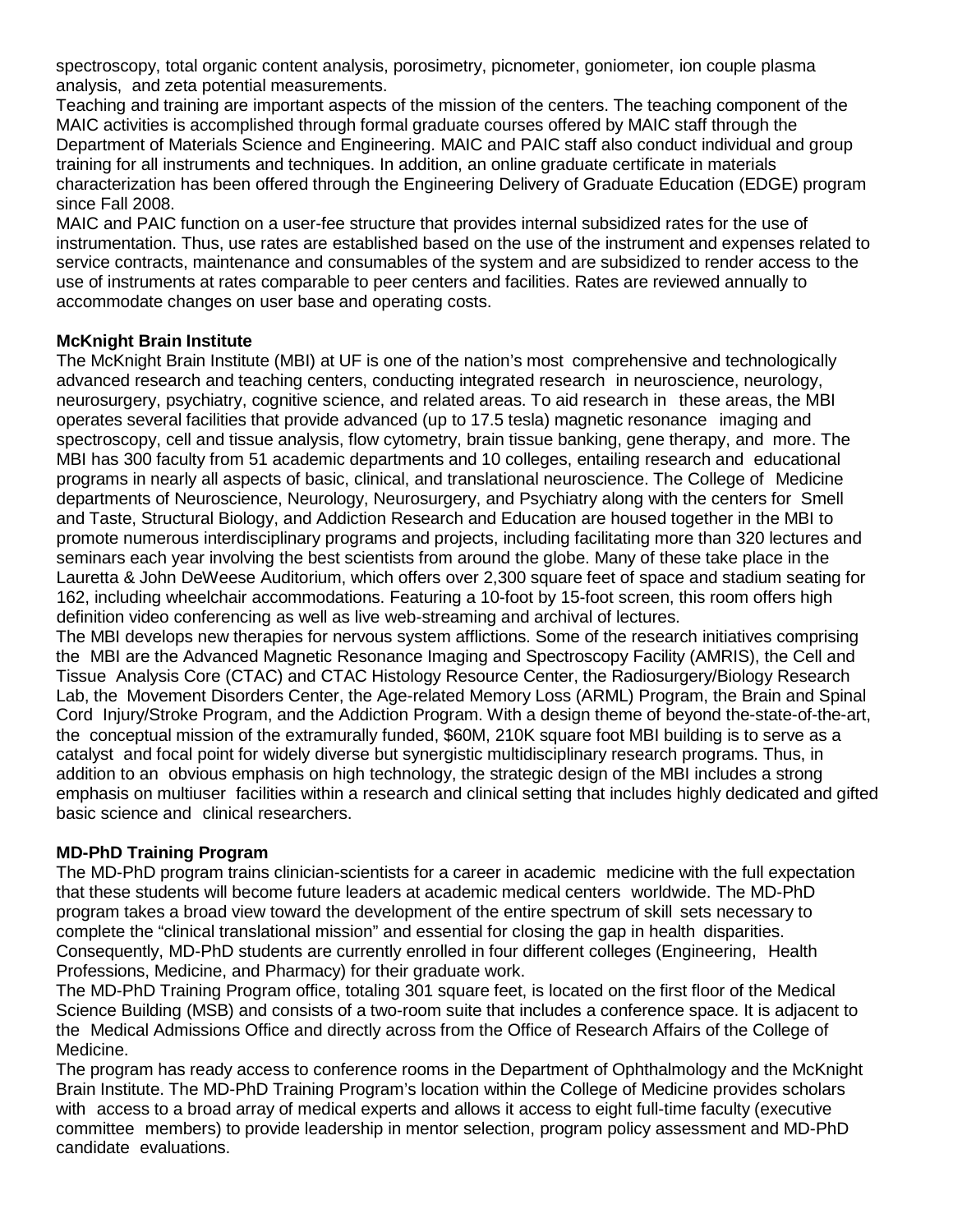## **Office of Medical Education**

The College of Medicine Education Center serves several functions in the College of Medicine, including the coordination of all teaching activities as well as the selection and scheduling of the senior elective courses and clerkships for all four years of medical school.. The office is responsible for the preparation of course syllabi, handouts and examinations. Information provided by course directors may be distributed during classes or through this office. Students may come to this office any time they have questions on any course materials. The office coordinates the evaluation of courses, faculty, and teaching programs within the College of Medicine. Office personnel compile and summarize data on the teaching programs including course and faculty evaluations. Course debriefings are also scheduled and conducted through this office. The debriefings are meetings held at the end of courses in which student representatives meet with course faculty and representatives of the College of Medicine Curriculum Committee and Dean's Office. The sessions provide an opportunity for students to provide feedback and influence the future planning of the course as the strengths and weaknesses of each course are discussed. The Office of Medical Education coordinates the advisor program. Advisors are assigned through the office. They are then informed of students' progress in academic course workAny issues associated with the advisor program are also reportedto this office.

## **Office of Research**

The UF accounts for approximately 40 percent of sponsored research performed in the State University System of Florida. In FY2014, annual sponsored awards to UF eclipsed \$700M for the first time. During the last 20 years, annual research funding to UF has grown more than 300 percent, consistently placing UF among the top 20 public research institutions. Led by Dr. David Norton, Vice President for Research, the Office of Research is committed to being a highly valued and effective organization whose leadership and service make the UF's vision of being a top 10 university a reality.

The Office of Research is committed to providing necessary institutional leadership, infrastructure and service, ensuring accountability to regulatory agencies and stakeholders, and investing toward future opportunities and challenges. The Office of Research is responsible for all proposal submissions, grant and contract negotiation and acceptances, and the execution of other research-related agreements. The Office of Research also manages and supports all research compliance obligations related to fiscal, human subject, animal use, export control, conflict of interest, responsible conduct of research, and research misconduct. The Office of Research invests in research programs by providing resources and overseeing internally funded seed programs and initiatives.

Support for faculty also includes identifying external funding opportunities, facilitating industry outreach, supporting complex proposal development, and connecting researchers to funding agencies. Through the resources and infrastructure within the UF Research Foundation and Office of Technology Licensing, the Office of Research facilitates technology transfer and economic development through patenting, licensing, startups, and business incubation. In FY2014, UF issued a record-setting 86 licenses and options and the Sid Martin Biotechnology Incubator was selected as the top biotech incubator in the world. In addition, the CTSI targets the translation of basic research into health care outcomes. The Office of Research manages researchcentric shared resources that include Animal Care Services, the Interdisciplinary Center for Biotechnology Research, and various interdisciplinary centers and institutes whose cross-disciplinary missions include genetics, water, climate, informatics, smell and taste, and emerging pathogens. Using print, electronic, and social media, Research Communications promotes the UF research enterprise within the state and around the globe. Recent efforts include the formation of the Science Communications Academy, a collaborative effort between the College of Journalism, College of the Arts, and Office of Research, designed to assist scientists in refining their communications skills for a general audience.

# **Office of Technology Licensing**

The UF Office of Technology Licensing (OTL) has launched 157 biomedical and technology startups in the past 12 years, generating more than \$1Bin private investment. This is a testament to the collaborative relationship between UF's world-renowned faculty and OTL working to bring together the elements necessary to create successful startups. In addition, UF faculty generates an average of 300 new discoveries annually. A portion of these discoveries can be found on the OTL website, all of which are available for licensing. Additionally, users can sign up for free tech alerts for a specific technology of interest. UF also has several incubators, including the Florida Innovation Hub and the Sid Martin Biotech Incubator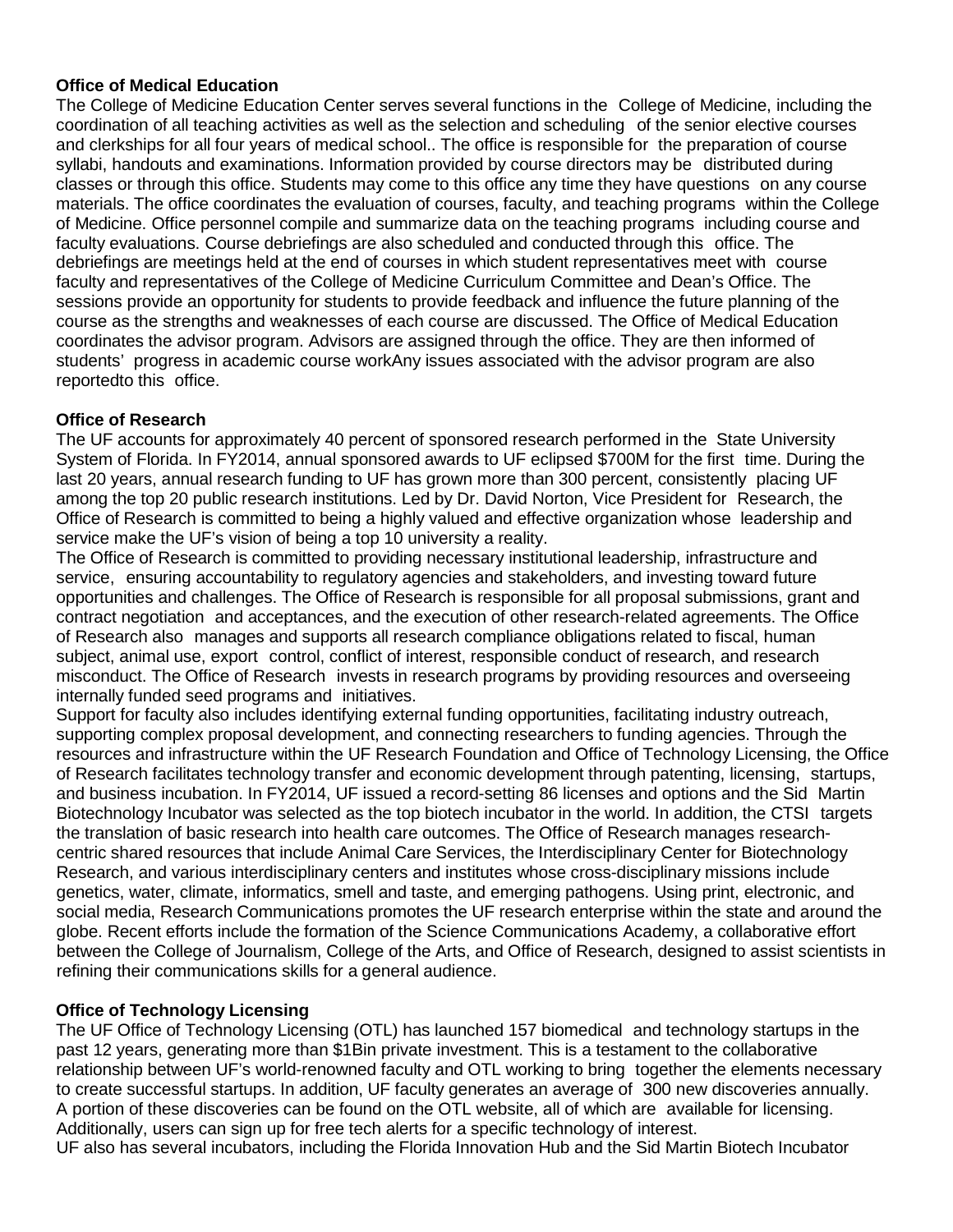#### . **Powell Gene Therapy Center**

The Powell Gene Therapy Center's (PGTC) mission is to provide institutional and external investigators with the expertise to support preclinical and clinical studies in gene therapy with an emphasis on the development of translatable protocols to facilitate clinical trials initiation. The Center has three components; the Vector Core, the Human Applications Laboratory and the Toxicology Core.

The Vector Core, located in the Academic Research Building (ARB) and operated as an auxiliary, performs up to 400 research and GLP-grade rAAV preparations per year for individual investigators and program grants.

Research-grade preparations support both in vitro and in vivo pilot phase studies for proof of principle. The core also manufactures FDA-approved test articles for toxicology and bio-distribution studies in compliance with GLP. An important research activity is dedicated to process and development of novel production and purification methods. Working together with the Human Applications Laboratory, methods are developed as translatable platforms in compliance with cGMP.

The Human Applications Laboratory, located in the McKnight Brain Institute (MBI), manufactures and releases clinical grade rAAV products and cell vaccines with a current track record of eight manufacturing campaigns for phase I/II trials. The production facility occupies approximately 1,900 square feet and consists of two suites designed to function independently. Production Suite A is dedicated to cell processing, cell banks and cellbased vaccines. Production Suite B is used for the purification, filtration and aseptic fill of viral vectors. The Quality Control Laboratory within the HAL operates independently and conducts product release testing and environmental monitoring. An independent Quality Assurance Unit of the CTSI oversees raw material as well as in-process and final product lot release with audits and inspections of all procedures.

The Toxicology Core conducts exhaustive FDA-reviewed GLP toxicology and bio-distribution studies for IND submission as well as intermediate proof of concept studies. It often operates in coordination with the Vector Core and HAL. To date, the core has contributed to the initiation of 14 clinical trials in man.

## **Research Administration and Compliance Program**

The Research Administration and Compliance Program (RAC) provides fiscal review and approval for all intramural and extramural research proposals for the College of Medicine. In conjunction with Division of Sponsored Programs, RAC provides clinical trial contractual services and ClinicalTrials.gov PRS support for investigators. RAC develops and incorporates policies, processes and standards to guide investigators, research staff, UF and Shands employees and/or agents with regard to clinical services fiscal activities. RAC conducts fiscal review of clinical research study documents and, in partnership with the Institutional Review Board, provides the fiscal language for all HSC Informed Consent Forms for applicable clinical research promoting compliance with all federal and state regulations that concern clinical trials billing. RAC provides a robust research billing compliance based training program to investigators and designated staff to facilitate the successful and fiscally compliant conduct of research throughout UF Health Physician and Shands Hospital facilities. RAC also monitors billing compliance throughout all stages of a study from startup to study closure to assess compliance, identify potential noncompliance and provide a corrective action plan, as well as provide a mechanism for reporting suspected instances of possible billing noncompliance and investigate all allegations. RAC promotes appropriate, transparent relationships with industry collaborators while assisting faculty and the Institution to reduce or mitigate potential conflicts of interest.

## **Science for Life**

The UF Howard Hughes Medical Institute (HHMI) Science for Life (SFL), program to foster early undergraduate student research involves the Science for Life Research Seminar, a course that provides new students with presentations from research-active faculty at UF as well as partner institutions throughout the United States, illustrating opportunities available for student research. The program also includes an undergraduate cross-disciplinary laboratory (X-Laboratory) which is a two-semester, inquiry-based laboratory curriculum focusing on major themes and concepts in biology, chemistry, and physics with modern and quantitative research. The SFL program engages teachers from high-poverty, low-performing urban schools in inquiry-based, content-rich, professional development in laboratory science through a series of UF Summer Science Institutes. High school teachers receive state-of-the-art training in biotechnology and bioscience experimentation. Teachers nominate outstanding students to attend the Summer Science Training Program (SSTP)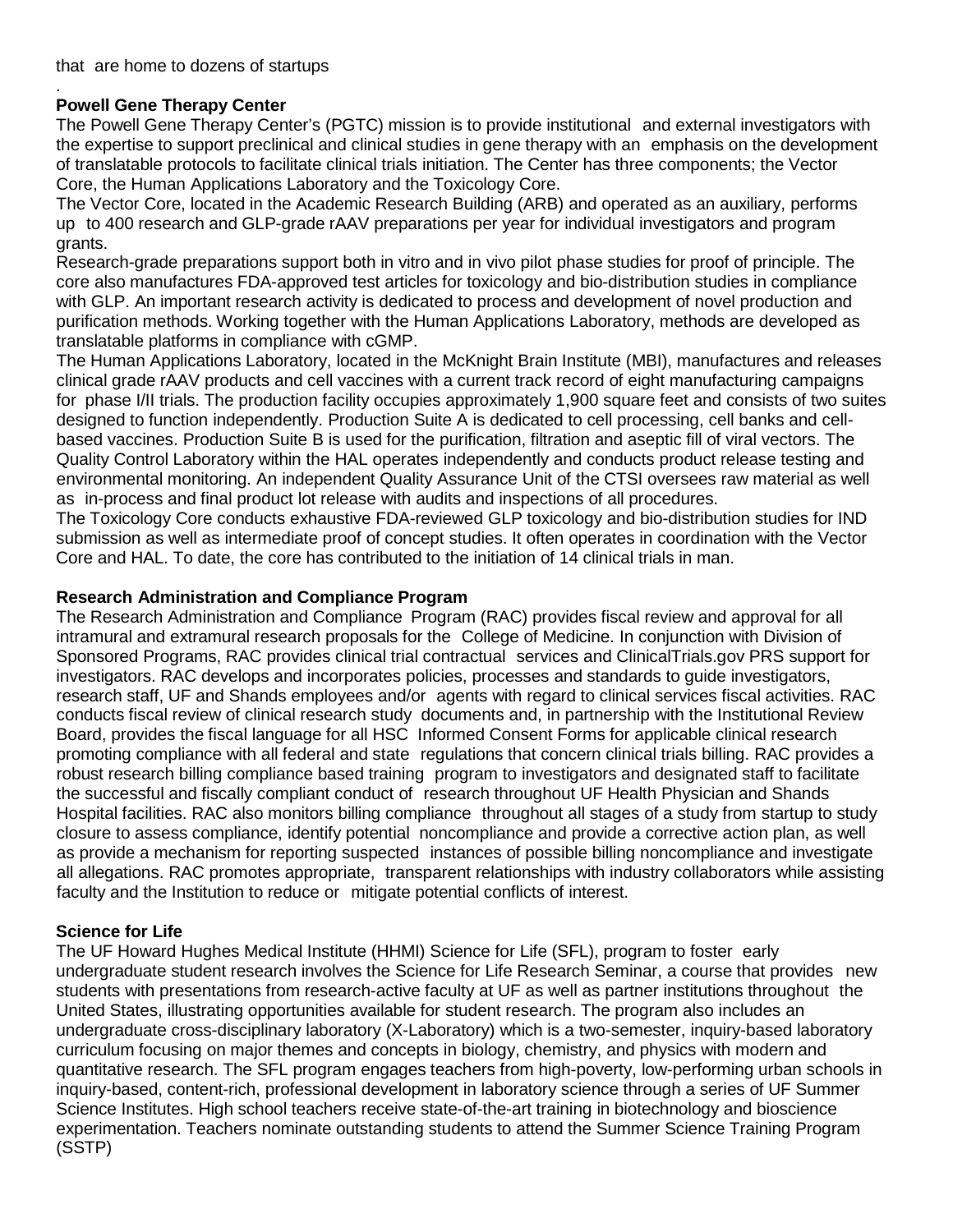The SFL program administers six awards for students and faculty. The Intramural Undergraduate Research Award allows talented students at UF to get a rapid start in research and connect with outstanding faculty mentors at UF as early undergraduates. The Extramural Undergraduate Research Award allows outstanding undergraduates with previous research experience to get a significant off-campus research experience at dozens of locations around the world. The Undergraduate Publication and Travel Award allows students to conduct research in faculty laboratories early in their undergraduate careers that result in submissions to scientific journals or presentations at national conferences and meetings. The Graduate Student Award recognizes excellence in graduate students who are able to mentor their undergraduates to a point where the undergraduates achieve co-authorship in peer-reviewed publications. The Distinguished Mentor Award recognizes faculty excellence in undergraduate mentoring. The Science for Life Ambassadors is a group of SFL awardees that have been chosen by the program to lead student activities. The Ambassadors organize many events throughout the year to promote the SFL Program.

## **Southeast Center for Research to Reduce Disparities in Oral Health**

The Southeast Center for Research to Reduce Disparities in Oral Health (SCRRDOH) is a multidisciplinary center at the UF College of Dentistry that aims to reduce disparities in oral health among Florida's rural populations through community-based research and intervention projects. CRRDOH projects are based on community participation combined with the best science available. Local residents are involved in all phases of research projects, from designing projects to collecting data to publicizing results and influencing public policy.

## **Survey Research Center**

The UF Survey Research Center (UF SRC) is a 93-station, computer-assisted telephone survey lab which operates as part of the UF Bureau of Economic and Business Research. The UF SRC conducts large-scale telephone, mail, web and face-to-face surveys, particularly focused on health care. Among the ongoing contracts is the cell phone module of the Behavioral Risk Factor Surveillance Survey. All telephone survey data collected by the UF SRC is stored on internal servers in a locked server room behind three locked doors. Survey software includes Wincati, Sensus and Qualtrics.

## **UF Center for HIV/AIDS Research, Education & Service**

The UF Center for HIV/AIDS Research, Education & Service (UF CARES) is the only comprehensive pediatric and family-focused HIV and AIDS program in Northeast Florida and South Georgia. At UF CARES Rainbow Center (located on the third floor of UF Health Jacksonville's Clinical Center building), clinicians provide primary, secondary, and tertiary care for HIV- exposed and infected individuals and families. In addition to basic medical care, the center provides medical case management, pharmacy services, health education, nutrition, and mental health counseling. UF CARES doctors are trained in general pediatrics and internal medicine with additional specialization in infectious diseases and women's health. UF CARES employs a full time psychologist and part time psychiatrist and gynecologist who provide specialty services. UF CARES also works to provide services through collaborations and partnerships with Children's Medical Services, a state sponsored program to provide health care to low income children with special needs. In the last five years, the center has conducted 23 NIH-sponsored clinical trials, 11 pharmaceuticalsponsored studies and several investigator studies, serving more than 900 research subjects. The center

actively collaborates with the Department of Obstetrics and Gynecology in Jacksonville and colleges of Medicine, Public Health and Health Professions, Veterinary Medicine, and Emerging Pathogens Institute in Gainesville. UF CARES is part of the AHRQ registered Community Based Research Network and collaborates with Investigators in Gainesville and Jacksonville.

## **UF Center for Pharmacogenomics**

The UF Center for Pharmacogenomics (UFCPGx) has 2,033 square feet of renovated laboratory space (five laboratories) in the UF Health Sciences Center. The laboratories are divided based on workflow and for reasons of quality control. The Pre-PCR laboratory contains three Laminar flow hoods, a refrigerator, minus 20C freezer and a computer. The PCR laboratory contains one Labconco Purifier Filtered PCR Enclosure, four Applied Biosystems (ABI) Verti fast Thermal Cyclers and one ABI GeneAmp 9700 PCR System Thermal Cycler, which can accept single tubes, 96-well plates or 384-well plates. It also contains QIAGEN QIAcube Automated RNA, DNA and Protein isolation instrument and a 96- and 384- well plate centrifuge, and two Eppendorf liquid handling/sample processing robots (Eppendorf epMotion 5070, and Eppendorf epMotion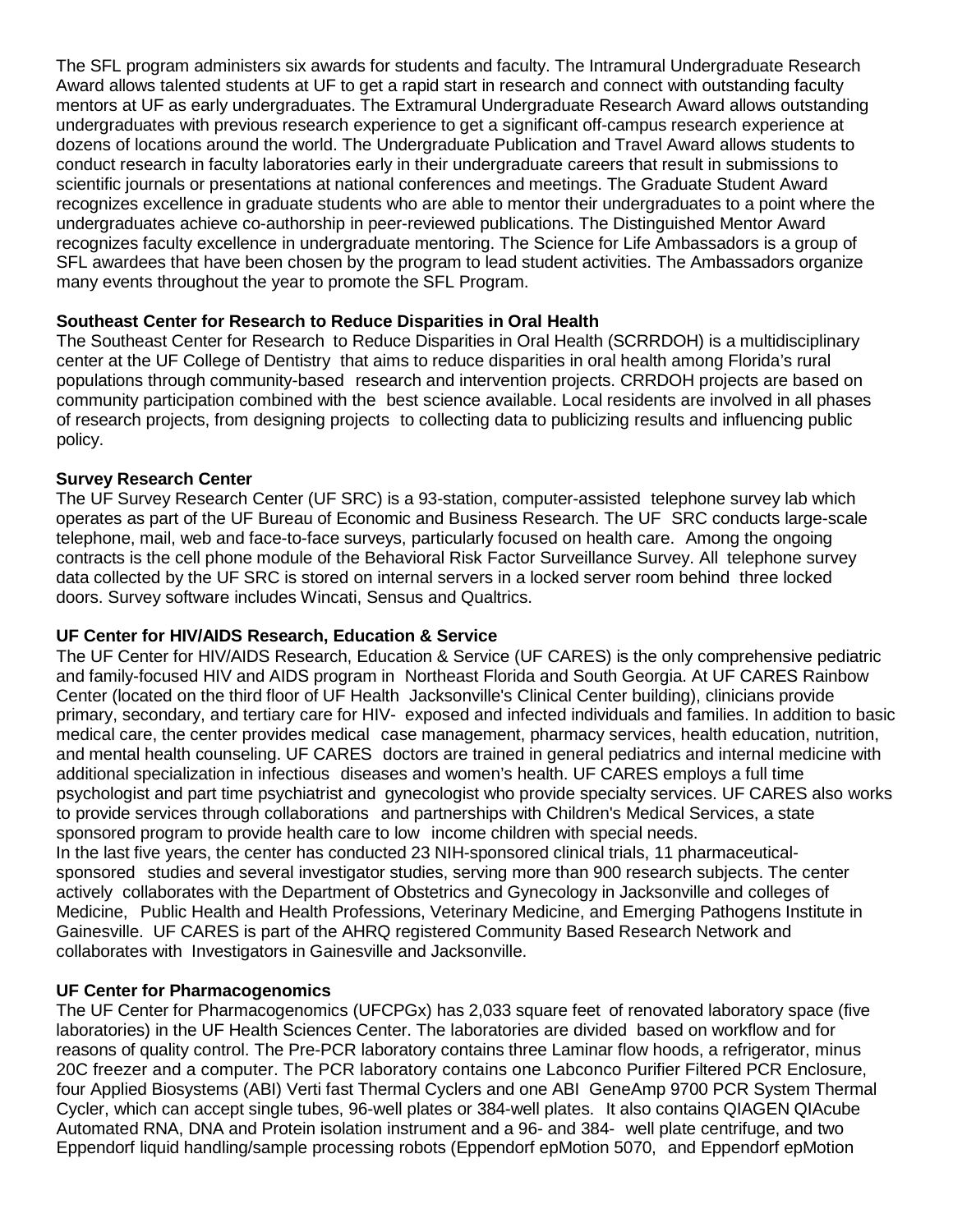5070 PC 96 qPCR system large robot). The clinical sample processing and DNA isolation laboratory has 96 and 384-well plate reader (Bio-TEK Synergy HT), NanoDrop (ND-1000, and ND- 2000) Spectrophotometers, BioRad Criterion™ Protein Gel System and Blotter, BioRad large Protein Gel System, BioRad Gel Documentation System ( Bio-Rad Gel Doc XR System PC) and a digital camera. The analytical laboratory contains extensive analytical equipment including three Vertical Gel Electrophoresis Systems, 10 Horizontal Electrophoresis Systems, Multichannel Pipetters and a pH Meter. General equipment shared between the labs includes a variable speed refrigerated centrifuge, variable and fixed speed microcentrifuges, two variable speed nonrefrigerated centrifuges, one 96 and 384-well plate centrifuge, a liquid nitrogen system, a controlled water bath, microwave oven and three computers. The analytical and genotyping laboratory is the largest laboratory and contains the major genotyping systems, including LifeTechnologies QuantStudio TaqMan-Based OpenArray Multiplex Genotyping System, Pyrosequencing high-throughput genotyping system (PSQ HS 96), Applied Biosystems (ABI Taqman 7900 HT Real Time) high-throughput genotyping system, and a liquid handling/sample processing robot (Packard Multi Probe II HT Systems). The sample processing laboratory contains liquid handling/sample processing robot (Packard Multi Probe II HT Systems), LabConco Purifier Class I Safety Enclosure, electrophoresis units, three 384-well PCR thermal cyclers, five 96-well PCR thermal cyclers, a computer and three computers and an office for the laboratory manager. Labs are equipped with refrigerators, centrifuges (Eppendorf Microcentrifuge 5418 R, 5415 R, and Eppendorf Benchtop 5810 R centrifuge, and DAMON-IEC CRU-500 centrifuge), and standard lab equipment such as pipettes, glassware, etc.

Departmental shared space includes a freezer room that contains additional freezers, including four – freezers and five –20 C freezers consists of Enterprise class Linux RHEL 6.5 and Microsoft Window server 2008. User-level files are stored on two Dell R710 servers running Windows Server 2008 R2 Enterprise utilizing Distributed File System for redundancy. The labs' web-based information services are running on Linux based Apache 2.4 servers running in a VMWare ESXi cluster utilizing 6 Dell R710s. The backend database is running on a Dell R620 using a Linux based MySQL. All differential backups are performed to disk storage nightly, Monday through Thursday, with a full backup running on Friday. Differentials and full backups are kept on disk storage for 90 days with a copy of the latest full backup put on tape monthly and moved to offsite storage. The UF Center for Pharmacogenomics offers pharmacogenomic consults to Investigators.

## **UF Genetics Institute**

The UF Genetics Institute (UFGI) promotes genetics and genomics at the UF by building community, facilitating collaboration and creating opportunities for intellectual exchanges among investigators working in diverse taxonomic systems but with a common set of approaches in genetics and genomics; supporting recruitment and retention of outstanding faculty in the areas of genetics and genomics; supporting graduate education in the areas of genetics and genomics; and enhancing the ability of researchers at the UF to compete for multidisciplinary research grants in the area of genetics and genomics. More than 240 UFGI faculty members represent seven different colleges and 49 different academic departments. Their research spans a broad array of organisms from prokaryotes to eukaryotes and a diverse collection of disciplines and approaches from strictly computational to laboratory and field studies. The UFGI occupies one wing (approximately 60K square feet) of the Cancer & Genetics Research Complex, completed in 2006. Thirty-three UFGI faculty members are housed in UFGI space, which provides a variety of shared equipment for molecular biology, biochemistry and genetics, as well as shared resources such as animal facilities, grow chambers for controlled environmental studies of plants, and a greenhouse facility.

#### **UF Health Cancer Center**

The UF Health Cancer Center (UFHCCconsists of more than 250 researchers and clinicians drawn from two campuses, 12 colleges, 72 departments, two major teaching hospitals (UF Health Hospital in Gainesville and Shands Jacksonville and the nation's largest Veterans Administration hospital, the Malcom Randall VA Medical Center in Gainesville). The UFHCC is dedicated to providing state-of-the-art cancer treatment, prevention, control, and education to individuals of diverse races and ethnicities; conducting original scientific research aimed at discovering and comparing mechanisms of cancer-causing and normal cell growth; and fostering coordination and collaboration that facilitates clinical translation of novel research findings into new therapeutic, diagnostic or preventive trials.

The cancer research building houses laboratories for approximately 30 PIs and is equipped with workbenches,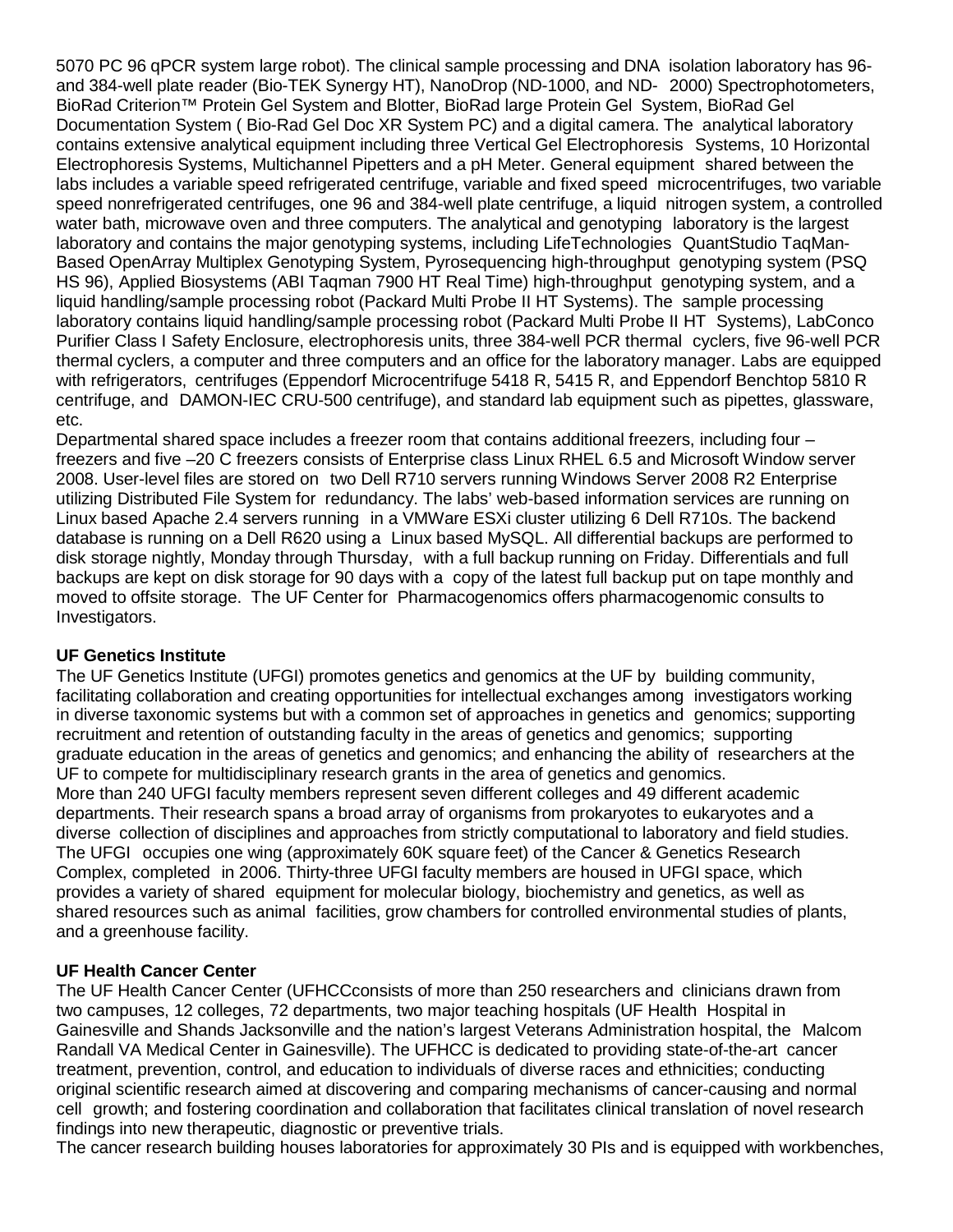shelves, sinks, centrifuges, refrigerators, -20ºC and -80ºC freezers, tissue culture hoods, tissue culture incubators, water baths, micro-osmometers, light microscopes, power supplies, electrophoresis apparatuses, PCR machines, real-time PCR machines, and flow cytometers. Laboratories provide technical expertise and advice in the areas of FACS analysis, protein sequencing, peptide synthesis, oligonucleotide synthesis, proteomics, mass spectroscopy, transgenic mouse production, and gene expression. Each floor in these facilities has an autoclave, dark room, library, small and large conference rooms, and walk-in cold and warm rooms. The molecular laboratory for the UF Interdisciplinary Center for Biotechnology Research (ICBR) is in the research building and is available to all UFHCC members. The ICBR houses 12 partially subsidized facilities, including computing and bioinformatics, DNA sequencing, electron and confocal microscopy, flow cytometry, hybridoma production, protein chemistry, proteomics, mass spectrometry, microarray, and bioinformatics labs. The building also includes a vivarium on the fifth floor and has all the facilities necessary for animal care, procedures and irradiation. The UFHCC Research Laboratories and the ICBR are accredited by the American Association for the Accreditation of Laboratory Animal Care.

Three cesium-137 irradiators are available for total body or local irradiation of mice, with one located in the animal vivarium on the fifth floor of the CGRC and two located in the main animal facility which is in the Biomedical Sciences Building. The animal facility in the Biomedical Sciences Building also has an XRAD 320 X-ray source for small animal irradiation. A Varian Clinac 6/100C, located in Radiosurgery Biology Lab (RSB) in the McKnight Brain Institute, is dedicated for use with animal models (non-human use) and image-guided stereotactic radiosurgery procedures.

## **UF Health Communications**

A division of 80 communication professionals, UF Health Communications provides integrated communications support to all UF Health executive and administrative divisions, colleges, institutes, physician practices, and hospitals. With staff in Gainesville and Jacksonville, UF Health Communications mobilizes expertise across six specialized teams to meet UF Health's full scope of internal and external communications needs. The Strategic Communications & Public Affairs team, which includes the CTSI strategic communications team, is responsible for strategic communications and public relations planning and execution; internal communications and employee-focused events; corporate communications; public affairs and government relations/advocacy communications; community health outreach and education programming; and issues and crisis management. The Creative Services team provides print layout and graphic design, creative consultation, video and audio production, voiceovers, multimedia design (including 3D animation), digital publishing, and photography. The Marketing team provides strategic marketing services for UF Health's clinical lines and affiliate and joint venture partnerships, including marketing consultation, marketing plan development and implementation, production of advertising campaigns and marketing collateral materials, and website content development. The Advancement Communications team provides strategic planning and execution for public functions, alumni relations, and fundraising initiatives. The News & Publications team maintains relationships with local, regional, and national news media and provides expertise in publications, editing, science writing, media training, and news dissemination. The Web Services team offers full-service website design and hosting, web application development, website refurbishment, usability testing, search engine optimization, analytics and metrics, social media consultation, and email newsletters. In addition, UF Health Communications has a long-standing collaboration with the UF College of Journalism and Communications to produce Health in a Heartbeat, a national consumer health radio program that airs on public radio affiliates in 18 states and in Washington, D.C. The program features two-minute segments providing the latest news on medical research, patient-care breakthroughs, and health-care trends.

## **UF Health Jacksonville**

UF Health Jacksonville, located in Northeast Florida, is an academic health center providing education for health professionals, a hub for clinical research, and a venue for patient care. With more than 5K faculty and staff, the academic health center in Jacksonville is the largest UF campus outside of Gainesville. At 37 clinical sites throughout Northeast Florida, UF physicians tallied more than 600K outpatient visits and more than 34K inpatient admissions in 2010. UF Health in Jacksonville consists of UF Health Jacksonville, a 695 bed academic health center; UF Health Science Center Jacksonville, which encompasses three UF colleges in Jacksonville (Medicine, Nursing, and Pharmacy); and UF Jacksonville Healthcare, Inc., a network of primary and specialty care centers offering patient care throughout Northeast Florida and Southeast Georgia.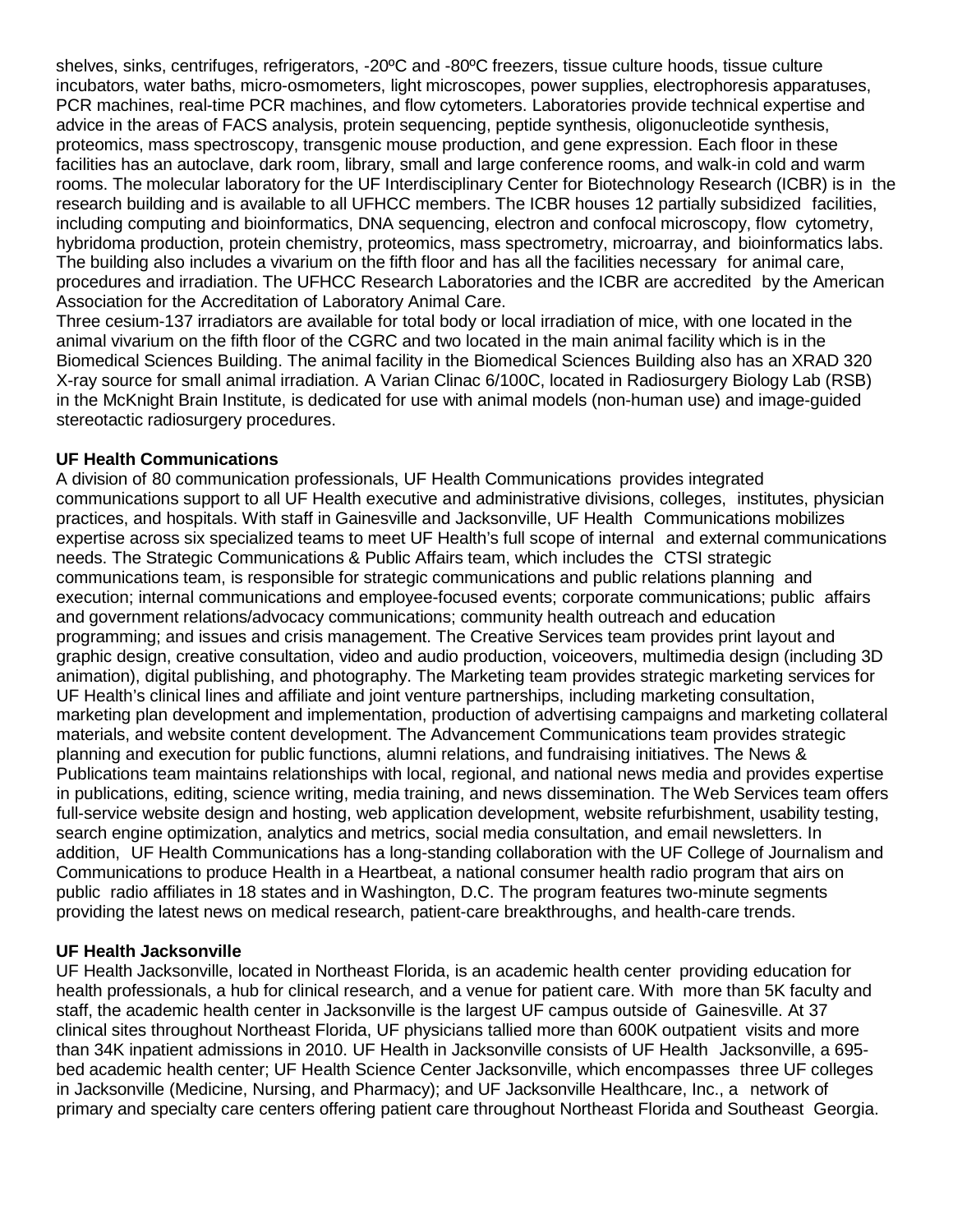#### **UF Health Science Center**

UF Health (HSC) is the largest comprehensive academic health center in the Southeastern United States. The HSC encompasses six colleges (Medicine, Dentistry, Public Health and Health Professions, Nursing, Pharmacy, and Veterinary Medicine). The UF's 3.2M square foot HSC facility is home to over 2K full-time clinical and basic science faculty and approximately 8K students, including more than 4K graduate students. The HSC is a world leader in interdisciplinary research, generating 52 percent of UF's total research awards. The HSC Gainesville campus houses several clinics and three major hospital facilities, UF Health Hospital, which includes the North Tower, home to the Shands Childrens Hospital; the Cancer Tower; and the neighboring Veterans Affairs Medical Center of Gainesville.

#### **Animal Care Services**

The University of Florida has diverse biomedical and agricultural research and teaching programs using live animals for scholarly and clinical investigation. The animal care and use program at the University of Florida has a USDA research registration, an Assurance statement on file with Public Health Service and has been accredited by AAALAC International since 1966. Animal Care Services (ACS) provides animal research support to investigators using animals at the University of Florida and is administratively located within the Office of the Vice President for Research.

ACS employs approximately 115 staff that consists of veterinarians who are diplomates of the American College of Laboratory Animal Medicine (ACLAM) and the American College of Veterinary Pathology (ACVP), veterinary technicians, administrative, animal care technicians and other support staff. The majority of the veterinary technicians and animal care technicians are certified by the American Association of Laboratory Animal Science (AALAS) at one or more levels. Many of the veterinary technicians have degrees in veterinary technology, extensive experience in animal research, and have Veterinary Technology National Exam (VTNE), the Florida State Certified Veterinary Technician (CVT) or the Academy of Surgical Research certification.

The Director of ACS also serves as the Attending Veterinarian for the University and has the responsibility for and authority over all animals used at the University of Florida for research, teaching and testing. ACS has five major subdivisions: Administration, Veterinary Care Services, UF/ACS Mouse Models Core, Operations and Pathology and Laboratory Services.

**Overview of Facilities.** The University of Florida provides a spectrum of facility types for housing a variety of different animal species. ACS manages 12 facilities housing all species used in biomedical research of laboratory animals. The environments range from ABLS-2/3, rodent barriers, and conventional housing. The majority of rodents are housed in positive pressure ventilated racks supplied with autoclaved bedding and cages, irradiated diet, and reverse osmosis water. Strict entrance requirements and operational guidelines are enforced for all animal facilities. The majority of animal facilities are equipped with biometric security devices and cameras. There is a total of 200,000 square feet of ACS managed space. Of that total 75,000 is animal housing and 125,000 square feet of support space. Temperature, humidity and room pressures are monitored via a Building Automation System (BAS) in the largest facilities where the majority of animals are housed**.**

# **G. UF COLLEGES**

#### **College of Agricultural and Life Sciences**

The College of Agricultural and Life Sciences (CALS) administers the academic degree programs of the UF Institute of Food and Agricultural Sciences (UF/IFAS). With 21 undergraduate majors, more than 50 areas of specialization, and 23 graduate majors, CALS is an educational leader in the areas of food, agriculture, natural resources, and life sciences. CALS' mission is to provide undergraduate and graduate students with high quality education that results in knowledge and skills for gainful employment and additional education, productive citizenship, and lifelong learning in the areas of food, agriculture, natural resources, and life sciences as they relate to human resources, the environment, individual communities, and a global society. CALS is one of the largest colleges of its kind in the nation, serving nearly 5K students in programs ranging from horticultural sciences to geomatics and resource economics. CALS has 597 state-funded faculty and 313 county-funded faculty in extension offices throughout Florida.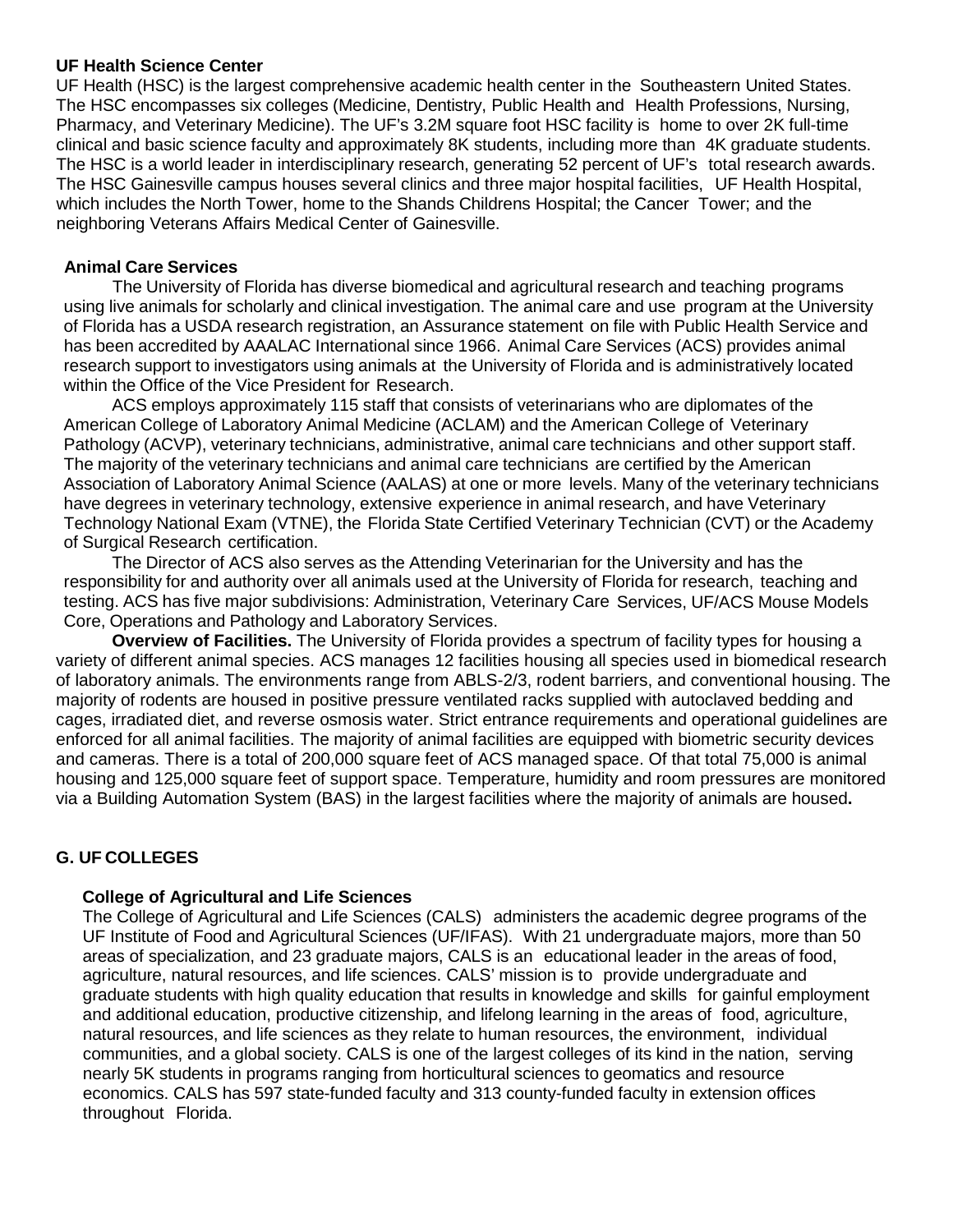## **College of the Arts**

The UF College of the Arts, previously known as the College of Fine Arts, is one of the 16 colleges and more than 150 research centers and institutes at UF. The current College of the Arts evolved from the School of Architecture, which was established in 1925. In 1975 the previous College of Architecture and Fine Arts was divided into two colleges, the College of Architecture and the College of Fine Arts. Many programs, however, have flourished since the University's earliest days. The UF Band Program got its start in 1913, and the Men's Glee Club was founded in 1907. The painting and drawing programs began in 1929 and became the basis for the School of Art and Art History. In May 2014, the college changed its name to the College of the Arts. In 2015 the college will celebrate its 40th anniversary.

The College of the Arts offers baccalaureate, master's and PhD degree programs in its three schools, the School of Art and Art History, School of Music, and School of Theatre and Dance. The college is home to the Center for Arts in Medicine, Center for World Arts, Digital Worlds Institute, University Galleries, and the college program of the New World School of the Arts in Miami. More than 100 faculty members and approximately 1,200 students work together daily to engage, inspire, and create. The college achieves the university's mission by training professionals and educating students as artists and scholars, while developing their critical thinking and inspiring a culture of curiosity and imagination. The college hosts more than 300 performances, exhibitions, and events each year. Faculty and students also exhibit and perform at other local, national, and international venues.

College of the Arts faculty members are active and productive researchers, scholars, and creative artists who engage in basic and applied research within the arts and across disciplines. Faculty research focuses on and occurs within the specific arts discipline and across sub-disciplines within their respective fields.

Interdisciplinary and multidisciplinary research brings arts researchers together with colleagues in other fields to create new areas of study that bring the complementary strengths of the arts to those fields. In each of these processes, both traditional and unique arts methodologies inform and enhance research across disciplines, and the results of this work contribute significantly to strengthening the human condition and improving quality of life.

Faculty researchers disseminate their work in multiple ways — books, articles, conference presentations, recitals, exhibitions and productions — both in print and electronically. This combination of traditional and unique arts delivery systems is a dynamic component of arts research, allowing all individuals multiple access points to the results of research activity in the college.

# **College of Dentistry**

The College of Dentistry consists of nine departments. The college's 120 faculty, who attract \$10M in external grants and contracts for research per year, are housed in the 173,179 square foot dental tower building, which includes dental clinics, teaching facilities, offices, laboratories, and classrooms. Roughly 35K square feet of the dental tower is dedicated to research, with much of this space classified as wet laboratory space. More than 90 percent of preclinical instruction is done in the simulation laboratory, which now has 98 patient simulators. The college has 269 dental operatory chairs at its Gainesville location and more than 52,452 square feet dedicated to clinical operations. DMD clinical instruction also occurs in the nine-chair Oral Surgery Clinic, in the Pediatric Dental Clinic with six DMD student chairs, in the Endodontic Clinic with six DMD student chairs, and in the Orthodontics Clinic where there are 15 DMD student chairs available. College- owned clinics in Naples, Hialeah, and St. Petersburg have 20, 23, and 17 chairs, respectively. The college is home to the UF Health Periodontology and Prosthodontics Dental Center. This center, which houses 25 dental chairs and state-of-the-art surgical suites, represents the final step in consolidating all specialty clinics on the first floor, facilitating ease of patient access, and streamlining interdisciplinary care between dental specialties. In addition, students participate in clinical rotations in the department clinics of Oral & Maxillofacial Surgery, Orthodontics, and Pediatric Dentistry. The College of Dentistry's Dental Clinical Research Unit performs state-of-the-art clinical research in the field of oral care as well as collaborative research in all other areas of health care. The Dental Clinical Research Unit also assists with in vitro studies of antimicrobial compounds and susceptibility studies and test diagnostic methods and procedures.

# **College of Engineering**

The College of Engineering is the largest professional school, the second largest college, and one of the top three research units at UF. With eight departments and the Engineering School of Sustainable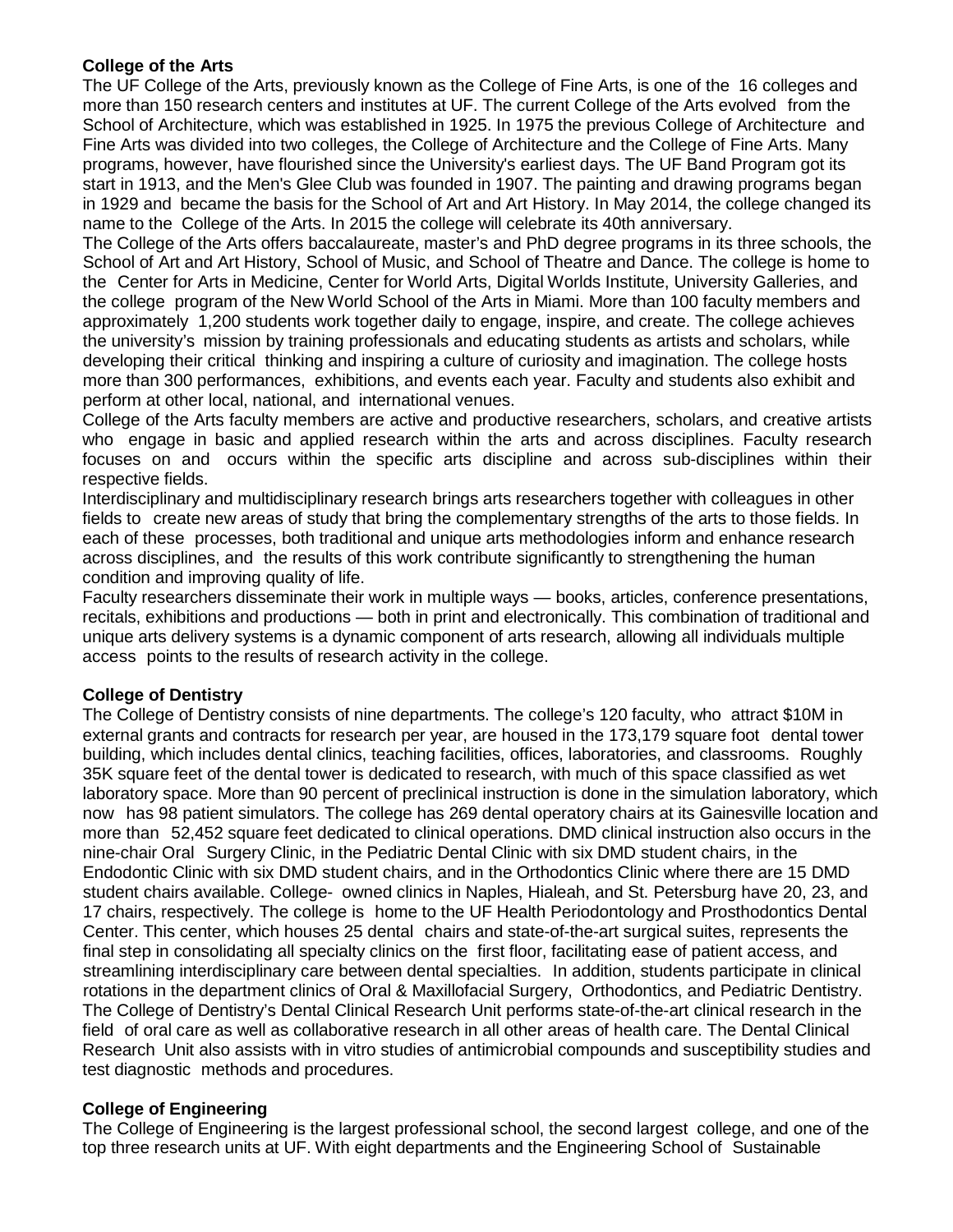Infrastructure and Environment as well as more than 20 centers and institutes both within the college and across disciplines, the College of Engineering offers students many career choices as one of the largest and broadest colleges of engineering in the country. Among public institutions, the college ranks 23rd in the nation in graduate engineering programs, 20th in undergraduate engineering programs according to U.S. News & World Report, and continuously places in the top 10 nationally for total numbers of both MS and PhD degrees granted across a large and diverse student body with approximately 8,600 students, which is composed of 6K undergraduate students and 2,600 graduate students.

The college is home to more than 260 tenured or tenure-track faculty members who attract a total of \$60M annually in extramural research awards and contracts. The college hosts a number of new interdisciplinary research centers and institutes including the Institute for Networked Autonomous Systems, the Institute for Cell Engineering and Regenerative Medicine, the Institute for Computational Engineering, the UF Transportation Institute, and the Center for Manufacturing Innovation. College of Engineering faculty members are also national leaders, translating the results of their research into the marketplace. Since 2009 the College of Engineering has produced 558 invention disclosures, 986 U.S. and foreign patent applications, 206 technology licenses and options, and 35 start-up companies.

The Major Analytical Instrumentation Center (MAIC), the Particle Analysis Instrumentation Center (PAIC), and the Nanoscale Research Facility (NRF) comprise the Research Service Centers (RSCs) in the College of Engineering. These are multiuser materials characterization, fabrication, and analysis facilities that provide service to all faculty and students at UF, research universities, and the industrial and commercial community. These facilities have provided teaching, training, and services for more than 30 years together and continue to be the largest and most successful hands-on, multiuser facilities at UF.

## **College of Health & Human Performance**

The College of Health & Human Performance conducts research focused on assisting individuals, families, and communities in promoting health and preventing disease as well as enhancing the quality of life of Floridians. The college's three departments (Applied Physiology and Kinesiology; Health Education and Behavior; and Tourism, Recreation, and Sport Management) contribute to the goals of improving human health by investigating applied physiology and kinesiology; improving health behaviors and health status of individuals and communities through research, education, innovation, and collaboration; and understanding the psychosocial factors that lead individuals, families, and industry to value and benefit from tourism, recreation, parks, and sport.

The college houses three multidisciplinary research centers that facilitate research endeavors by undergraduate and graduate students, post-doctoral researchers, and faculty. Principal investigators in the Center for Exercise Science are pursuing questions about the cardiovascular system, skeletal muscle, heat stress, space flight, movement biomechanics, movement variability in the elderly, and human brain impairments that cause movement disorders. Faculty in the Center for Digital Health and Wellness are exploring ways to revolutionize health behavior and healthcare with information and communication technology. Members of the Eric Friedheim Tourism Institute pursue tourism, travel, and hospitality research questions focusing on the long term sustainability of Florida and global communities.

#### **College of Journalism and Communications**

The College of Journalism and Communication (CJC) is ranked in the top 10 for all communication disciplines taught at CJC, which include advertising, journalism, public relations and telecommunications as well as the science/health graduate track. The college is a home to several research programs focused on message dissemination, persuasion, and translation, and has several state-of-the-art facilities that support communication research.

CJC established the STEM-H Translational Communication Research Program as a strategic, universitywide preeminence initiative. The program aims to create a research partnership between the public, the communication process, and science/health investigators. Communication is vital to the STEM-H disciplines for translation and dissemination of consequential science and health knowledge to individuals and stakeholder groups. Needed communications research about these areas can generate understanding of how people come to know science and health and its associated benefits and risks and how people make informed decisions about science and technology areas that affect their health, security, and the environment.

The Innovation News Center (INC) is a real-world, working newsroom producing content for the UF's seven broadcast and affiliated digital properties, including our PBS and NPR public media stations. The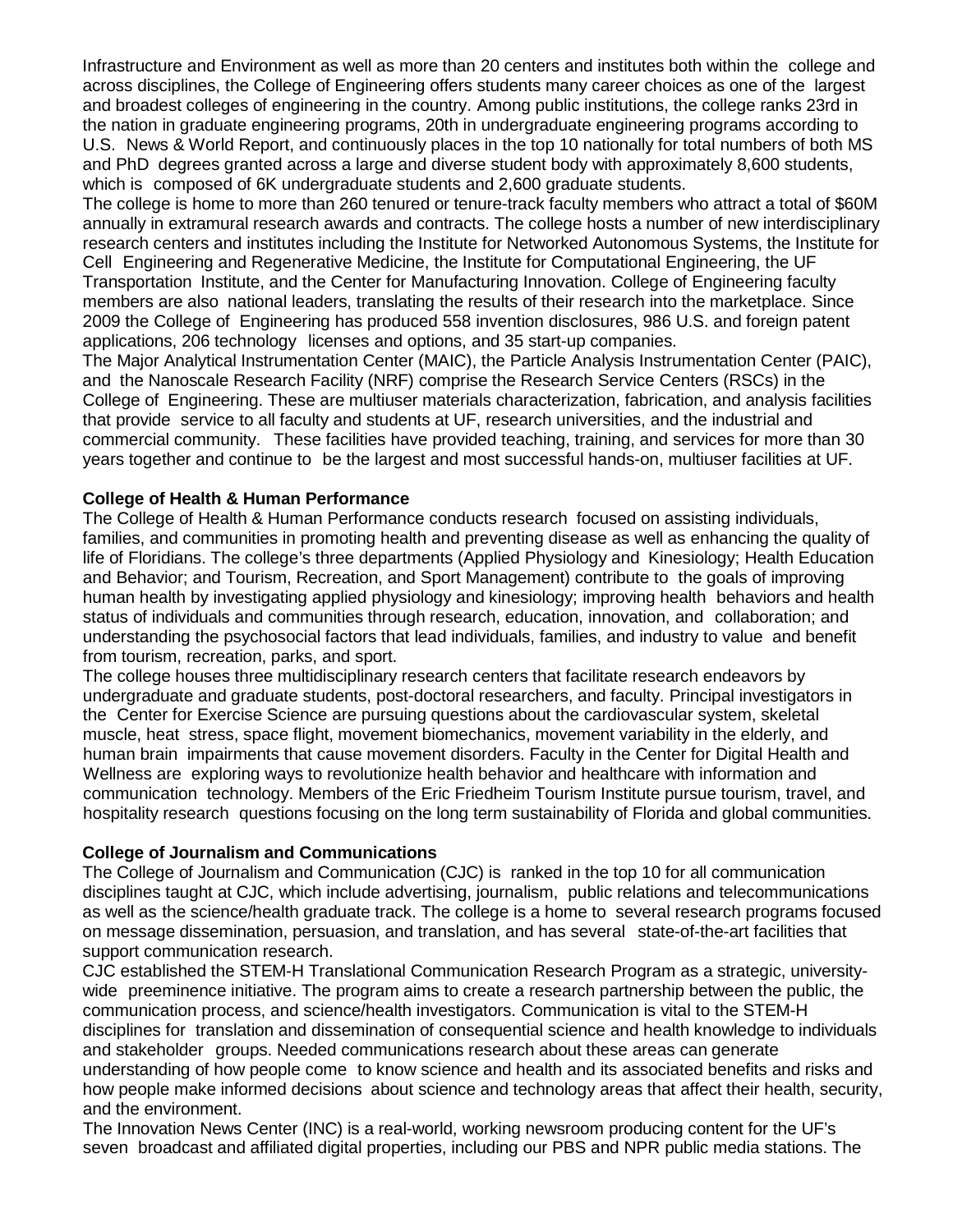two-story, 14K square foot INC facilities include almost 100 seats for student reporters, producers, and editors, breakout rooms for team meetings, tablet publishing, television, and radio editing rooms, audio booths, and a mini-studio (or "live-shot area") to create video content for broadcast and online streaming. The Summer Journalism Institute is a weeklong camp at the UF CJC for high school students. Started in the 1960s, the camp immerses the participants into the INC where they work with faculty and professionals on news stories and broadcasting on our multiple television and radio stations and WUFT.org.

The CJC Shared Research Lab comes equipped with digital recording devices and 22 research stations to provide the tools for conducting both quantitative and qualitative research. The college provides access to the web-based Qualtrics Research Suite, a comprehensive research system that can be used to design and conduct surveys, polls, and experimental studies.

The Agency is an integrated, strategic communications initiative that enables Advertising and Public Relations students to develop and test messages and communication campaigns by working in a professional environment with external customers. The Agency has more than 2K feet of dedicated space equipped with computer workstations, collaborative workrooms, and meeting space. The Science Communications Academy offers scientists an opportunity to develop the core skills they need to explain the significance of their work to policymakers, journalists, and potential collaborators from other disciplines. Through a six workshop series, scientists learn to create compelling and visual presentations, engage the news media, and work with policymakers.

#### **College of Liberal Arts & Sciences**

The College of Liberal Arts & Sciences (CLAS) is one of the largest and among the first of the 16 colleges to be established at UF. CLAS forms the intellectual core of the University and is home to the humanities, the social and behavioral sciences, and the natural sciences and mathematics. The college's 600 faculty members are responsible for teaching the university's core curriculum to more than 35K students each year. CLAS has more than 10K undergraduate students pursuing a variety of disciplines through its 42 majors and minors. Additionally, close to 2K graduate students pursue advanced degrees in the college and work with faculty to advance the frontiers of knowledge.

Faculty in CLAS rank among the best in the nation and have received a variety of national and international awards, including Guggenheim Fellowships, Senior Fulbright Awards, National Science Foundation Fellowships, Presidential Young Investigator Awards, and National Endowment for the Humanities Fellowships. They hold memberships in the National Academy of Science, the Nobel Prize Committees, the Swedish Royal Academy of Sciences, and the Royal Societies of London and Edinburgh. The college's external research funding profile CLAS amounts to \$30M per year. Scientists in the college are engaged in a wide array of world-class research efforts spanning diverse topics and fields. For example, UF physicists participated in the discovery of the Higgs particle using the Large Hadron Collider at CERN, and maintain a high profile involvement with the National High Magnetic Field Laboratory. Chemistry department research includes developing methods for the nanofabrication of the next generation of electronic devices and developing more sensitive techniques for diagnosing and treating cancer. CLAS biologists focus on the ecology, evolution, systematics, genetics, and molecular biology of plants and animals. Astronomers search for earth-like planets outside our solar system using UF's share of the Gran Telescopio Canarias, the world's largest telescope. Members of the mathematics department apply their modeling skills to issues such as reducing the wait times in hospital emergency rooms and controlling the effects of citrus greening on Florida's agricultural industry. Researchers in geological sciences study the changes that have occurred over the past 4.6B years in order to meet the challenges the earth is experiencing today. Research efforts in the psychology department focus on human health and techniques to improve it.

Faculty in the humanities publish books with leading presses and in leading journals and have garnered grants from a number of prestigious foundations, as noted above. All of these examples provide ample evidence for the breadth and depth of the research enterprise in the College of Liberal Arts & Sciences.

#### **College of Medicine**

The UF College of Medicine (COM), founded in 1956, encompasses 26 clinical and basic science departments staffed by 1,050 faculty on the Gainesville campus and 320 faculty on the UF Health Science Center's urban campus in Jacksonville. The college attracts nearly \$200M in external grants and contracts for research per year and is the leading educator of outstanding physicians, physician assistants, and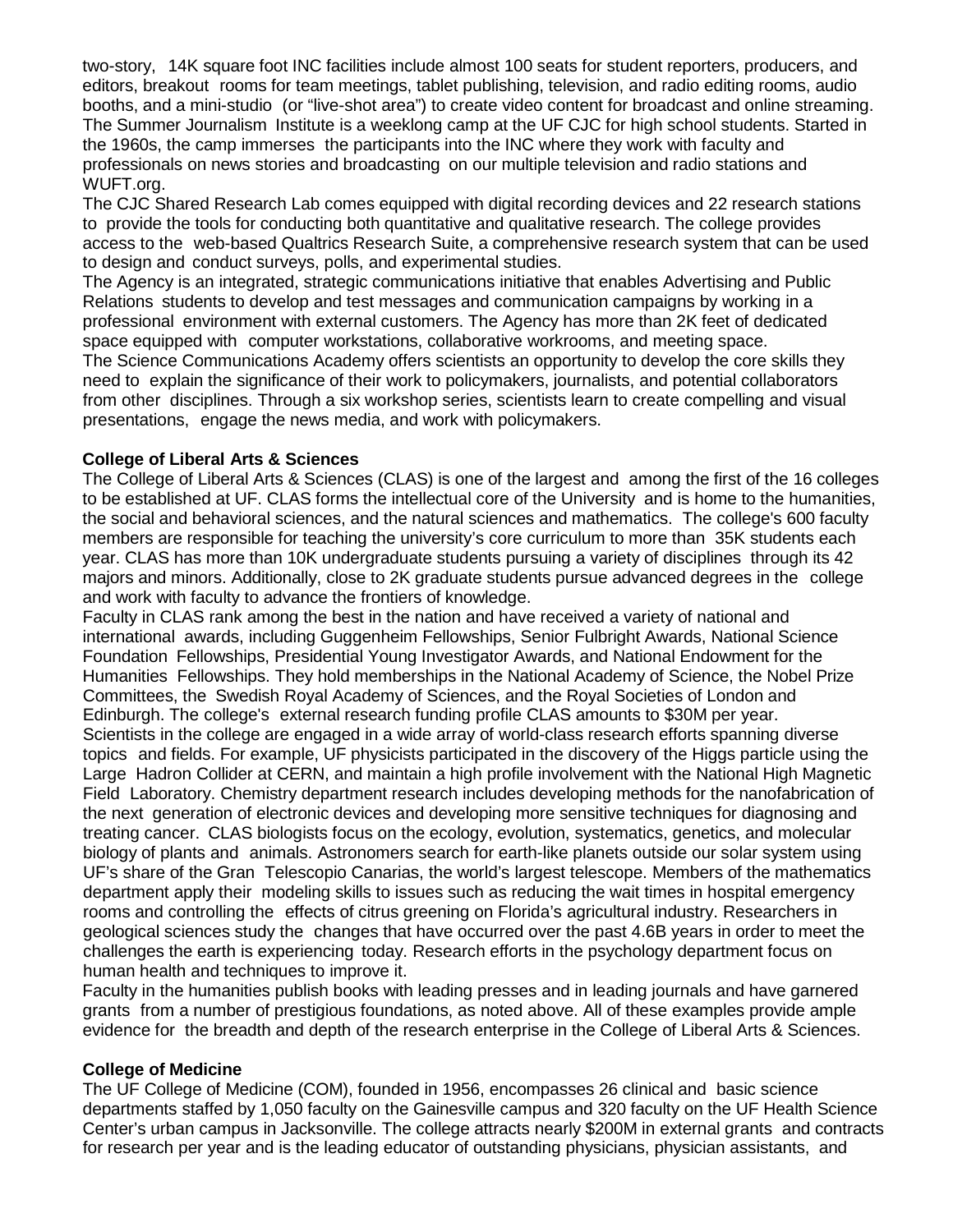biomedical scientists for the state of Florida. Through UF Health, COM physicians provide cutting-edge care to residents of Florida and patients around the world who travel to Gainesville and Jacksonville for specialized care.

More than 1,500 students, residents, and fellows receive education and training at the COM each year. In addition to the medical degree, the college offers a variety of educational opportunities, including the Interdisciplinary Program in Biomedical Sciences, which leads to a PhD or an MS degree, and joint programs for both MD and PhD degrees. Also part of the COM is the School of Physician Assistant Studies. The college plays an important role in the continuing education of resident physicians and fellows through its collaboration with UF Health.

Patient care occurs at two principal locations, Gainesville and Jacksonville, and at more than 40 clinical practices. Its clinical strengths are in cancer, neurosciences, aging, gene therapy, psychiatry, addiction medicine, transplantation, and children's services. In Gainesville, patient care is provided by UF Health, the Malcom Randall Veterans Affairs Medical Center and several community healthcare sites and other affiliated hospitals in Florida. The UF Health Shands Hospitals serve a variety of inpatients, including those receiving diagnostic and therapeutic oncology care and emergency and trauma services. The UF Health Florida Proton Therapy Institute, located in Jacksonville, is one of only five proton therapy treatment centers in the U.S., delivering a highly precise and effective form of radiation to destroy tumors with little or no damage to adjacent healthy tissues.

The COM has attained national leadership in research related to the brain and spine, cancer, diabetes, drug design, genetics, and organ transplantation. Collectively, the faculty are responsible for nearly half of UF's total extramural research awards. The college has more than 350K square feet of research laboratory space in more than 20 buildings on campus.

## **College of Nursing**

The College of Nursing (CON) is recognized nationally and internationally for innovative education, dynamic programs of research, and creative approaches to practice. Approximately 70 faculty members, the majority of whom are prepared at the doctoral level, are involved in regional/national research and in practice throughout the state. The CON graduates the largest number of baccalaureate-prepared RNs in the state and is consistently ranked in the top 10 percent of all baccalaureate and graduate degreeawarding nursing schools in the nation. Currently the average GPA for BSN graduates is between 3.5 and 3.6, and 70 percent of these students pursue graduate education within three years of earning the BSN. The CON also offers, in conjunction with the UF Graduate School, a Doctor of Philosophy (PhD) degree with a major in nursing. CON enrollment currently consists of approximately 700 undergraduate students and 370 graduate students in three departments: Adult and Elderly Nursing; Health Care Environments and Systems; and Women's, Children's and Family Nursing. Nursing students have an opportunity to learn and work with students from other Health Science Center colleges in collaborative healthcare teams. The college maintains and participates in nursing and interdisciplinary clinics for women, children, adults, and elders in a variety of settings with special emphasis on medically underserved and rural areas. The CON is located within the 173,133 square foot HPNP complex, which provides educational, administrative, and research space for the CON, the College of Public Health and Health Professions, and the College of Pharmacy. More than 1,500 square feet of research space are available in the CON, located in close proximity to the offices of the associate dean for research. A large conference room and space to house 10 research assistants complete the area. Additional space in the HSC is available to faculty with funded grants to house their research staff.

## **College of Pharmacy**

Founded in 1923, the College of Pharmacy (COP) consists of five clinical and basic science departments (Medicinal Chemistry, Pharmaceutics, Pharmacodynamics, Pharmaceutical Outcomes and Policy, and Pharmacotherapy and Translational Research ) staffed by 96 faculty. The college's research programs reside on two campuses in Gainesville and Orlando. The college attracts approximately \$10M in external grants and contracts for research per year The largest pharmacy educator in the state of Florida, the college is nationally and internationally recognized for its professional and graduate programs. As a UF Health college, the COP clinical faculty serve as a part of interprofessional teams in community health care clinics and at UF Health Shands Hospital for residents of Florida who travel to Gainesville and Jacksonville for specialized care. The college's Medication Therapy Management Communication and Care Center serves more than 150K Medicare patients nationwide.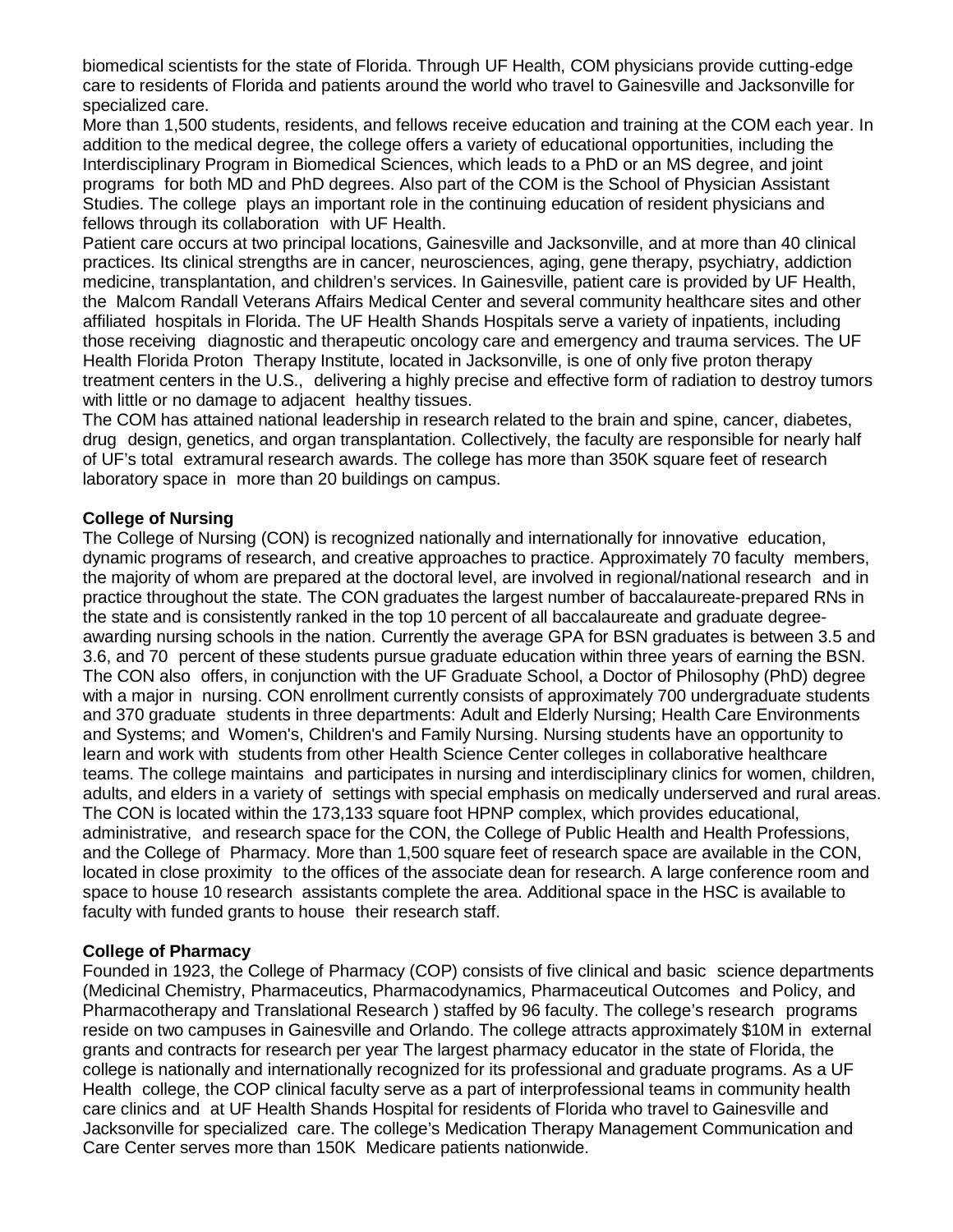More than 1,600 students receive professional degree education and training leading to the doctor of pharmacy (PharmD) degree. The college offers graduate programs to more than 100 students leading to a PhD or an MS degree in one of five areas: medicinal chemistry; pharmaceutics/ pharmacometrics; pharmacoepidemiology/ pharmacoeconomics; pharmacodynamics; and clinical pharmaceutical sciences/pharmacogenomics. The college also provides MS training in one of 11 online programs in specialized areas of pharmaceutical science to more than 800 students worldwide. Students in the online MS programs usually work in a clinical or applied science field while gaining their advanced education. The college also offers numerous continuing education programs for pharmacists, residents, and fellows. Patient care occurs at UF Health Shands hospitals in Gainesville and Jacksonville and other clinical pharmacy locations around the state of Florida. Clinical strengths are in ambulatory care, diabetes, infectious disease, patient safety, and medication therapy management.

The college has 109K square feet of space for education, administration, and research in the UF Health Science Center in Gainesville and at the UF Research and Academic Center at the Lake Nona medical community in Orlando. Both the specialized and the multidisciplinary research space at these sites support nationally and internationally recognized research programs in drug discovery, drug development, pharmacokinetics/pharmacometrics, pharmacoepidemiology, and pharmacogenomics/personalized medicine.

Faculty from across campus conduct research within one of three active interdisciplinary research centers in the college, the Center for Pharmacogenomics (CPG), the Center for Natural Products Drug Discovery & Development (CNPD3), and the Center for Pharmacometrics and Systems Pharmacology (CPSP). The CPG is recognized for its translational research, teaching, and service focused on genetically guided drug therapy decision-making. The CPG also houses the UF Health genotyping core laboratory. The CNPD3 provides both drug discovery expertise and the infrastructure to screen for novel therapeutic targets and chemical entities that modulate target activity. The CPSP uses a systems biology approach to study drug activities, their targets, and clinical effects to support and advance translational research and improve the process of bringing new drugs to market for improved patient therapies, including personalized medicines.

#### **College of Public Health & Health Professions**

The College of Public Health & Health Professions (PHHP) is one of the largest and most diversified health education institutes in the nation. Today, PHHP is one of six colleges that comprise the UF Health Science Center. The college has nine departments: Behavioral Science and Community Health; Biostatistics; Clinical and Health Psychology; Environmental and Global Health; Epidemiology; Health Services Research, Management and Policy; Occupational Therapy; Physical Therapy; and Speech, Language and Hearing Sciences. The college offers a bachelor of health science, seven masters programs, eight doctoral programs, and two professional degree programs with 155 faculty teaching a total of 2,168 students. Additionally, the college's research funding has more than doubled during the last decade, with nearly \$20M in external grants and contracts for research per year. PHHP faculty work collaboratively with many investigators across UF and on research projects locally, nationally and globally on a diverse range of topics.

The PHHP's home is in the Health Professions, Nursing, and Pharmacy (HPNP) building, completed in 2003, and includes 11 classrooms, four lecture halls, one auditorium, and a distance learning room for a total of 7,783 square feet. The college also includes the PHHP Research Complex, which is located in the Dental Wing (Ground Floor) of UF Health and totals 15,690 square feet of dedicated research space. PHHP has 452 affiliation agreements that allow students to participate in site visits and to be placed at various organizations to complete internships, clinical rotations, supervised research, and other practical experiences. The agreements include 147 with health departments, hospitals, health centers, and Veteran's Administration facilities, 275 with clinics and private practitioners, and 30 with other universities/educational institutions.

## **College of Veterinary Medicine**

Florida's only veterinary college, the UF College of Veterinary Medicine (CVM) is presently home to 132 full-time and 13 part-time faculty, 390 DVM students, 44 residents, 12 interns, more than 120 PhD and MS students, 16 post-doctoral associates/fellows, and 276 staff members. Clinics, research space, offices, and teaching rooms in the college occupy a total of 352,808 square feet of space, including 71,760 of research space. The college attracts nearly \$10M in external grants and contracts for research per year. The Veterinary Academic Building houses a large portion of the basic science faculty in CVM